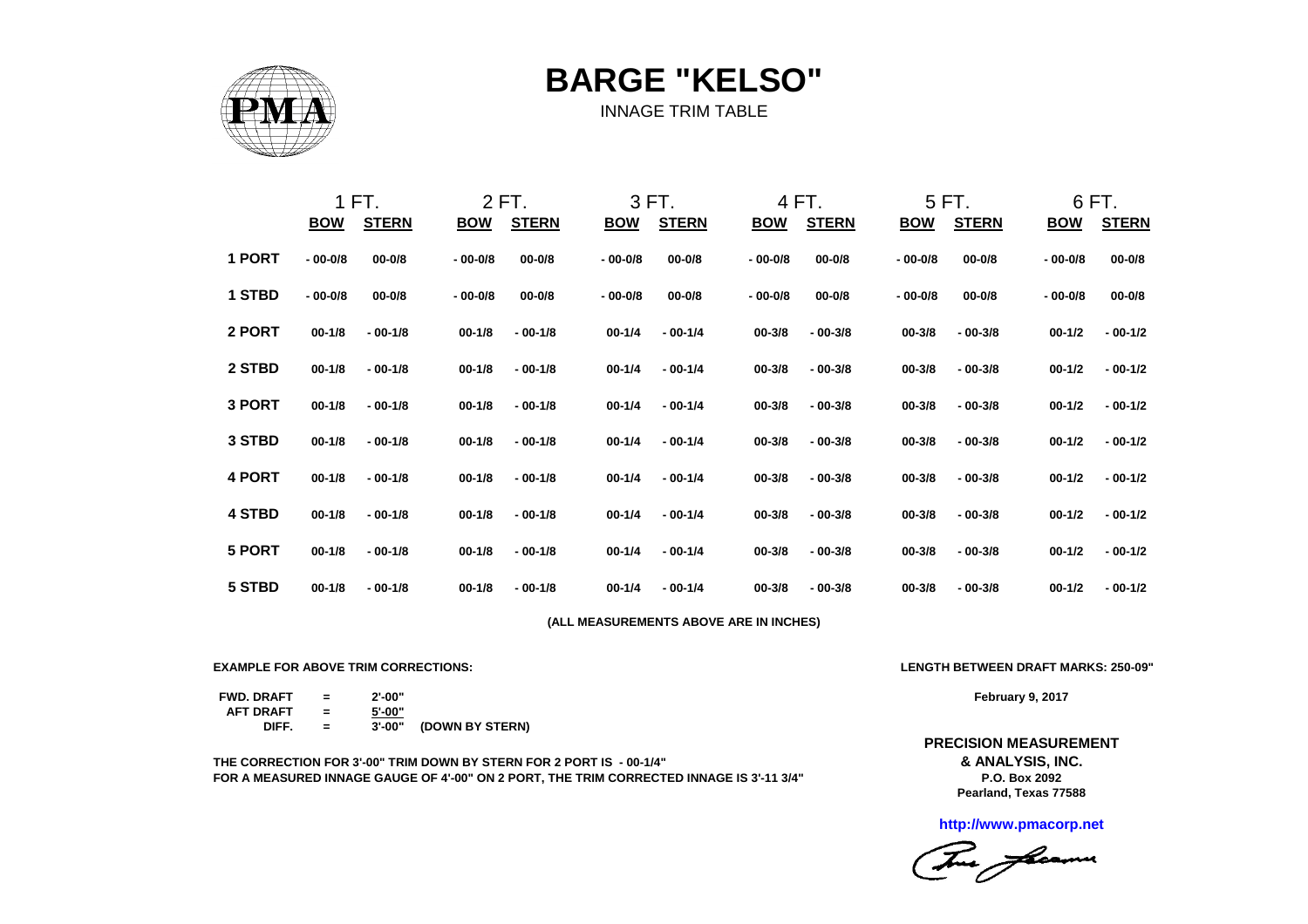# **BARGE "KELSO" 1 PORT**



# **INNAGE TABLE**

|                 | GAUGE HEIGHT 17'-00 3/4"<br>CAPACITIES GIVEN IN BARRELS OF 42 U.S. GALLONS<br>2 FT.<br>3 FT.<br>4 FT.<br>5 FT.<br>6 FT.<br>7 FT.<br>8 FT.<br>9 FT.<br>0 FT.<br>1 FT.<br>IN<br>IN<br>IN<br>IN<br>IN<br>IN<br>IN<br>IN<br>IN |                         |                  |                 |        |                |                  |                |          |                |                      |                         |          |                         |                      |                         |          |                         |          |
|-----------------|----------------------------------------------------------------------------------------------------------------------------------------------------------------------------------------------------------------------------|-------------------------|------------------|-----------------|--------|----------------|------------------|----------------|----------|----------------|----------------------|-------------------------|----------|-------------------------|----------------------|-------------------------|----------|-------------------------|----------|
| IN              |                                                                                                                                                                                                                            |                         |                  |                 |        |                |                  |                |          |                |                      |                         |          |                         |                      |                         |          |                         |          |
| $\mathbf{0}$    | 4.56                                                                                                                                                                                                                       | $\mathbf{0}$            | 202.11           | $\mathbf{0}$    | 434.35 | $\mathbf{0}$   | 675.88           | $\mathbf{0}$   | 917.41   | $\mathbf{0}$   | 1,158.94             | $\mathbf 0$             | 1,400.47 | $\mathbf 0$             | 1,642.00             | $\mathbf{0}$            | 1,883.53 | $\mathbf{0}$            | 2,124.98 |
| 1/4             | 6.76                                                                                                                                                                                                                       | 1/4                     | 206.77           | 1/4             | 439.38 | 1/4            | 680.91           | 1/4            | 922.44   | 1/4            | 1,163.97             | 1/4                     | 1,405.50 | 1/4                     | 1,647.03             | 1/4                     | 1,888.57 | 1/4                     | 2,130.01 |
| 1/2             | 8.97                                                                                                                                                                                                                       | 1/2                     | 211.44           | 1/2             | 444.41 | 1/2            | 685.94           | 1/2            | 927.47   | 1/2            | 1,169.00             | 1/2                     | 1,410.53 | 1/2                     | 1,652.07             | 1/2                     | 1,893.60 | 1/2                     | 2,135.04 |
| 3/4             | 11.17                                                                                                                                                                                                                      | 3/4                     | 216.10           | 3/4             | 449.44 | 3/4            | 690.97           | 3/4            | 932.50   | 3/4            | 1,174.04             | 3/4                     | 1,415.57 | 3/4                     | 1,657.10             | 3/4                     | 1,898.63 | 3/4                     | 2,140.07 |
| $\mathbf{1}$    | 13.37                                                                                                                                                                                                                      | 1                       | 220.76           | $\mathbf{1}$    | 454.47 | $\overline{1}$ | 696.01           | $\mathbf{1}$   | 937.54   | $\mathbf{1}$   | 1,179.07             | $\mathbf{1}$            | 1,420.60 | $\mathbf{1}$            | 1,662.13             | $\overline{1}$          | 1,903.66 | $\mathbf{1}$            | 2,145.10 |
| 1/4             | 16.53                                                                                                                                                                                                                      | 1/4                     | 225.41           | 1/4             | 459.51 | 1/4            | 701.04           | 1/4            | 942.57   | 1/4            | 1,184.10             | 1/4                     | 1,425.63 | 1/4                     | 1,667.16             | 1/4                     | 1,908.69 | 1/4                     | 2,150.13 |
| 1/2             | 19.69                                                                                                                                                                                                                      | 1/2                     | 230.07           | 1/2             | 464.54 | 1/2            | 706.07           | 1/2            | 947.60   | 1/2            | 1,189.13             | 1/2                     | 1,430.66 | 1/2                     | 1,672.19             | 1/2                     | 1,913.72 | 1/2                     | 2,155.16 |
| 3/4             | 22.85                                                                                                                                                                                                                      | 3/4                     | 234.73           | 3/4             | 469.57 | 3/4            | 711.10           | 3/4            | 952.63   | 3/4            | 1,194.16             | 3/4                     | 1,435.69 | 3/4                     | 1,677.23             | 3/4                     | 1,918.76 | 3/4                     | 2,160.19 |
| $\overline{2}$  | 26.01                                                                                                                                                                                                                      | $\overline{2}$          | 239.38           | $\overline{2}$  | 474.60 | $\overline{2}$ | 716.13           | $\overline{2}$ | 957.66   | $\overline{2}$ | 1,199.20             | $\overline{2}$          | 1,440.73 | $\overline{2}$          | 1,682.26             | $\overline{2}$          | 1,923.79 | $\overline{2}$          | 2,165.22 |
| 1/4             | 30.03                                                                                                                                                                                                                      | 1/4                     | 244.07           | 1/4             | 479.63 | 1/4            | 721.16           | 1/4            | 962.70   | 1/4            | 1,204.23             | 1/4                     | 1,445.76 | 1/4                     | 1,687.29             | 1/4                     | 1,928.82 | 1/4                     | 2,170.25 |
| 1/2             | 34.05                                                                                                                                                                                                                      | 1/2                     | 248.77           | 1/2             | 484.67 | 1/2            | 726.20           | 1/2            | 967.73   | 1/2            | 1,209.26             | 1/2                     | 1,450.79 | 1/2                     | 1,692.32             | 1/2                     | 1,933.86 | 1/2                     | 2,175.27 |
| 3/4             | 38.07                                                                                                                                                                                                                      | 3/4                     | 253.46           | 3/4             | 489.70 | 3/4            | 731.23           | 3/4            | 972.76   | 3/4            | 1,214.29             | 3/4                     | 1,455.82 | 3/4                     | 1,697.35             | 3/4                     | 1,938.89 | 3/4                     | 2,180.30 |
| $\mathbf{3}$    | 42.08                                                                                                                                                                                                                      | $\overline{\mathbf{3}}$ | 258.15           | $\mathbf{3}$    | 494.73 | $\mathbf{3}$   | 736.26           | $\mathbf{3}$   | 977.79   | $\mathbf{3}$   | 1,219.32             | $\overline{\mathbf{3}}$ | 1,460.85 | $\mathbf{3}$            | 1,702.39             | $\overline{\mathbf{3}}$ | 1,943.92 | $\mathbf{3}$            | 2,185.33 |
| 1/4             | 46.35                                                                                                                                                                                                                      | 1/4                     | 262.89           | $1/4$           | 499.76 | 1/4            | 741.29           | 1/4            | 982.82   | 1/4            | 1,224.35             | 1/4                     | 1,465.89 | 1/4                     | 1,707.42             | 1/4                     | 1,948.95 | 1/4                     | 2,190.36 |
| 1/2             | 50.61                                                                                                                                                                                                                      | 1/2                     | 267.62           | $1/2$           | 504.79 | 1/2            | 746.32           | 1/2            | 987.86   | 1/2            | 1,229.39             | $1/2$                   | 1,470.92 | 1/2                     | 1,712.45             | 1/2                     | 1,953.98 | 1/2                     | 2,195.39 |
| 3/4             | 54.87                                                                                                                                                                                                                      | 3/4                     | 272.36           | 3/4             | 509.82 | 3/4            | 751.36           | 3/4            | 992.89   | 3/4            | 1,234.42             | 3/4                     | 1,475.95 | 3/4                     | 1,717.48             | 3/4                     | 1,959.01 | 3/4                     | 2,200.42 |
| $\overline{4}$  | 59.13                                                                                                                                                                                                                      | $\overline{4}$          | 277.09           | $\overline{4}$  | 514.86 | $\overline{4}$ | 756.39           | $\overline{4}$ | 997.92   | $\overline{4}$ | 1,239.45             | $\overline{4}$          | 1,480.98 | $\overline{\mathbf{4}}$ | 1,722.51             | $\overline{4}$          | 1,964.04 | $\overline{\mathbf{4}}$ | 2,205.45 |
| 1/4             | 63.45                                                                                                                                                                                                                      | 1/4                     | 281.87           | 1/4             | 519.89 | 1/4            | 761.42           | 1/4            | 1,002.95 | 1/4            | 1,244.48             | 1/4                     | 1,486.01 | 1/4                     | 1,727.54             | 1/4                     | 1,969.07 | 1/4                     | 2,210.48 |
| 1/2             | 67.76                                                                                                                                                                                                                      | 1/2                     | 286.65           | $1/2$           | 524.92 | 1/2            | 766.45           | 1/2            | 1,007.98 | 1/2            | 1,249.51             | $1/2$                   | 1,491.05 | 1/2                     | 1,732.58             | 1/2                     | 1,974.10 | 1/2                     | 2,215.51 |
| 3/4             | 72.08                                                                                                                                                                                                                      | 3/4                     | 291.42           | 3/4             | 529.95 | 3/4            | 771.48           | 3/4            | 1,013.01 | 3/4            | 1,254.55             | 3/4                     | 1,496.08 | 3/4                     | 1,737.61             | 3/4                     | 1,979.13 | 3/4                     | 2,220.54 |
| $5\overline{5}$ | 76.40                                                                                                                                                                                                                      | $5\phantom{.0}$         | 296.20           | $5\phantom{.0}$ | 534.98 | $\sqrt{5}$     | 776.52           | 5              | 1,018.05 | 5              | 1,259.58             | $\sqrt{5}$              | 1,501.11 | $5\phantom{.0}$         | 1,742.64             | 5                       | 1,984.16 | $5\overline{5}$         | 2,225.57 |
| 1/4             | 80.76                                                                                                                                                                                                                      | 1/4                     | 301.02           | 1/4             | 540.02 | 1/4            | 781.55           | 1/4            | 1,023.08 | 1/4            | 1,264.61             | 1/4                     | 1,506.14 | 1/4                     | 1,747.67             | 1/4                     | 1,989.19 | 1/4                     | 2,230.60 |
| 1/2             | 85.12                                                                                                                                                                                                                      | 1/2                     | 305.84           | $1/2$           | 545.05 | 1/2            | 786.58           | 1/2            | 1,028.11 | 1/2            | 1,269.64             | 1/2                     | 1,511.17 | 1/2                     | 1,752.70             | 1/2                     | 1,994.22 | 1/2                     | 2,235.63 |
| 3/4             | 89.48                                                                                                                                                                                                                      | 3/4                     | 310.67           | 3/4             | 550.08 | 3/4            | 791.61           | 3/4            | 1,033.14 | 3/4            | 1,274.67             | 3/4                     | 1,516.20 | 3/4                     | 1,757.74             | 3/4                     | 1,999.25 | 3/4                     | 2,240.66 |
| 6               | 93.84                                                                                                                                                                                                                      | 6                       | 315.49           | 6               | 555.11 | 6              | 796.64           | $6\phantom{a}$ | 1.038.17 | 6              | 1.279.71             | 6                       | 1.521.24 | 6                       | 1.762.77             | 6                       | 2.004.28 | $6\phantom{.0}$         | 2.245.69 |
| 1/4             | 98.25                                                                                                                                                                                                                      | 1/4                     | 320.35           | 1/4             | 560.14 | 1/4            | 801.68           | 1/4            | 1,043.21 | 1/4            | 1.284.74             | 1/4                     | 1,526.27 | 1/4                     | 1,767.80             | 1/4                     | 2,009.30 | 1/4                     | 2,250.72 |
| 1/2             | 102.65                                                                                                                                                                                                                     | 1/2                     | 325.21           | 1/2             | 565.18 | 1/2            | 806.71           | 1/2            | 1.048.24 | 1/2            | 1.289.77             | 1/2                     | 1,531.30 | 1/2                     | 1,772.83             | 1/2                     | 2.014.33 | 1/2                     | 2.255.75 |
| 3/4             | 107.06                                                                                                                                                                                                                     | 3/4                     | 330.08           | 3/4             | 570.21 | 3/4            | 811.74           | 3/4            | 1,053.27 | 3/4            | 1,294.80             | 3/4                     | 1,536.33 | 3/4                     | 1,777.86             | 3/4                     | 2,019.36 | 3/4                     | 2,260.77 |
| $\overline{7}$  | 111.46                                                                                                                                                                                                                     | $\overline{7}$          | 334.94           | $\overline{7}$  | 575.24 | $\overline{7}$ | 816.77           | $\overline{7}$ | 1.058.30 | $\overline{7}$ | 1.299.83             | $\overline{7}$          | 1.541.36 | $\overline{7}$          | 1.782.90             | $\overline{7}$          | 2.024.39 | $\overline{7}$          | 2.265.80 |
| 1/4             | 115.91                                                                                                                                                                                                                     | 1/4                     | 339.85           | 1/4             | 580.27 | 1/4            | 821.80           | 1/4            | 1,063.33 | 1/4            | 1,304.87             | 1/4                     | 1,546.40 | 1/4                     | 1,787.93             | 1/4                     | 2,029.42 | 1/4                     | 2,270.83 |
| 1/2             | 120.35                                                                                                                                                                                                                     | 1/2                     | 344.75           | 1/2             | 585.30 | 1/2            | 826.83           | 1/2            | 1,068.37 | 1/2            | 1,309.90             | 1/2                     | 1,551.43 | 1/2                     | 1,792.96             | 1/2                     | 2,034.45 | 1/2                     | 2,275.86 |
| 3/4             | 124.80                                                                                                                                                                                                                     | 3/4                     | 349.66           | 3/4             | 590.34 | 3/4            | 831.87           | 3/4            | 1,073.40 | 3/4            | 1,314.93             | 3/4                     | 1,556.46 | 3/4                     | 1,797.99             | 3/4                     | 2,039.48 | 3/4                     | 2,280.89 |
| 8               | 129.25                                                                                                                                                                                                                     | 8                       | 354.57           | 8               | 595.37 | 8              | 836.90           | 8              | 1,078.43 | 8              | 1,319.96             | 8                       | 1,561.49 | 8                       | 1,803.02             | 8                       | 2,044.51 | 8                       | 2,285.92 |
| 1/4             | 133.74                                                                                                                                                                                                                     | 1/4                     | 359.52           | 1/4             | 600.40 | 1/4            | 841.93           | 1/4            | 1,083.46 | 1/4            | 1,324.99             | 1/4                     | 1,566.52 | 1/4                     | 1,808.06             | 1/4                     | 2,049.54 | 1/4                     | 2,290.95 |
| 1/2             | 138.23                                                                                                                                                                                                                     | 1/2                     | 364.47           | 1/2             | 605.43 | 1/2            | 846.96           | 1/2            | 1,088.49 | 1/2            | 1,330.02             | 1/2                     | 1,571.56 | 1/2                     | 1,813.09             | 1/2                     | 2,054.57 | 1/2                     | 2,295.98 |
| 3/4             | 142.72                                                                                                                                                                                                                     | 3/4                     | 369.42           | 3/4             | 610.46 | 3/4            | 851.99           | 3/4            | 1,093.53 | 3/4            | 1,335.06             | 3/4                     | 1,576.59 | 3/4                     | 1,818.12             | 3/4                     | 2,059.60 | 3/4                     | 2,301.01 |
| 9               | 147.21                                                                                                                                                                                                                     | 9                       | 374.37           | 9               | 615.49 | 9              | 857.03           | 9              | 1,098.56 | 9              | 1,340.09             | 9                       | 1,581.62 | 9                       | 1,823.15             | 9                       | 2,064.63 | 9                       | 2,306.04 |
| 1/4             | 151.74                                                                                                                                                                                                                     | 1/4                     | 379.35           | 1/4             | 620.53 | 1/4            | 862.06           | 1/4            | 1,103.59 | 1/4            | 1,345.12             | 1/4                     | 1,586.65 | 1/4                     | 1,828.18             | 1/4                     | 2,069.66 | 1/4                     | 2,311.07 |
| 1/2             | 156.27                                                                                                                                                                                                                     | 1/2                     | 384.33           | 1/2             | 625.56 | 1/2            | 867.09           | 1/2            | 1,108.62 | 1/2            | 1,350.15             | 1/2                     | 1,591.68 | 1/2                     | 1,833.21             | 1/2                     | 2,074.69 | 1/2                     | 2,316.10 |
| 3/4             | 160.80                                                                                                                                                                                                                     | 3/4                     | 389.31           | 3/4             | 630.59 | 3/4            | 872.12           | 3/4            | 1,113.65 | 3/4            | 1,355.18             | 3/4                     | 1,596.72 | 3/4                     | 1,838.25             | 3/4                     | 2,079.72 | 3/4                     | 2,321.13 |
| 10              | 165.34                                                                                                                                                                                                                     | 10                      | 394.30           | 10              | 635.62 | 10             | 877.15           | 10             | 1,118.68 | 10             | 1,360.22             | 10                      | 1,601.75 | 10                      | 1,843.28             | 10                      | 2,084.75 | 10                      | 2,326.16 |
| 1/4             | 169.91                                                                                                                                                                                                                     | 1/4                     | 399.28           | $1/4$           | 640.65 | 1/4            | 882.19           | 1/4            | 1,123.72 | 1/4            | 1,365.25             | 1/4                     | 1,606.78 | 1/4                     | 1,848.31             | 1/4                     | 2,089.77 | 1/4                     | 2,331.19 |
|                 | 174.49                                                                                                                                                                                                                     | 1/2                     | 404.27           |                 | 645.69 | 1/2            | 887.22           | 1/2            | 1,128.75 | 1/2            | 1,370.28             | 1/2                     | 1,611.81 | 1/2                     | 1,853.34             | 1/2                     | 2,094.80 | 1/2                     | 2,336.22 |
| $1/2$<br>3/4    | 179.06                                                                                                                                                                                                                     | 3/4                     | 409.25           | $1/2$<br>3/4    | 650.72 | 3/4            | 892.25           | 3/4            | 1,133.78 | 3/4            | 1,375.31             | 3/4                     | 1,616.84 | 3/4                     | 1,858.37             | 3/4                     | 2,099.83 | 3/4                     | 2,341.24 |
| 11              | 183.64                                                                                                                                                                                                                     | 11                      | 414.24           | 11              | 655.75 | 11             | 897.28           | 11             | 1,138.81 | 11             | 1,380.34             | 11                      | 1,621.87 | 11                      | 1,863.41             | 11                      | 2,104.86 | 11                      | 2,346.27 |
|                 |                                                                                                                                                                                                                            |                         |                  |                 |        |                |                  |                |          |                |                      |                         |          |                         |                      |                         |          |                         |          |
| 1/4             | 188.26                                                                                                                                                                                                                     | 1/4                     | 419.27           | $1/4$           | 660.78 | 1/4            | 902.31           | 1/4            | 1,143.84 | 1/4            | 1,385.38             | 1/4                     | 1,626.91 | $1/4$                   | 1,868.44             | 1/4                     | 2,109.89 | 1/4                     | 2,351.30 |
| $1/2$           | 192.88<br>197.49                                                                                                                                                                                                           | 1/2                     | 424.29<br>429.32 | $1/2\,$         | 665.81 | 1/2            | 907.34<br>912.38 | 1/2            | 1,148.88 | 1/2            | 1,390.41<br>1,395.44 | $1/2\,$                 | 1,631.94 | 1/2                     | 1,873.47<br>1,878.50 | 1/2                     | 2,114.92 | 1/2                     | 2,356.33 |
| 3/4             |                                                                                                                                                                                                                            | 3/4                     |                  | 3/4             | 670.85 | 3/4            |                  | 3/4            | 1,153.91 | 3/4            |                      | 3/4                     | 1,636.97 | 3/4                     |                      | 3/4                     | 2,119.95 | 3/4                     | 2,361.36 |

**BARGE STRAPPED AND COMPUTED IN ACCORDANCE WITH MPMS CHAPTER 2.7. CAPACITY TABLE ONLY APPLIES WHEN BARGE IS ON EVEN KEEL. CAPACITY TABLE EXTENDS TO EXTREME HEIGHT OF TANK. CAPACITY TABLE ONLY APPLIES TO INNAGE GAUGES TAKEN TO TOP LIP OF THE "HERMETIC" VALVE. GAUGE POINT: (HERMETIC) LOCATED 14'-06" OFF CENTERLINE AND 24'-03" FORWARD OF AFT BULKHEAD.** CERTIFIED CHART FOR THE ABOVE NAMED TANK ONLY.

This floam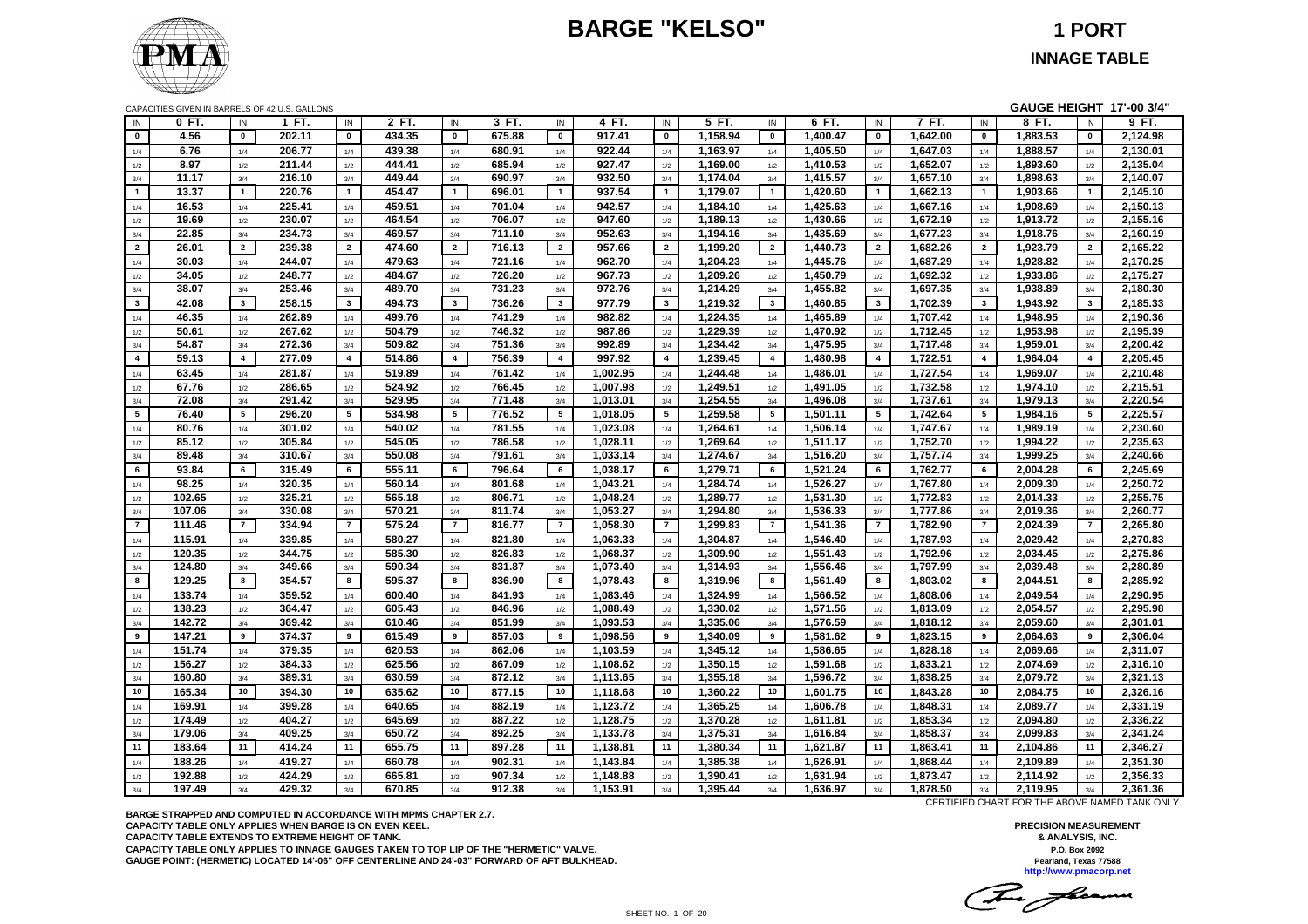# **BARGE "KELSO" 1 PORT**



**INNAGE TABLE**

| CAPACITIES GIVEN IN BARRELS OF 42 U.S. GALLONS |  |  |  |
|------------------------------------------------|--|--|--|
|                                                |  |  |  |

|                |          |                 | CAPACITIES GIVEN IN BARRELS OF 42 U.S. GALLONS |                 |          |                 |          |                |        |                 |        |                |        |                         |                         | GAUGE HEIGHT 17'-00 3/4" |        |
|----------------|----------|-----------------|------------------------------------------------|-----------------|----------|-----------------|----------|----------------|--------|-----------------|--------|----------------|--------|-------------------------|-------------------------|--------------------------|--------|
| IN             | 10 FT.   | IN              | 11 FT.                                         | IN              | 12 FT.   | IN              | 13 FT.   | $\sf IN$       | 14 FT. | $\mathsf{IN}$   | 15 FT. | $\sf IN$       | 16 FT. | $\mathsf{IN}$           | 17 FT.<br>IN            | 18 FT.<br>IN             | 19 FT. |
| $\mathbf{0}$   | 2,366.39 | $\mathbf{0}$    | 2,607.80                                       | $\mathbf{0}$    | 2,848.80 | $\mathbf{0}$    | 3,087.88 | $\mathbf 0$    |        | $\mathbf{0}$    |        | $\mathbf 0$    |        | $\mathbf{0}$            | $\mathbf 0$             | $\mathbf{0}$             |        |
| 1/4            | 2,371.42 | 1/4             | 2,612.83                                       | 1/4             | 2,853.82 | 1/4             | 3,092.00 | 1/4            |        | 1/4             |        | 1/4            |        | 1/4                     | 1/4                     | 1/4                      |        |
| 1/2            | 2,376.45 | 1/2             | 2,617.86                                       | 1/2             | 2,858.83 | 1/2             | 3,096.12 | 1/2            |        | 1/2             |        | 1/2            |        | 1/2                     | 1/2                     | 1/2                      |        |
| 3/4            | 2,381.48 | 3/4             | 2,622.89                                       | 3/4             | 2,863.85 | 3/4             | 3,100.24 | $3/4\,$        |        | 3/4             |        | 3/4            |        | 3/4                     | 3/4                     | 3/4                      |        |
| $\overline{1}$ | 2,386.51 | $\mathbf{1}$    | 2,627.92                                       | $\overline{1}$  | 2,868.86 | $\overline{1}$  | 3,104.36 | $\overline{1}$ |        | $\overline{1}$  |        | $\overline{1}$ |        | $\overline{1}$          | $\overline{\mathbf{1}}$ | $\overline{1}$           |        |
| 1/4            | 2,391.54 | 1/4             | 2,632.95                                       | 1/4             | 2,873.87 | 1/4             | 3,107.99 | 1/4            |        | 1/4             |        | 1/4            |        | 1/4                     | 1/4                     | 1/4                      |        |
| 1/2            | 2,396.57 | 1/2             | 2,637.98                                       | 1/2             | 2,878.89 | 1/2             | 3,111.63 | $1/2\,$        |        | 1/2             |        | $1/2\,$        |        | 1/2                     | $1/2$                   | 1/2                      |        |
| 3/4            | 2,401.60 | 3/4             | 2,643.01                                       | 3/4             | 2,883.90 | 3/4             | 3,115.27 | 3/4            |        | 3/4             |        | 3/4            |        | 3/4                     | 3/4                     | 3/4                      |        |
| $\overline{2}$ | 2,406.63 | $\overline{2}$  | 2,648.04                                       | $\overline{2}$  | 2,888.92 | $\overline{2}$  | 3,118.91 | $\overline{2}$ |        | $\overline{2}$  |        | $\overline{2}$ |        | $\overline{2}$          | $\overline{2}$          | $\overline{2}$           |        |
| 1/4            | 2,411.66 | 1/4             | 2,653.07                                       | 1/4             | 2,893.93 | 1/4             | 3,122.07 | 1/4            |        | 1/4             |        | 1/4            |        | 1/4                     | 1/4                     | 1/4                      |        |
| 1/2            | 2,416.69 | 1/2             | 2,658.10                                       | 1/2             | 2,898.95 | 1/2             | 3,125.23 | 1/2            |        | 1/2             |        | 1/2            |        | 1/2                     | 1/2                     | 1/2                      |        |
| 3/4            | 2,421.72 | 3/4             | 2,663.13                                       | 3/4             | 2,903.96 | 3/4             | 3,128.39 | 3/4            |        | 3/4             |        | 3/4            |        | 3/4                     | 3/4                     | 3/4                      |        |
| $\mathbf{3}$   | 2,426.74 | $\mathbf{3}$    | 2,668.16                                       | $\mathbf{3}$    | 2,908.97 | $\mathbf{3}$    | 3,131.55 | $\mathbf{3}$   |        | $\mathbf{3}$    |        | $\mathbf{3}$   |        | $\overline{\mathbf{3}}$ | $\mathbf{3}$            | $\mathbf{3}$             |        |
| 1/4            | 2,431.77 | 1/4             | 2,673.19                                       | 1/4             | 2,913.99 | 1/4             | 3,134.23 | 1/4            |        | 1/4             |        | 1/4            |        | 1/4                     | 1/4                     | 1/4                      |        |
| 1/2            | 2,436.80 | 1/2             | 2,678.21                                       | $1/2$           | 2,919.00 | 1/2             | 3,136.91 | $1/2\,$        |        | 1/2             |        | $1/2\,$        |        | 1/2                     | $1/2\,$                 | 1/2                      |        |
| 3/4            | 2,441.83 | 3/4             | 2,683.24                                       | 3/4             | 2,924.02 | 3/4             | 3,139.59 | 3/4            |        | 3/4             |        | 3/4            |        | 3/4                     | 3/4                     | 3/4                      |        |
| $\overline{4}$ | 2,446.86 | $\overline{4}$  | 2,688.27                                       | $\overline{4}$  | 2,929.03 | $\overline{4}$  | $\equiv$ | $\overline{4}$ |        | $\overline{4}$  |        | $\overline{4}$ |        | $\overline{4}$          | $\overline{\mathbf{4}}$ | $\overline{\mathbf{4}}$  |        |
| 1/4            | 2,451.89 | 1/4             | 2,693.30                                       | 1/4             | 2,934.05 | 1/4             |          | 1/4            |        | 1/4             |        | 1/4            |        | 1/4                     | 1/4                     | 1/4                      |        |
| 1/2            | 2,456.92 | 1/2             | 2,698.33                                       | 1/2             | 2,939.06 | 1/2             |          | 1/2            |        | 1/2             |        | 1/2            |        | 1/2                     | 1/2                     | 1/2                      |        |
| 3/4            | 2,461.95 | 3/4             | 2,703.36                                       | 3/4             | 2,944.07 | 3/4             |          | 3/4            |        | 3/4             |        | 3/4            |        | 3/4                     | 3/4                     | 3/4                      |        |
| 5              | 2,466.98 | $5\phantom{.0}$ | 2,708.39                                       | $5\overline{5}$ | 2,949.09 | $5\overline{5}$ |          | 5              |        | $5\overline{5}$ |        | 5              |        | 5                       | 5                       | 5                        |        |
| 1/4            | 2,472.01 | 1/4             | 2,713.41                                       | 1/4             | 2,954.10 | 1/4             |          | 1/4            |        | 1/4             |        | 1/4            |        | 1/4                     | 1/4                     | 1/4                      |        |
| 1/2            | 2,477.04 | 1/2             | 2,718.43                                       | 1/2             | 2,959.12 | 1/2             |          | $1/2\,$        |        | 1/2             |        | 1/2            |        | 1/2                     | 1/2                     | 1/2                      |        |
| 3/4            | 2,482.07 | 3/4             | 2,723.44                                       | 3/4             | 2,964.14 | 3/4             |          | 3/4            |        | 3/4             |        | 3/4            |        | 3/4                     | 3/4                     | 3/4                      |        |
| 6              | 2,487.10 | 6               | 2,728.46                                       | 6               | 2,969.15 | 6               |          | 6              |        | 6               |        | 6              |        | 6                       | 6                       | 6                        |        |
| 1/4            | 2,492.13 | 1/4             | 2,733.47                                       | 1/4             | 2,974.17 | 1/4             |          | 1/4            |        | 1/4             |        | 1/4            |        | 1/4                     | 1/4                     | 1/4                      |        |
| 1/2            | 2,497.16 | 1/2             | 2,738.49                                       | 1/2             | 2,979.19 | 1/2             |          | $1/2$          |        | 1/2             |        | 1/2            |        | 1/2                     | 1/2                     | 1/2                      |        |
| 3/4            | 2,502.19 | 3/4             | 2,743.50                                       | 3/4             | 2,984.20 | 3/4             |          | 3/4            |        | 3/4             |        | 3/4            |        | 3/4                     | 3/4                     | 3/4                      |        |
| $\overline{7}$ | 2,507.22 | $\overline{7}$  | 2,748.52                                       | $\overline{7}$  | 2,989.22 | $\overline{7}$  |          | $\overline{7}$ |        | $\overline{7}$  |        | $\overline{7}$ |        | $\overline{7}$          | $\overline{\mathbf{z}}$ | $\overline{7}$           |        |
| 1/4            | 2,512.24 | 1/4             | 2,753.53                                       | 1/4             | 2,994.24 | 1/4             |          | 1/4            |        | 1/4             |        | 1/4            |        | 1/4                     | 1/4                     | 1/4                      |        |
| 1/2            | 2,517.27 | 1/2             | 2,758.55                                       | 1/2             | 2,999.25 | 1/2             |          | 1/2            |        | 1/2             |        | 1/2            |        | 1/2                     | 1/2                     | 1/2                      |        |
| 3/4            | 2,522.30 | 3/4             | 2,763.56                                       | 3/4             | 3,004.27 | 3/4             |          | 3/4            |        | 3/4             |        | 3/4            |        | 3/4                     | 3/4                     | 3/4                      |        |
| 8              | 2,527.33 | 8               | 2,768.57                                       | 8               | 3,009.29 | 8               |          | 8              |        | 8               |        | 8              |        | 8                       | 8                       | 8                        |        |
| 1/4            | 2,532.36 | 1/4             | 2,773.59                                       | $1/4$           | 3,014.30 | 1/4             |          | 1/4            |        | 1/4             |        | 1/4            |        | 1/4                     | 1/4                     | 1/4                      |        |
| 1/2            | 2,537.39 | 1/2             | 2,778.60                                       | 1/2             | 3,019.32 | 1/2             |          | $1/2$          |        | 1/2             |        | 1/2            |        | 1/2                     | 1/2                     | 1/2                      |        |
| 3/4            | 2,542.42 | 3/4             | 2,783.62                                       | 3/4             | 3,024.34 | 3/4             |          | 3/4            |        | 3/4             |        | 3/4            |        | 3/4                     | 3/4                     | 3/4                      |        |
| 9              | 2,547.45 | 9               | 2,788.63                                       | 9               | 3,029.36 | 9               |          | 9              |        | 9               |        | 9              |        | 9                       | 9                       | 9                        |        |
| 1/4            | 2,552.48 | 1/4             | 2,793.65                                       | 1/4             | 3,034.37 | 1/4             |          | 1/4            |        | 1/4             |        | 1/4            |        | 1/4                     | 1/4                     | 1/4                      |        |
| 1/2            | 2,557.51 | 1/2             | 2,798.66                                       | 1/2             | 3.039.39 | 1/2             |          | 1/2            |        | 1/2             |        | 1/2            |        | 1/2                     | 1/2                     | 1/2                      |        |
| 3/4            | 2,562.54 | 3/4             | 2,803.67                                       | 3/4             | 3,044.41 | 3/4             |          | 3/4            |        | 3/4             |        | 3/4            |        | 3/4                     | 3/4                     | 3/4                      |        |
| 10             | 2,567.57 | 10              | 2,808.69                                       | 10              | 3,049.42 | 10              |          | 10             |        | 10              |        | 10             |        | 10                      | 10                      | 10                       |        |
| 1/4            | 2,572.60 | 1/4             | 2,813.70                                       | 1/4             | 3,054.44 | 1/4             |          | 1/4            |        | 1/4             |        | 1/4            |        | 1/4                     | 1/4                     | 1/4                      |        |
| 1/2            | 2,577.63 | 1/2             | 2,818.72                                       | $1/2$           | 3,059.46 | 1/2             |          | 1/2            |        | 1/2             |        | 1/2            |        | 1/2                     | 1/2                     | 1/2                      |        |
| 3/4            | 2,582.66 | 3/4             | 2,823.73                                       | 3/4             | 3,064.47 | 3/4             |          | 3/4            |        | 3/4             |        | 3/4            |        | 3/4                     | 3/4                     | 3/4                      |        |
| 11             | 2,587.69 | 11              | 2,828.75                                       | 11              | 3,069.49 | 11              |          | 11             |        | 11              |        | 11             |        | 11                      | 11                      | 11                       |        |
| 1/4            | 2,592.71 | 1/4             | 2,833.76                                       | 1/4             | 3,074.09 | 1/4             |          | 1/4            |        | 1/4             |        | 1/4            |        | 1/4                     | 1/4                     | 1/4                      |        |
| 1/2            | 2,597.74 | 1/2             | 2,838.77                                       | 1/2             | 3,078.69 | 1/2             |          | 1/2            |        | 1/2             |        | 1/2            |        | 1/2                     | 1/2                     | 1/2                      |        |
| 3/4            | 2,602.77 | 3/4             | 2,843.79                                       | 3/4             | 3,083.28 | 3/4             |          | 3/4            |        | 3/4             |        | 3/4            |        | 3/4                     | 3/4                     | 3/4                      |        |

CERTIFIED CHART FOR THE ABOVE NAMED TANK ONLY.

**P.O. Box 2092 PRECISION MEASUREMENT & ANALYSIS, INC. http://www.pmacorp.net Pearland, Texas 77588**

Two farmer

**STRAPPED: 02/09/2017 SW CL CALCULATED: 02/10/2017 CL PRINTED: 02/12/2017 JS**

**CANCELS AND SUPERCEDES ALL PRIOR TO 02/2017**

SHEET NO. 2 OF 20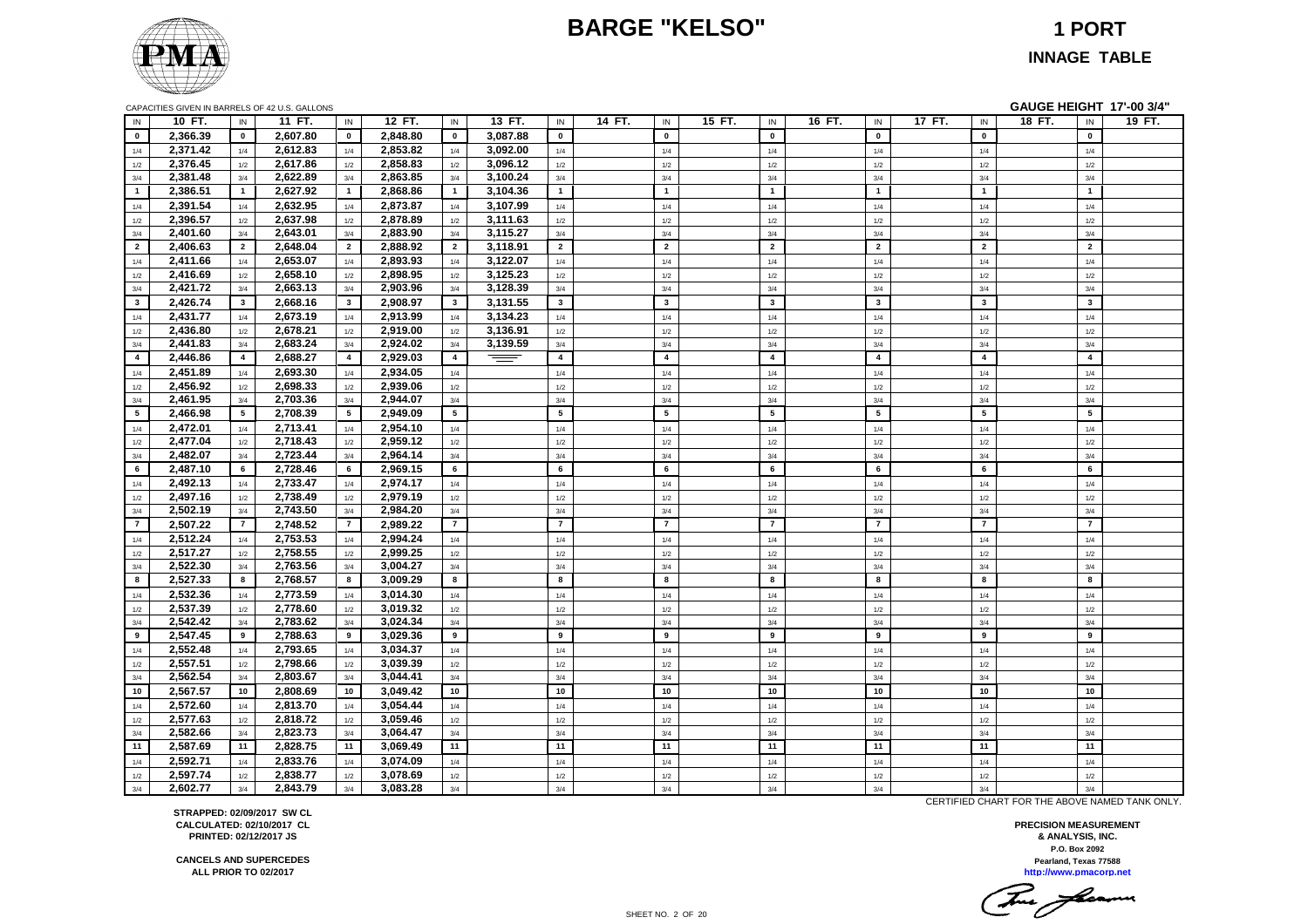# **BARGE "KELSO" 1 STBD**



**INNAGE TABLE**

|                | CAPACITIES GIVEN IN BARRELS OF 42 U.S. GALLONS |                         |                  |                 |                  |                 |                  |                 |                      |                |                      |                         |                      |                 |                      |                | GAUGE HEIGHT 17'-01 1/2" |                 |                      |
|----------------|------------------------------------------------|-------------------------|------------------|-----------------|------------------|-----------------|------------------|-----------------|----------------------|----------------|----------------------|-------------------------|----------------------|-----------------|----------------------|----------------|--------------------------|-----------------|----------------------|
| IN             | 0 FT.                                          | IN                      | 1 FT.            | IN              | 2 FT.            | IN              | 3 FT.            | IN              | 4 FT.                | IN             | 5 FT.                | IN                      | 6 FT.                | IN              | 7 FT.                | IN             | 8 FT.                    | IN              | 9 FT.                |
| $\mathbf{0}$   | 4.56                                           | $\mathbf 0$             | 202.11           | $\mathbf 0$     | 435.95           | $\mathbf 0$     | 677.48           | $\mathbf{0}$    | 919.02               | $\mathbf{0}$   | 1,160.55             | $\mathbf{0}$            | 1,402.09             | $\mathbf 0$     | 1,643.63             | $\pmb{0}$      | 1,885.16                 | $\mathbf{0}$    | 2,126.58             |
| 1/4            | 6.76                                           | 1/4                     | 206.77           | 1/4             | 440.98           | 1/4             | 682.51           | 1/4             | 924.05               | 1/4            | 1,165.59             | 1/4                     | 1,407.12             | 1/4             | 1,648.66             | 1/4            | 1,890.19                 | 1/4             | 2,131.61             |
| 1/2            | 8.97                                           | 1/2                     | 211.44           | 1/2             | 446.01           | 1/2             | 687.55           | 1/2             | 929.08               | 1/2            | 1,170.62             | 1/2                     | 1,412.15             | 1/2             | 1,653.69             | 1/2            | 1,895.23                 | 1/2             | 2,136.64             |
| 3/4            | 11.17                                          | 3/4                     | 216.10           | 3/4             | 451.04           | 3/4             | 692.58           | 3/4             | 934.11               | 3/4            | 1,175.65             | 3/4                     | 1,417.19             | 3/4             | 1,658.72             | 3/4            | 1,900.26                 | 3/4             | 2,141.67             |
| $\mathbf{1}$   | 13.37                                          | 1                       | 220.76           | $\mathbf{1}$    | 456.07           | $\overline{1}$  | 697.61           | $\mathbf{1}$    | 939.15               | $\mathbf{1}$   | 1,180.68             | $\mathbf{1}$            | 1,422.22             | $\mathbf{1}$    | 1,663.75             | $\overline{1}$ | 1,905.29                 | $\mathbf{1}$    | 2,146.70             |
| 1/4            | 16.53                                          | 1/4                     | 225.45           | 1/4             | 461.11           | 1/4             | 702.64           | 1/4             | 944.18               | 1/4            | 1,185.71             | 1/4                     | 1,427.25             | 1/4             | 1,668.79             | 1/4            | 1,910.32                 | 1/4             | 2,151.73             |
| 1/2            | 19.69                                          | 1/2                     | 230.14           | 1/2             | 466.14           | 1/2             | 707.67           | 1/2             | 949.21               | 1/2            | 1,190.75             | 1/2                     | 1,432.28             | 1/2             | 1,673.82             | 1/2            | 1,915.35                 | 1/2             | 2,156.76             |
| 3/4            | 22.85                                          | 3/4                     | 234.83           | 3/4             | 471.17           | 3/4             | 712.71           | 3/4             | 954.24               | 3/4            | 1,195.78             | 3/4                     | 1,437.31             | 3/4             | 1,678.85             | 3/4            | 1,920.39                 | 3/4             | 2,161.79             |
| $\overline{2}$ | 26.01                                          | $\overline{2}$          | 239.52           | $\overline{2}$  | 476.20           | $\overline{2}$  | 717.74           | $\overline{2}$  | 959.27               | $\overline{2}$ | 1,200.81             | $\overline{2}$          | 1,442.35             | $\overline{2}$  | 1,683.88             | $\overline{2}$ | 1,925.42                 | $\overline{2}$  | 2,166.82             |
| 1/4            | 30.03                                          | 1/4                     | 244.25           | 1/4             | 481.23           | 1/4             | 722.77           | 1/4             | 964.31               | 1/4            | 1,205.84             | 1/4                     | 1,447.38             | 1/4             | 1,688.91             | 1/4            | 1,930.44                 | 1/4             | 2,171.84             |
| 1/2            | 34.05                                          | $1/2\,$                 | 248.99           | 1/2             | 486.27           | 1/2             | 727.80           | 1/2             | 969.34               | 1/2            | 1,210.87             | 1/2                     | 1,452.41             | $1/2$           | 1,693.95             | $1/2$          | 1,935.47                 | 1/2             | 2,176.87             |
| 3/4            | 38.07                                          | 3/4                     | 253.72           | 3/4             | 491.30           | 3/4             | 732.83           | 3/4             | 974.37               | 3/4            | 1,215.91             | 3/4                     | 1,457.44             | 3/4             | 1,698.98             | 3/4            | 1,940.50                 | 3/4             | 2,181.90             |
| $3^{\circ}$    | 42.08                                          | $\mathbf{3}$            | 258.45           | $\mathbf{3}$    | 496.33           | $\mathbf{3}$    | 737.87           | $\mathbf{3}$    | 979.40               | $\mathbf{3}$   | 1,220.94             | $\overline{\mathbf{3}}$ | 1,462.47             | $\mathbf{3}$    | 1,704.01             | $\mathbf{3}$   | 1,945.52                 | $\mathbf{3}$    | 2,186.93             |
| 1/4            | 46.35                                          | 1/4                     | 263.23           | $1/4$           | 501.36           | 1/4             | 742.90           | 1/4             | 984.43               | 1/4            | 1,225.97             | 1/4                     | 1,467.51             | 1/4             | 1,709.04             | $1/4$          | 1,950.55                 | 1/4             | 2,191.96             |
| 1/2            | 50.61                                          | 1/2                     | 268.00           | 1/2             | 506.39           | 1/2             | 747.93           | 1/2             | 989.47               | 1/2            | 1,231.00             | 1/2                     | 1,472.54             | 1/2             | 1,714.07             | 1/2            | 1,955.58                 | 1/2             | 2,196.99             |
| 3/4            | 54.87                                          | 3/4                     | 272.78           | 3/4             | 511.43           | 3/4             | 752.96           | 3/4             | 994.50               | 3/4            | 1,236.03             | 3/4                     | 1,477.57             | 3/4             | 1,719.11             | 3/4            | 1,960.61                 | 3/4             | 2,202.02             |
| $\overline{4}$ | 59.13                                          | $\overline{\mathbf{4}}$ | 277.55           | $\overline{4}$  | 516.46           | $\overline{4}$  | 757.99           | $\overline{4}$  | 999.53               | $\overline{4}$ | 1,241.07             | $\overline{4}$          | 1,482.60             | $\overline{4}$  | 1,724.14             | $\overline{4}$ | 1,965.64                 | $\overline{4}$  | 2,207.05             |
| 1/4            | 63.45                                          | 1/4                     | 282.37           | 1/4             | 521.49           | 1/4             | 763.03           | 1/4             | 1,004.56             | 1/4            | 1,246.10             | 1/4                     | 1,487.63             | 1/4             | 1,729.17             | 1/4            | 1,970.67                 | 1/4             | 2,212.08             |
| 1/2            | 67.76                                          | $1/2\,$                 | 287.19           | $1/2$           | 526.52           | 1/2             | 768.06           | 1/2             | 1,009.59             | 1/2            | 1,251.13             | $1/2\,$                 | 1,492.67             | $1/2$           | 1,734.20             | $1/2$          | 1,975.70                 | 1/2             | 2,217.11             |
| 3/4            | 72.08                                          | 3/4                     | 292.00           | 3/4             | 531.55           | 3/4             | 773.09           | 3/4             | 1,014.63             | 3/4            | 1,256.16             | 3/4                     | 1,497.70             | 3/4             | 1,739.23             | 3/4            | 1,980.73                 | 3/4             | 2,222.14             |
| $5^{\circ}$    | 76.40                                          | 5                       | 296.82           | $5\overline{5}$ | 536.59           | $5\overline{5}$ | 778.12           | $5\overline{5}$ | 1,019.66             | 5              | 1,261.19             | 5                       | 1,502.73             | $5\phantom{.0}$ | 1,744.27             | 5              | 1,985.76                 | $5\overline{5}$ | 2,227.17             |
| 1/4            | 80.76                                          | 1/4                     | 301.68           | 1/4             | 541.62           | 1/4             | 783.15           | 1/4             | 1,024.69             | 1/4            | 1,266.23             | 1/4                     | 1,507.76             | 1/4             | 1,749.30             | 1/4            | 1,990.79                 | 1/4             | 2,232.20             |
| 1/2            | 85.12                                          | 1/2                     | 306.54           | 1/2             | 546.65           | 1/2             | 788.19           | 1/2             | 1,029.72             | 1/2            | 1,271.26             | 1/2                     | 1,512.79             | 1/2             | 1,754.33             | 1/2            | 1,995.82                 | 1/2             | 2,237.23             |
| 3/4            | 89.48                                          | 3/4                     | 311.40           | 3/4             | 551.68           | 3/4             | 793.22           | 3/4             | 1,034.75             | 3/4            | 1,276.29             | 3/4                     | 1,517.83             | 3/4             | 1,759.36             | 3/4            | 2,000.84                 | 3/4             | 2,242.26             |
| 6              | 93.84                                          | 6                       | 316.27           | 6               | 556.71           | 6               | 798.25           | 6               | 1.039.79             | 6              | 1,281.32             | 6                       | 1,522.86             | 6               | 1,764.39             | 6              | 2,005.87                 | 6               | 2,247.29             |
| 1/4            | 98.25                                          | 1/4                     | 321.17           | 1/4             | 561.75           | 1/4             | 803.28           | 1/4             | 1,044.82             | 1/4            | 1,286.35             | 1/4                     | 1,527.89             | 1/4             | 1,769.43             | 1/4            | 2.010.90                 | 1/4             | 2,252.31             |
| 1/2            | 102.65                                         | 1/2                     | 326.07           | 1/2             | 566.78           | 1/2             | 808.31           | 1/2             | 1.049.85             | 1/2            | 1.291.39             | 1/2                     | 1,532.92             | 1/2             | 1.774.46             | 1/2            | 2.015.93                 | 1/2             | 2.257.34             |
| 3/4            | 107.06                                         | 3/4                     | 330.98           | 3/4             | 571.81           | 3/4             | 813.35           | 3/4             | 1,054.88             | 3/4            | 1,296.42             | 3/4                     | 1,537.95             | 3/4             | 1,779.49             | 3/4            | 2,020.96                 | 3/4             | 2,262.37             |
| $\overline{7}$ | 111.46                                         | $\overline{7}$          | 335.88           | $\overline{7}$  | 576.84           | $\overline{7}$  | 818.38           | $\overline{7}$  | 1.059.91             | $\overline{7}$ | 1,301.45             | $\overline{7}$          | 1.542.99             | $\overline{7}$  | 1.784.52             | $\overline{7}$ | 2.025.99                 | $\overline{7}$  | 2.267.40             |
| 1/4            | 115.91                                         | 1/4                     | 340.83           | 1/4             | 581.87           | 1/4             | 823.41           | 1/4             | 1,064.95             | 1/4            | 1,306.48             | 1/4                     | 1,548.02             | 1/4             | 1,789.55             | 1/4            | 2,031.02                 | 1/4             | 2,272.43             |
| 1/2            | 120.35                                         | 1/2                     | 345.77           | 1/2             | 586.91           | 1/2             | 828.44           | 1/2             | 1,069.98             | 1/2            | 1,311.51             | 1/2                     | 1,553.05             | 1/2             | 1,794.59             | 1/2            | 2,036.05                 | 1/2             | 2,277.46             |
| 3/4            | 124.80                                         | 3/4                     | 350.72           | 3/4             | 591.94           | 3/4             | 833.47           | 3/4             | 1,075.01             | 3/4            | 1,316.55             | 3/4                     | 1,558.08             | 3/4             | 1,799.62             | 3/4            | 2,041.08                 | 3/4             | 2,282.49             |
| 8              | 129.25                                         | 8                       | 355.67           | 8               | 596.97           | 8               | 838.51           | 8               | 1,080.04             | 8              | 1,321.58             | 8                       | 1,563.11             | 8               | 1,804.65             | 8              | 2,046.11                 | 8               | 2,287.52             |
| 1/4            | 133.74                                         | 1/4                     | 360.66           | 1/4             | 602.00           | 1/4             | 843.54           | 1/4             | 1,085.07             | 1/4            | 1,326.61             | 1/4                     | 1,568.15             | 1/4             | 1,809.68             | 1/4            | 2,051.14                 | 1/4             | 2,292.55             |
| 1/2            | 138.23                                         | 1/2                     | 365.65           | 1/2             | 607.03           | 1/2             | 848.57           | 1/2             | 1,090.11             | 1/2            | 1,331.64             | 1/2                     | 1,573.18             | 1/2             | 1,814.71             | 1/2            | 2,056.17                 | 1/2             | 2,297.58             |
| 3/4            | 142.72                                         | 3/4                     | 370.64           | 3/4             | 612.07           | 3/4             | 853.60           | 3/4             | 1,095.14             | 3/4            | 1,336.67             | 3/4                     | 1,578.21             | 3/4             | 1,819.75             | 3/4            | 2,061.20                 | 3/4             | 2,302.61             |
| 9              | 147.21                                         | 9                       | 375.63           | 9               | 617.10           | 9               | 858.63           | 9               | 1,100.17             | 9              | 1,341.71             | 9                       | 1,583.24             | 9               | 1,824.78             | 9              | 2,066.23                 | 9               | 2,307.64             |
| 1/4            | 151.74                                         | 1/4                     | 380.65           | 1/4             | 622.13           | 1/4             | 863.67           | 1/4             | 1,105.20             | 1/4            | 1,346.74             | 1/4                     | 1,588.27             | 1/4             | 1,829.81             | 1/4            | 2,071.26                 | 1/4             | 2,312.67             |
| 1/2            | 156.27                                         | 1/2                     | 385.67           | 1/2             | 627.16           | 1/2             | 868.70           | 1/2             | 1,110.23             | 1/2            | 1,351.77             | 1/2                     | 1,593.31             | 1/2             | 1,834.84             | 1/2            | 2,076.29                 | 1/2             | 2,317.70             |
| 3/4            | 160.80                                         | 3/4                     | 390.69           | 3/4             | 632.19           | 3/4             | 873.73           | 3/4             | 1,115.27             | 3/4            | 1,356.80             | 3/4                     | 1,598.34             | 3/4             | 1,839.87             | 3/4            | 2,081.32                 | 3/4             | 2,322.73             |
| 10             | 165.34                                         | 10                      | 395.72           | 10              | 637.23           | 10              | 878.76           | 10              | 1,120.30             | 10             | 1,361.83             | 10                      | 1,603.37             | 10              | 1,844.91             | 10             | 2,086.34                 | 10              | 2,327.76             |
|                | 169.91                                         | 1/4                     | 400.74           | 1/4             | 642.26           | 1/4             | 883.79           | 1/4             | 1,125.33             | 1/4            | 1,366.87             | 1/4                     | 1,608.40             | 1/4             | 1,849.94             | $1/4$          | 2,091.37                 | 1/4             | 2,332.79             |
| 1/4            | 174.49                                         | $1/2\,$                 | 405.77           | 1/2             | 647.29           | 1/2             | 888.83           | 1/2             | 1,130.36             | 1/2            | 1,371.90             | 1/2                     | 1,613.43             | 1/2             | 1,854.97             | 1/2            | 2,096.40                 | 1/2             | 2,337.81             |
| 1/2<br>3/4     | 179.06                                         | 3/4                     | 410.79           | 3/4             | 652.32           | 3/4             | 893.86           | 3/4             | 1,135.39             | 3/4            | 1,376.93             | 3/4                     | 1,618.47             | 3/4             | 1,860.00             | 3/4            | 2,101.43                 | 3/4             | 2,342.84             |
| 11             | 183.64                                         | 11                      | 415.82           | 11              | 657.35           | 11              | 898.89           | 11              | 1,140.43             | 11             | 1,381.96             | 11                      | 1,623.50             | 11              | 1,865.03             | 11             | 2,106.46                 | 11              | 2,347.87             |
|                |                                                |                         |                  |                 |                  |                 |                  |                 |                      |                |                      |                         |                      |                 |                      |                |                          |                 |                      |
| 1/4            | 188.26                                         | 1/4                     | 420.85           | 1/4             | 662.39           | 1/4             | 903.92           | 1/4             | 1,145.46             | 1/4            | 1,386.99             | 1/4                     | 1,628.53             | 1/4             | 1,870.07             | 1/4            | 2,111.49                 | 1/4             | 2,352.90             |
| 1/2            | 192.88<br>197.49                               | 1/2<br>3/4              | 425.88<br>430.91 | $1/2$<br>3/4    | 667.42<br>672.45 | 1/2             | 908.95<br>913.99 | 1/2<br>3/4      | 1,150.49<br>1,155.52 | 1/2<br>3/4     | 1,392.03<br>1,397.06 | $1/2\,$<br>3/4          | 1,633.56<br>1,638.59 | 1/2<br>3/4      | 1,875.10<br>1,880.13 | 1/2<br>3/4     | 2,116.52<br>2,121.55     | 1/2<br>3/4      | 2,357.93<br>2,362.96 |
| 3/4            |                                                |                         |                  |                 |                  | 3/4             |                  |                 |                      |                |                      |                         |                      |                 |                      |                |                          |                 |                      |

**BARGE STRAPPED AND COMPUTED IN ACCORDANCE WITH MPMS CHAPTER 2.7. CAPACITY TABLE ONLY APPLIES WHEN BARGE IS ON EVEN KEEL. CAPACITY TABLE EXTENDS TO EXTREME HEIGHT OF TANK. CAPACITY TABLE ONLY APPLIES TO INNAGE GAUGES TAKEN TO TOP LIP OF THE "HERMETIC" VALVE. GAUGE POINT: (HERMETIC) LOCATED 14'-06" OFF CENTERLINE AND 24'-03" FORWARD OF AFT BULKHEAD.** CERTIFIED CHART FOR THE ABOVE NAMED TANK ONLY.

This floam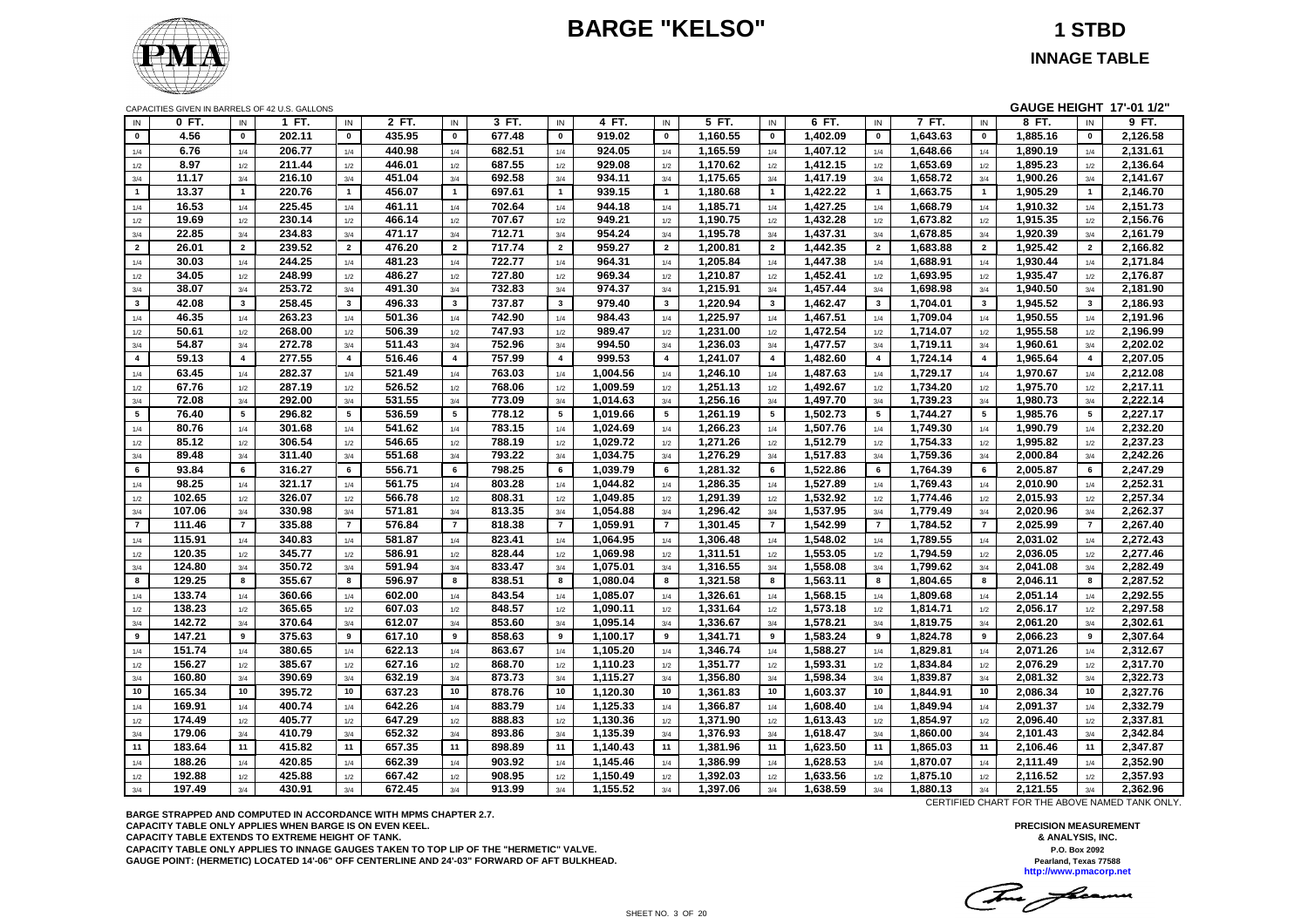# **BARGE "KELSO" 1 STBD**



**INNAGE TABLE**

| CAPACITIES GIVEN IN BARRELS OF 42 U.S. GALLONS |  |
|------------------------------------------------|--|
|                                                |  |

**GAUGE HEIGHT 17'-01 1/2"** 

| IN              | 10 FT.   | IN                      | 11 FT.   | IN              | 12 FT.   | IN             | 13 FT.   | IN             | 14 FT.<br>IN            | 15 FT. | IN                      | 16 FT. | IN                      | 17 FT. | $\sf IN$       | 18 FT. | IN             | 19 FT. |
|-----------------|----------|-------------------------|----------|-----------------|----------|----------------|----------|----------------|-------------------------|--------|-------------------------|--------|-------------------------|--------|----------------|--------|----------------|--------|
| $\mathbf{0}$    | 2,367.99 | $\mathbf 0$             | 2,609.40 | $\mathbf{0}$    | 2,850.40 | $\mathbf 0$    | 3,089.48 | $\mathbf 0$    | $\mathbf 0$             |        | $\pmb{0}$               |        | $\mathbf 0$             |        | $\mathbf 0$    |        | $\mathbf{0}$   |        |
| 1/4             | 2.373.02 | 1/4                     | 2,614.43 | 1/4             | 2.855.42 | 1/4            | 3,093.60 | 1/4            | 1/4                     |        | 1/4                     |        | 1/4                     |        | 1/4            |        | 1/4            |        |
| $1/2$           | 2,378.05 | $1/2\,$                 | 2,619.46 | $1/2$           | 2,860.43 | 1/2            | 3,097.72 | $1/2$          | $1/2\,$                 |        | $1/2\,$                 |        | 1/2                     |        | 1/2            |        | 1/2            |        |
| 3/4             | 2,383.08 | 3/4                     | 2,624.49 | 3/4             | 2,865.44 | 3/4            | 3,101.84 | $3/4$          | 3/4                     |        | 3/4                     |        | 3/4                     |        | 3/4            |        | 3/4            |        |
| $\mathbf{1}$    | 2,388.11 | $\overline{1}$          | 2,629.52 | $\mathbf{1}$    | 2,870.46 | $\mathbf{1}$   | 3,105.95 | $\mathbf{1}$   | $\overline{1}$          |        | $\mathbf{1}$            |        | $\mathbf{1}$            |        | $\overline{1}$ |        | $\overline{1}$ |        |
| 1/4             | 2.393.14 | 1/4                     | 2.634.55 | 1/4             | 2.875.47 | 1/4            | 3,109.59 | 1/4            | 1/4                     |        | 1/4                     |        | 1/4                     |        | 1/4            |        | 1/4            |        |
| 1/2             | 2,398.17 | 1/2                     | 2,639.58 | 1/2             | 2,880.49 | 1/2            | 3,113.23 | $1/2$          | $1/2\,$                 |        | 1/2                     |        | 1/2                     |        | $1/2$          |        | 1/2            |        |
| 3/4             | 2,403.20 | 3/4                     | 2,644.61 | 3/4             | 2,885.50 | 3/4            | 3,116.87 | $3/4$          | 3/4                     |        | 3/4                     |        | 3/4                     |        | 3/4            |        | 3/4            |        |
| $\overline{2}$  | 2,408.23 | $\overline{2}$          | 2,649.64 | $\overline{2}$  | 2,890.52 | $\overline{2}$ | 3,120.51 | $\overline{2}$ | $\overline{2}$          |        | $\overline{2}$          |        | $\overline{2}$          |        | $\overline{2}$ |        | $\overline{2}$ |        |
| 1/4             | 2,413.26 | 1/4                     | 2,654.67 | 1/4             | 2,895.53 | 1/4            | 3,123.67 | 1/4            | 1/4                     |        | 1/4                     |        | 1/4                     |        | 1/4            |        | 1/4            |        |
| 1/2             | 2,418.29 | 1/2                     | 2,659.70 | $1/2$           | 2,900.54 | 1/2            | 3,126.83 | 1/2            | 1/2                     |        | 1/2                     |        | 1/2                     |        | $1/2$          |        | 1/2            |        |
| 3/4             | 2,423.31 | 3/4                     | 2,664.73 | $3/4$           | 2,905.56 | 3/4            | 3,129.99 | $3/4$          | 3/4                     |        | 3/4                     |        | 3/4                     |        | 3/4            |        | 3/4            |        |
| $\mathbf{3}$    | 2,428.34 | $\overline{\mathbf{3}}$ | 2,669.76 | $\mathbf{3}$    | 2,910.57 | $\mathbf{3}$   | 3,133.15 | $\mathbf{3}$   | $\mathbf{3}$            |        | $\mathbf{3}$            |        | $\overline{\mathbf{3}}$ |        | $\mathbf{3}$   |        | $\mathbf{3}$   |        |
| 1/4             | 2,433.37 | 1/4                     | 2,674.78 | 1/4             | 2,915.59 | 1/4            | 3,135.83 | 1/4            | 1/4                     |        | $1/4$                   |        | 1/4                     |        | 1/4            |        | 1/4            |        |
| 1/2             | 2,438.40 | $1/2$                   | 2,679.81 | $1/2$           | 2,920.60 | 1/2            | 3,138.51 | $1/2\,$        | $1/2\,$                 |        | $1/2$                   |        | $1/2$                   |        | $1/2$          |        | 1/2            |        |
| 3/4             | 2,443.43 | 3/4                     | 2,684.84 | 3/4             | 2,925.62 | 3/4            | 3,141.19 | $3/4$          | 3/4                     |        | 3/4                     |        | 3/4                     |        | 3/4            |        | 3/4            |        |
| $\overline{4}$  | 2,448.46 | $\overline{4}$          | 2,689.87 | $\overline{4}$  | 2,930.63 | $\overline{4}$ | $\equiv$ | $\overline{4}$ | $\overline{\mathbf{4}}$ |        | $\overline{\mathbf{4}}$ |        | $\overline{4}$          |        | $\overline{4}$ |        | $\overline{4}$ |        |
| 1/4             | 2,453.49 | 1/4                     | 2,694.90 | 1/4             | 2,935.65 | 1/4            |          | 1/4            | 1/4                     |        | 1/4                     |        | 1/4                     |        | 1/4            |        | 1/4            |        |
| 1/2             | 2,458.52 | 1/2                     | 2,699.93 | 1/2             | 2,940.66 | 1/2            |          | 1/2            | 1/2                     |        | 1/2                     |        | 1/2                     |        | 1/2            |        | 1/2            |        |
| $3/4$           | 2,463.55 | 3/4                     | 2,704.96 | $3/4$           | 2,945.67 | 3/4            |          | 3/4            | 3/4                     |        | 3/4                     |        | 3/4                     |        | 3/4            |        | 3/4            |        |
| $5\overline{ }$ | 2,468.58 | $5\overline{5}$         | 2,709.99 | $5\overline{ }$ | 2,950.69 | 5              |          | ${\bf 5}$      | ${\bf 5}$               |        | 5                       |        | 5                       |        | 5              |        | 5              |        |
| 1/4             | 2,473.61 | 1/4                     | 2,715.01 | 1/4             | 2,955.70 | 1/4            |          | 1/4            | 1/4                     |        | 1/4                     |        | 1/4                     |        | 1/4            |        | 1/4            |        |
| 1/2             | 2,478.64 | 1/2                     | 2,720.02 | 1/2             | 2,960.72 | 1/2            |          | 1/2            | 1/2                     |        | 1/2                     |        | 1/2                     |        | 1/2            |        | 1/2            |        |
| 3/4             | 2,483.67 | 3/4                     | 2,725.04 | 3/4             | 2,965.74 | 3/4            |          | 3/4            | 3/4                     |        | 3/4                     |        | 3/4                     |        | 3/4            |        | 3/4            |        |
| 6               | 2,488.70 | 6                       | 2,730.06 | 6               | 2,970.75 | 6              |          | 6              | 6                       |        | 6                       |        | 6                       |        | 6              |        | 6              |        |
| 1/4             | 2,493.73 | 1/4                     | 2,735.07 | 1/4             | 2,975.77 | 1/4            |          | 1/4            | 1/4                     |        | 1/4                     |        | 1/4                     |        | 1/4            |        | 1/4            |        |
| 1/2             | 2,498.76 | 1/2                     | 2,740.09 | 1/2             | 2,980.79 | 1/2            |          | $1/2$          | 1/2                     |        | 1/2                     |        | 1/2                     |        | $1/2$          |        | 1/2            |        |
| 3/4             | 2,503.78 | 3/4                     | 2,745.10 | 3/4             | 2,985.80 | 3/4            |          | 3/4            | 3/4                     |        | 3/4                     |        | 3/4                     |        | 3/4            |        | 3/4            |        |
| $\overline{7}$  | 2,508.81 | $\overline{7}$          | 2,750.12 | $\overline{7}$  | 2,990.82 | $\overline{7}$ |          | $\overline{7}$ | $\overline{7}$          |        | $\overline{7}$          |        | $\overline{7}$          |        | $\overline{7}$ |        | $\overline{7}$ |        |
| 1/4             | 2,513.84 | 1/4                     | 2,755.13 | 1/4             | 2,995.84 | 1/4            |          | 1/4            | 1/4                     |        | 1/4                     |        | 1/4                     |        | 1/4            |        | 1/4            |        |
| 1/2             | 2,518.87 | 1/2                     | 2,760.14 | 1/2             | 3,000.85 | 1/2            |          | 1/2            | 1/2                     |        | 1/2                     |        | 1/2                     |        | 1/2            |        | 1/2            |        |
| 3/4             | 2,523.90 | 3/4                     | 2,765.16 | 3/4             | 3,005.87 | 3/4            |          | $3/4$          | 3/4                     |        | 3/4                     |        | 3/4                     |        | 3/4            |        | 3/4            |        |
| 8               | 2,528.93 | 8                       | 2,770.17 | 8               | 3,010.89 | 8              |          | 8              | 8                       |        | 8                       |        | 8                       |        | 8              |        | 8              |        |
| 1/4             | 2,533.96 | 1/4                     | 2,775.19 | 1/4             | 3,015.90 | 1/4            |          | 1/4            | 1/4                     |        | 1/4                     |        | 1/4                     |        | 1/4            |        | 1/4            |        |
| 1/2             | 2,538.99 | 1/2                     | 2,780.20 | $1/2$           | 3,020.92 | 1/2            |          | 1/2            | $1/2\,$                 |        | 1/2                     |        | 1/2                     |        | 1/2            |        | 1/2            |        |
| 3/4             | 2,544.02 | 3/4                     | 2,785.22 | 3/4             | 3,025.94 | 3/4            |          | 3/4            | 3/4                     |        | 3/4                     |        | 3/4                     |        | 3/4            |        | 3/4            |        |
| 9               | 2,549.05 | 9                       | 2,790.23 | 9               | 3,030.95 | 9              |          | 9              | 9                       |        | 9                       |        | 9                       |        | 9              |        | 9              |        |
| 1/4             | 2,554.08 | 1/4                     | 2,795.24 | 1/4             | 3,035.97 | 1/4            |          | 1/4            | 1/4                     |        | 1/4                     |        | 1/4                     |        | 1/4            |        | 1/4            |        |
| 1/2             | 2,559.11 | 1/2                     | 2,800.26 | 1/2             | 3,040.99 | 1/2            |          | 1/2            | 1/2                     |        | 1/2                     |        | 1/2                     |        | 1/2            |        | 1/2            |        |
| 3/4             | 2,564.14 | 3/4                     | 2,805.27 | 3/4             | 3,046.00 | 3/4            |          | 3/4            | 3/4                     |        | 3/4                     |        | 3/4                     |        | 3/4            |        | 3/4            |        |
| 10              | 2,569.17 | 10                      | 2,810.29 | 10              | 3,051.02 | 10             |          | 10             | 10                      |        | 10                      |        | 10                      |        | 10             |        | 10             |        |
| 1/4             | 2,574.20 | $1/4$                   | 2,815.30 | $1/4$           | 3,056.04 | $1/4$          |          | $1/4$          | 1/4                     |        | $1/4$                   |        | 1/4                     |        | 1/4            |        | 1/4            |        |
| 1/2             | 2,579.23 | 1/2                     | 2,820.32 | 1/2             | 3,061.06 | 1/2            |          | 1/2            | $1/2\,$                 |        | 1/2                     |        | 1/2                     |        | 1/2            |        | 1/2            |        |
| 3/4             | 2,584.26 | 3/4                     | 2,825.33 | 3/4             | 3,066.07 | 3/4            |          | 3/4            | 3/4                     |        | 3/4                     |        | 3/4                     |        | 3/4            |        | 3/4            |        |
| 11              | 2,589.28 | 11                      | 2,830.34 | 11              | 3,071.09 | 11             |          | 11             | 11                      |        | 11                      |        | 11                      |        | 11             |        | 11             |        |
| 1/4             | 2,594.31 | 1/4                     | 2,835.36 | 1/4             | 3,075.69 | 1/4            |          | 1/4            | 1/4                     |        | 1/4                     |        | 1/4                     |        | 1/4            |        | 1/4            |        |
| 1/2             | 2.599.34 | 1/2                     | 2,840.37 | 1/2             | 3,080.28 | 1/2            |          | 1/2            | 1/2                     |        | 1/2                     |        | 1/2                     |        | 1/2            |        | 1/2            |        |
| 3/4             | 2,604.37 | 3/4                     | 2,845.39 | 3/4             | 3,084.88 | 3/4            |          | 3/4            | 3/4                     |        | 3/4                     |        | 3/4                     |        | 3/4            |        | 3/4            |        |
|                 |          |                         |          |                 |          |                |          |                |                         |        |                         |        |                         |        |                |        |                |        |

**STRAPPED: 02/09/2017 SW CL CALCULATED: 02/10/2017 CL PRINTED: 02/12/2017 JS**

**CANCELS AND SUPERCEDES ALL PRIOR TO 02/2017**

CERTIFIED CHART FOR THE ABOVE NAMED TANK ONLY.

**P.O. Box 2092 PRECISION MEASUREMENT & ANALYSIS, INC. http://www.pmacorp.net Pearland, Texas 77588**

Tomas facerme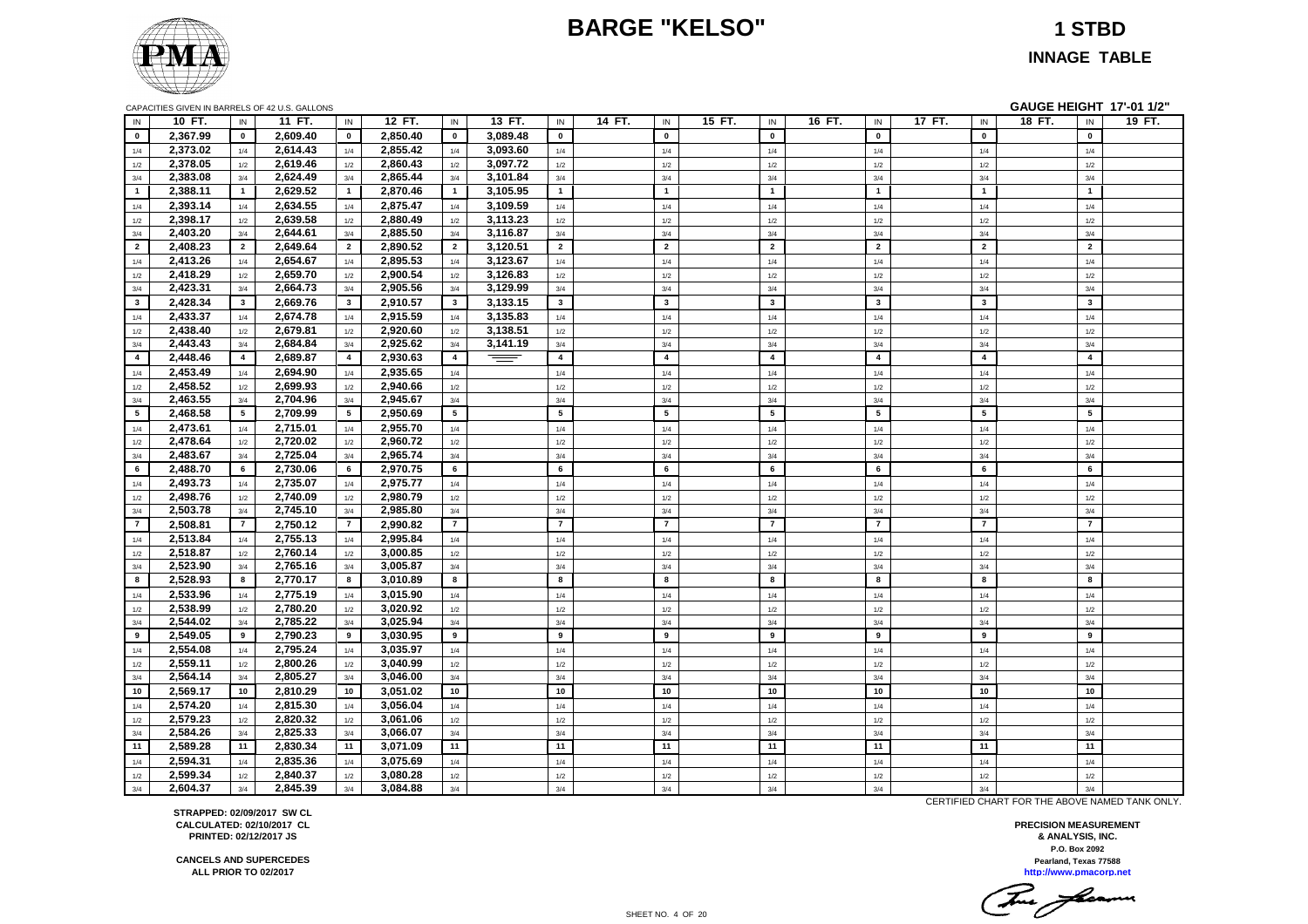# **BARGE "KELSO" 2 PORT**



|                |        |                       | CAPACITIES GIVEN IN BARRELS OF 42 U.S. GALLONS |                       |        |                |          |                         |          |                         |          |                |          |                         |          |                       | GAUGE HEIGHT 17'-00 3/4" |                       |          |
|----------------|--------|-----------------------|------------------------------------------------|-----------------------|--------|----------------|----------|-------------------------|----------|-------------------------|----------|----------------|----------|-------------------------|----------|-----------------------|--------------------------|-----------------------|----------|
| IN             | 0 FT.  | IN                    | 1 FT.                                          | IN                    | 2 FT.  | IN             | 3 FT.    | IN                      | 4 FT.    | IN                      | 5 FT.    | IN             | 6 FT.    | IN                      | 7 FT.    | IN                    | 8 FT.                    | IN                    | 9 FT.    |
| $\mathbf{0}$   | 17.77  | $\mathbf{0}$          | 277.58                                         | $\mathbf{0}$          | 542.08 | $\mathbf{0}$   | 815.50   | $\mathbf 0$             | 1,089.86 | $\mathbf{0}$            | 1,364.22 | $\mathbf 0$    | 1,638.58 | $\mathbf 0$             | 1,912.93 | $\mathbf 0$           | 2,187.29                 | $\mathbf{0}$          | 2,461.56 |
| 1/4            | 21.28  | 1/4                   | 283.29                                         | 1/4                   | 547.59 | 1/4            | 821.22   | 1/4                     | 1,095.57 | 1/4                     | 1,369.93 | 1/4            | 1,644.29 | 1/4                     | 1,918.65 | 1/4                   | 2,193.01                 | 1/4                   | 2,467.27 |
| 1/2            | 24.79  | 1/2                   | 289.01                                         | 1/2                   | 553.10 | 1/2            | 826.93   | 1/2                     | 1,101.29 | 1/2                     | 1,375.65 | 1/2            | 1,650.01 | 1/2                     | 1,924.37 | 1/2                   | 2,198.72                 | 1/2                   | 2,472.99 |
| $3/4$          | 28.30  | 3/4                   | 294.72                                         | 3/4                   | 558.60 | 3/4            | 832.65   | 3/4                     | 1,107.01 | 3/4                     | 1,381.36 | 3/4            | 1,655.72 | 3/4                     | 1,930.08 | 3/4                   | 2,204.44                 | 3/4                   | 2,478.70 |
| $\mathbf 1$    | 31.80  | $\mathbf{1}$          | 300.44                                         | $\overline{1}$        | 564.11 | $\mathbf{1}$   | 838.36   | $\mathbf{1}$            | 1,112.72 | $\overline{1}$          | 1,387.08 | $\mathbf{1}$   | 1,661.44 | $\mathbf{1}$            | 1,935.80 | $\mathbf{1}$          | 2,210.16                 | $\mathbf{1}$          | 2,484.41 |
| 1/4            | 36.35  | 1/4                   | 305.95                                         | 1/4                   | 569.80 | 1/4            | 844.08   | 1/4                     | 1,118.44 | 1/4                     | 1,392.80 | 1/4            | 1,667.15 | 1/4                     | 1,941.51 | 1/4                   | 2,215.87                 | 1/4                   | 2,490.13 |
| 1/2            | 40.90  | 1/2                   | 311.47                                         | $1/2$                 | 575.49 | 1/2            | 849.80   | $1/2$                   | 1,124.15 | 1/2                     | 1,398.51 | 1/2            | 1,672.87 | 1/2                     | 1,947.23 | 1/2                   | 2,221.59                 | 1/2                   | 2,495.84 |
| 3/4            | 45.44  | 3/4                   | 316.98                                         | 3/4                   | 581.18 | 3/4            | 855.51   | 3/4                     | 1,129.87 | 3/4                     | 1,404.23 | 3/4            | 1,678.59 | 3/4                     | 1,952.94 | 3/4                   | 2,227.30                 | 3/4                   | 2,501.55 |
| $\overline{2}$ | 49.99  | $\overline{2}$        | 322.50                                         | $\overline{2}$        | 586.87 | $\overline{2}$ | 861.23   | $\overline{2}$          | 1,135.59 | $\overline{2}$          | 1,409.94 | $\overline{2}$ | 1,684.30 | $\overline{2}$          | 1,958.66 | $\overline{2}$        | 2,233.02                 | $\overline{2}$        | 2,507.27 |
| 1/4            | 55.46  | 1/4                   | 327.98                                         | 1/4                   | 592.58 | 1/4            | 866.94   | 1/4                     | 1,141.30 | 1/4                     | 1,415.66 | 1/4            | 1,690.02 | 1/4                     | 1,964.38 | 1/4                   | 2,238.73                 | 1/4                   | 2,512.98 |
| 1/2            | 60.94  | 1/2                   | 333.47                                         | 1/2                   | 598.30 | 1/2            | 872.66   | 1/2                     | 1,147.02 | 1/2                     | 1,421.38 | 1/2            | 1,695.73 | 1/2                     | 1,970.09 | 1/2                   | 2,244.45                 | 1/2                   | 2,518.69 |
| $3/4$          | 66.41  | 3/4                   | 338.96                                         | 3/4                   | 604.02 | 3/4            | 878.37   | 3/4                     | 1,152.73 | 3/4                     | 1,427.09 | 3/4            | 1,701.45 | 3/4                     | 1,975.81 | 3/4                   | 2,250.17                 | 3/4                   | 2,524.41 |
| $\mathbf{3}$   | 71.88  | $\mathbf{3}$          | 344.44                                         | $\mathbf{3}$          | 609.73 | $\mathbf{3}$   | 884.09   | $\overline{\mathbf{3}}$ | 1,158.45 | $\mathbf{3}$            | 1,432.81 | $\mathbf{3}$   | 1,707.17 | $\mathbf{3}$            | 1,981.52 | $\mathbf{3}$          | 2,255.88                 | $\mathbf{3}$          | 2,530.12 |
| 1/4            | 77.58  | 1/4                   | 349.93                                         | 1/4                   | 615.45 | 1/4            | 889.81   | 1/4                     | 1,164.16 | 1/4                     | 1,438.52 | 1/4            | 1,712.88 | 1/4                     | 1,987.24 | 1/4                   | 2,261.59                 | 1/4                   | 2,535.83 |
| 1/2            | 83.28  | 1/2                   | 355.41                                         | 1/2                   | 621.16 | 1/2            | 895.52   | 1/2                     | 1,169.88 | 1/2                     | 1,444.24 | 1/2            | 1,718.60 | $1/2$                   | 1,992.96 | 1/2                   | 2,267.31                 | 1/2                   | 2,541.55 |
| 3/4            | 88.98  | 3/4                   | 360.90                                         | 3/4                   | 626.88 | 3/4            | 901.24   | 3/4                     | 1,175.60 | 3/4                     | 1,449.95 | 3/4            | 1,724.31 | 3/4                     | 1,998.67 | 3/4                   | 2,273.02                 | 3/4                   | 2,547.26 |
| $\overline{4}$ | 94.68  | $\overline{4}$        | 366.38                                         | $\overline{4}$        | 632.59 | $\overline{4}$ | 906.95   | $\overline{\mathbf{4}}$ | 1,181.31 | $\overline{\mathbf{4}}$ | 1,455.67 | $\overline{4}$ | 1,730.03 | $\overline{\mathbf{4}}$ | 2,004.39 | $\overline{4}$        | 2,278.73                 | $\overline{4}$        | 2,552.97 |
| 1/4            | 100.39 | 1/4                   | 371.87                                         | 1/4                   | 638.31 | 1/4            | 912.67   | 1/4                     | 1,187.03 | 1/4                     | 1,461.39 | 1/4            | 1,735.74 | 1/4                     | 2,010.10 | 1/4                   | 2,284.45                 | 1/4                   | 2,558.69 |
| 1/2            | 106.11 | 1/2                   | 377.36                                         | 1/2                   | 644.03 | 1/2            | 918.38   | 1/2                     | 1,192.74 | 1/2                     | 1,467.10 | 1/2            | 1,741.46 | 1/2                     | 2,015.82 | 1/2                   | 2,290.16                 | 1/2                   | 2,564.40 |
| 3/4            | 111.83 | 3/4                   | 382.84                                         | 3/4                   | 649.74 | 3/4            | 924.10   | 3/4                     | 1,198.46 | 3/4                     | 1,472.82 | 3/4            | 1,747.18 | 3/4                     | 2,021.53 | 3/4                   | 2,295.87                 | 3/4                   | 2,570.11 |
| 5              | 117.54 | 5                     | 388.33                                         | 5                     | 655.46 | 5              | 929.82   | 5                       | 1,204.17 | 5                       | 1,478.53 | 5              | 1,752.89 | 5                       | 2,027.25 | 5                     | 2,301.59                 | 5                     | 2,575.83 |
|                | 123.26 |                       | 393.81                                         | 1/4                   | 661.17 |                | 935.53   | 1/4                     | 1,209.89 |                         | 1,484.25 |                | 1,758.61 |                         | 2,032.97 |                       | 2,307.30                 |                       | 2,581.54 |
| 1/4            | 128.97 | 1/4<br>1/2            | 399.30                                         | 1/2                   | 666.89 | 1/4            | 941.25   | 1/2                     | 1,215.61 | 1/4<br>1/2              | 1,489.96 | 1/4            | 1,764.32 | 1/4                     | 2,038.68 | 1/4                   | 2,313.01                 | 1/4<br>1/2            | 2,587.25 |
| 1/2            | 134.69 | 3/4                   | 404.78                                         | 3/4                   | 672.61 | 1/2<br>3/4     | 946.96   | 3/4                     | 1,221.32 | 3/4                     | 1,495.68 | 1/2<br>3/4     | 1,770.04 | $1/2$<br>3/4            | 2,044.40 | $1/2$<br>3/4          | 2,318.73                 | 3/4                   | 2,592.97 |
| 3/4<br>6       | 140.40 | 6                     | 410.27                                         | 6                     | 678.32 | 6              | 952.68   | 6                       | 1,227.04 | 6                       | 1,501.40 | 6              | 1,775.75 | 6                       | 2,050.11 | 6                     | 2,324.44                 | 6                     | 2,598.68 |
|                |        |                       |                                                |                       |        |                |          |                         |          |                         |          |                |          |                         |          |                       |                          |                       |          |
| 1/4            | 146.12 | 1/4                   | 415.76                                         | 1/4                   | 684.04 | 1/4            | 958.40   | 1/4                     | 1,232.75 | 1/4                     | 1,507.11 | 1/4            | 1,781.47 | 1/4                     | 2,055.83 | $1/4$                 | 2,330.15                 | 1/4                   | 2,604.39 |
| 1/2            | 151.83 | 1/2                   | 421.24                                         | $1/2$                 | 689.75 | 1/2            | 964.11   | 1/2                     | 1,238.47 | 1/2                     | 1,512.83 | 1/2            | 1,787.19 | $1/2$                   | 2,061.54 | $1/2$                 | 2,335.87                 | 1/2                   | 2,610.11 |
| 3/4            | 157.55 | 3/4<br>$\overline{7}$ | 426.73                                         | 3/4<br>$\overline{7}$ | 695.47 | 3/4            | 969.83   | 3/4<br>$\overline{7}$   | 1,244.19 | 3/4<br>$\overline{7}$   | 1,518.54 | 3/4            | 1,792.90 | 3/4<br>$\overline{7}$   | 2,067.26 | 3/4<br>$\overline{7}$ | 2,341.58                 | 3/4<br>$\overline{7}$ | 2,615.82 |
| $\overline{7}$ | 163.27 |                       | 432.21                                         |                       | 701.18 | $\overline{7}$ | 975.54   |                         | 1.249.90 |                         | 1,524.26 | $\overline{7}$ | 1,798.62 |                         | 2,072.98 |                       | 2,347.29                 |                       | 2,621.53 |
| 1/4            | 168.98 | 1/4                   | 437.70                                         | 1/4                   | 706.90 | 1/4            | 981.26   | 1/4                     | 1,255.62 | 1/4                     | 1,529.98 | 1/4            | 1,804.33 | 1/4                     | 2,078.69 | 1/4                   | 2,353.01                 | 1/4                   | 2,627.25 |
| 1/2            | 174.70 | 1/2                   | 443.19                                         | 1/2                   | 712.62 | 1/2            | 986.97   | 1/2                     | 1,261.33 | 1/2                     | 1,535.69 | 1/2            | 1,810.05 | 1/2                     | 2,084.41 | 1/2                   | 2,358.72                 | 1/2                   | 2,632.96 |
| 3/4            | 180.41 | 3/4                   | 448.67                                         | 3/4                   | 718.33 | 3/4            | 992.69   | 3/4                     | 1,267.05 | 3/4                     | 1,541.41 | 3/4            | 1,815.77 | 3/4                     | 2,090.12 | 3/4                   | 2,364.43                 | 3/4                   | 2,638.67 |
| 8              | 186.13 | 8                     | 454.16                                         | 8                     | 724.05 | 8              | 998.41   | 8                       | 1,272.76 | 8                       | 1,547.12 | 8              | 1,821.48 | 8                       | 2,095.84 | 8                     | 2,370.15                 | 8                     | 2,644.38 |
| 1/4            | 191.84 | 1/4                   | 459.64                                         | 1/4                   | 729.76 | 1/4            | 1,004.12 | 1/4                     | 1,278.48 | 1/4                     | 1,552.84 | 1/4            | 1,827.20 | 1/4                     | 2,101.56 | 1/4                   | 2,375.86                 | 1/4                   | 2,650.10 |
| 1/2            | 197.56 | 1/2                   | 465.13                                         | 1/2                   | 735.48 | 1/2            | 1,009.84 | 1/2                     | 1,284.20 | 1/2                     | 1,558.55 | 1/2            | 1,832.91 | $1/2$                   | 2,107.27 | 1/2                   | 2,381.57                 | 1/2                   | 2,655.81 |
| 3/4            | 203.27 | 3/4                   | 470.61                                         | 3/4                   | 741.20 | 3/4            | 1,015.55 | 3/4                     | 1,289.91 | 3/4                     | 1,564.27 | 3/4            | 1,838.63 | 3/4                     | 2,112.99 | 3/4                   | 2,387.29                 | 3/4                   | 2,661.52 |
| 9              | 208.99 | 9                     | 476.10                                         | 9                     | 746.91 | 9              | 1,021.27 | 9                       | 1,295.63 | 9                       | 1,569.99 | 9              | 1,844.34 | 9                       | 2,118.70 | 9                     | 2,393.00                 | 9                     | 2,667.24 |
| 1/4            | 214.71 | 1/4                   | 481.59                                         | 1/4                   | 752.63 | 1/4            | 1,026.99 | 1/4                     | 1,301.34 | 1/4                     | 1,575.70 | 1/4            | 1,850.06 | $1/4$                   | 2,124.42 | $1/4$                 | 2,398.71                 | 1/4                   | 2,672.95 |
| 1/2            | 220.42 | 1/2                   | 487.09                                         | 1/2                   | 758.34 | 1/2            | 1,032.70 | 1/2                     | 1.307.06 | 1/2                     | 1,581.42 | 1/2            | 1,855.78 | 1/2                     | 2,130.13 | 1/2                   | 2.404.43                 | 1/2                   | 2,678.66 |
| 3/4            | 226.14 | 3/4                   | 492.58                                         | 3/4                   | 764.06 | 3/4            | 1,038.42 | 3/4                     | 1,312.78 | 3/4                     | 1,587.13 | 3/4            | 1,861.49 | 3/4                     | 2,135.85 | 3/4                   | 2,410.14                 | 3/4                   | 2,684.38 |
| 10             | 231.85 | 10                    | 498.08                                         | 10                    | 769.77 | 10             | 1,044.13 | 10                      | 1,318.49 | 10                      | 1,592.85 | 10             | 1,867.21 | 10                      | 2,141.57 | 10                    | 2,415.85                 | 10                    | 2,690.09 |
| 1/4            | 237.57 | 1/4                   | 503.57                                         | 1/4                   | 775.49 | 1/4            | 1,049.85 | 1/4                     | 1,324.21 | 1/4                     | 1,598.57 | 1/4            | 1,872.92 | 1/4                     | 2,147.28 | 1/4                   | 2,421.57                 | 1/4                   | 2,695.80 |
| 1/2            | 243.28 | 1/2                   | 509.07                                         | 1/2                   | 781.21 | 1/2            | 1,055.56 | 1/2                     | 1,329.92 | 1/2                     | 1,604.28 | 1/2            | 1,878.64 | 1/2                     | 2,153.00 | 1/2                   | 2,427.28                 | 1/2                   | 2.701.52 |
| 3/4            | 249.00 | 3/4                   | 514.56                                         | 3/4                   | 786.92 | 3/4            | 1,061.28 | 3/4                     | 1,335.64 | 3/4                     | 1,610.00 | 3/4            | 1,884.36 | 3/4                     | 2,158.71 | 3/4                   | 2,432.99                 | 3/4                   | 2,707.23 |
| 11             | 254.72 | 11                    | 520.06                                         | 11                    | 792.64 | 11             | 1,067.00 | 11                      | 1,341.35 | 11                      | 1,615.71 | 11             | 1,890.07 | 11                      | 2,164.43 | 11                    | 2,438.71                 | 11                    | 2,712.94 |
| 1/4            | 260.43 | 1/4                   | 525.57                                         | 1/4                   | 798.35 | 1/4            | 1,072.71 | 1/4                     | 1,347.07 | 1/4                     | 1,621.43 | 1/4            | 1,895.79 | 1/4                     | 2,170.15 | 1/4                   | 2,444.42                 | 1/4                   | 2,718.66 |
| 1/2            | 266.15 | 1/2                   | 531.07                                         | 1/2                   | 804.07 | 1/2            | 1,078.43 | 1/2                     | 1,352.79 | 1/2                     | 1,627.14 | 1/2            | 1,901.50 | 1/2                     | 2,175.86 | 1/2                   | 2,450.13                 | 1/2                   | 2,724.37 |
| 3/4            | 271.86 | 3/4                   | 536.58                                         | 3/4                   | 809.78 | 3/4            | 1,084.14 | 3/4                     | 1,358.50 | 3/4                     | 1,632.86 | 3/4            | 1,907.22 | 3/4                     | 2,181.58 | 3/4                   | 2,455.85                 | 3/4                   | 2,730.08 |

**BARGE STRAPPED AND COMPUTED IN ACCORDANCE WITH MPMS CHAPTER 2.7. CAPACITY TABLE ONLY APPLIES WHEN BARGE IS ON EVEN KEEL. CAPACITY TABLE EXTENDS TO EXTREME HEIGHT OF TANK. CAPACITY TABLE ONLY APPLIES TO INNAGE GAUGES TAKEN TO TOP LIP OF THE "HERMETIC" VALVE. GAUGE POINT: (HERMETIC) LOCATED 14'-06" OFF CENTERLINE AND 25'-09" FORWARD OF AFT BULKHEAD.** CERTIFIED CHART FOR THE ABOVE NAMED TANK ONLY.

This floam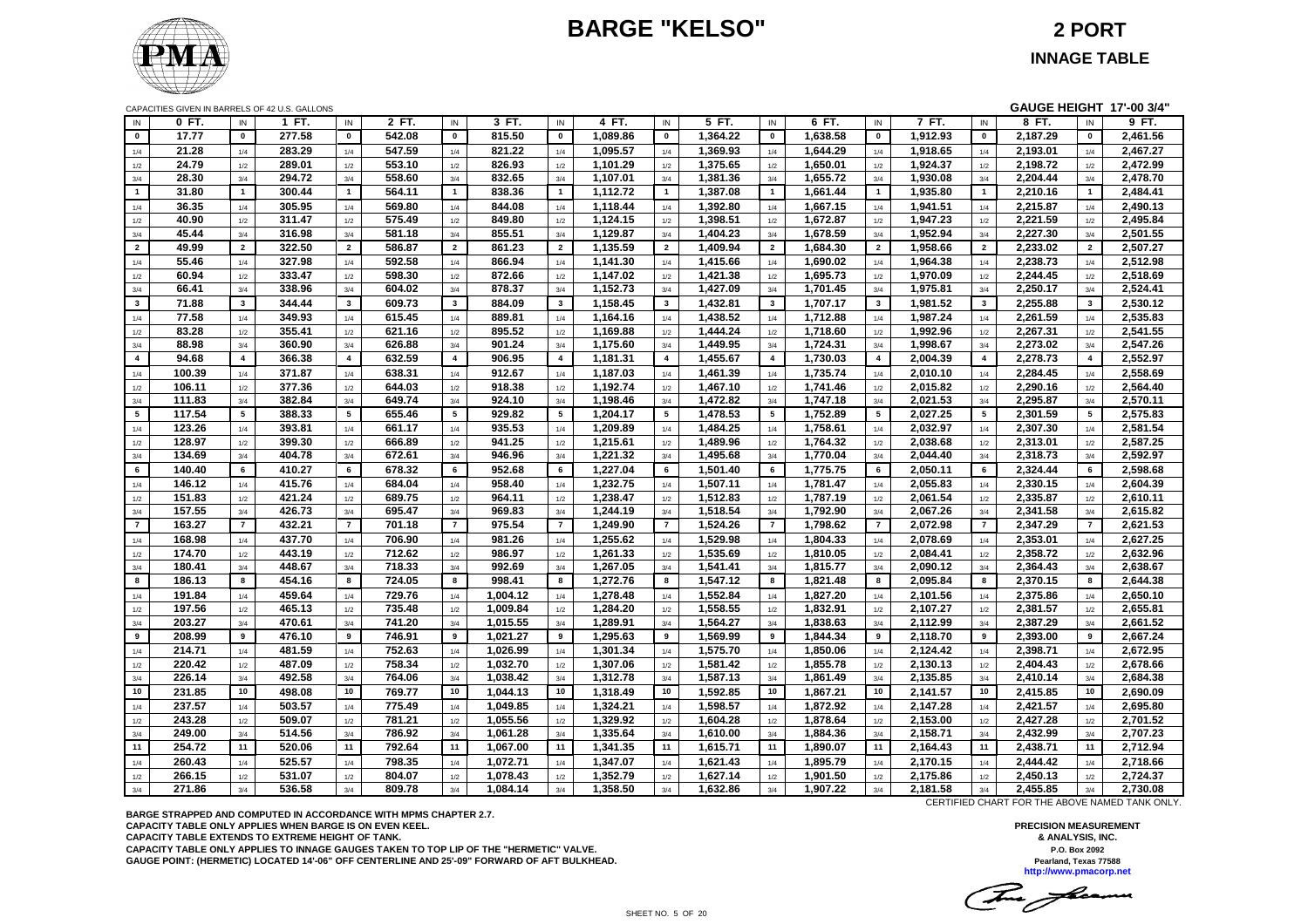# **BARGE "KELSO" 2 PORT**



**INNAGE TABLE**

| CAPACITIES GIVEN IN BARRELS OF 42 U.S. GALLONS |  |
|------------------------------------------------|--|
|                                                |  |

|          |                |          |                |                                                |                |          |                |        |                |        |                         |        |                         |        |                         | GAUGE HEIGHT 17'-00 3/4" |        |
|----------|----------------|----------|----------------|------------------------------------------------|----------------|----------|----------------|--------|----------------|--------|-------------------------|--------|-------------------------|--------|-------------------------|--------------------------|--------|
| 10 FT.   | IN             | 11 FT.   | IN             | 12 FT.                                         | IN             | 13 FT.   | IN             | 14 FT. | IN             | 15 FT. | IN                      | 16 FT. | IN                      | 17 FT. | IN                      | 18 FT.<br>IN             | 19 FT. |
| 2,735.80 | $\mathbf 0$    | 3,010.04 | $\mathbf 0$    | 3,283.86                                       | $\mathbf{0}$   | 3,555.53 | $\mathbf 0$    |        | $\mathbf 0$    |        | $\mathbf{0}$            |        | $\mathbf 0$             |        | $\pmb{0}$               | $\pmb{0}$                |        |
| 2,741.51 | 1/4            | 3,015.75 | 1/4            | 3,289.56                                       | 1/4            | 3,560.21 | $1/4$          |        | 1/4            |        | 1/4                     |        | 1/4                     |        | $1/4$                   | 1/4                      |        |
| 2,747.22 | 1/2            | 3,021.46 | 1/2            | 3,295.26                                       | 1/2            | 3,564.89 | 1/2            |        | 1/2            |        | 1/2                     |        | 1/2                     |        | 1/2                     | 1/2                      |        |
| 2,752.94 | 3/4            | 3,027.18 | 3/4            | 3,300.95                                       | 3/4            | 3,569.57 | 3/4            |        | 3/4            |        | 3/4                     |        | 3/4                     |        | 3/4                     | 3/4                      |        |
| 2,758.65 | $\overline{1}$ | 3,032.89 | $\overline{1}$ | 3,306.65                                       | $\overline{1}$ | 3,574.25 | $\mathbf{1}$   |        | $\overline{1}$ |        | $\overline{1}$          |        | $\mathbf{1}$            |        | $\mathbf{1}$            | $\overline{1}$           |        |
| 2,764.36 | 1/4            | 3,038.60 | 1/4            | 3,312.35                                       | 1/4            | 3,578.38 | 1/4            |        | 1/4            |        | 1/4                     |        | 1/4                     |        | 1/4                     | 1/4                      |        |
| 2,770.08 | 1/2            | 3,044.32 | 1/2            | 3,318.05                                       | 1/2            | 3,582.52 | 1/2            |        | 1/2            |        | 1/2                     |        | 1/2                     |        | $1/2$                   | $1/2$                    |        |
| 2,775.79 | 3/4            | 3,050.03 | 3/4            | 3,323.75                                       | 3/4            | 3,586.66 | 3/4            |        | 3/4            |        | 3/4                     |        | 3/4                     |        | 3/4                     | 3/4                      |        |
| 2,781.50 | $\overline{2}$ | 3,055.74 | $\overline{2}$ | 3,329.44                                       | $\overline{2}$ | 3,590.79 | $\overline{2}$ |        | $\overline{2}$ |        | $\overline{2}$          |        | $\overline{2}$          |        | $\overline{2}$          | $\overline{2}$           |        |
| 2,787.22 | 1/4            | 3,061.46 | 1/4            | 3,335.14                                       | 1/4            | 3,594.38 | 1/4            |        | 1/4            |        | 1/4                     |        | 1/4                     |        | 1/4                     | 1/4                      |        |
| 2,792.93 | 1/2            |          | 1/2            | 3,340.84                                       | 1/2            |          | 1/2            |        | 1/2            |        | 1/2                     |        | 1/2                     |        | 1/2                     |                          |        |
| 2,798.64 | 3/4            | 3,072.88 | 3/4            | 3,346.54                                       | 3/4            | 3,601.57 | 3/4            |        | 3/4            |        | 3/4                     |        | 3/4                     |        | 3/4                     | 3/4                      |        |
| 2,804.36 | 3              | 3,078.60 | $\mathbf{3}$   | 3,352.24                                       | $\mathbf{3}$   | 3,605.16 | $\mathbf{3}$   |        | $\mathbf{3}$   |        | $\overline{\mathbf{3}}$ |        | $\overline{\mathbf{3}}$ |        | $\mathbf{3}$            | $\overline{\mathbf{3}}$  |        |
| 2,810.07 | 1/4            | 3,084.31 | 1/4            | 3,357.94                                       | 1/4            | 3,608.21 | 1/4            |        | 1/4            |        | 1/4                     |        | 1/4                     |        | 1/4                     | 1/4                      |        |
| 2,815.78 | 1/2            | 3,090.02 | 1/2            | 3,363.63                                       | 1/2            | 3,611.25 | 1/2            |        | 1/2            |        | 1/2                     |        | 1/2                     |        | 1/2                     | 1/2                      |        |
| 2,821.50 | 3/4            | 3,095.74 | 3/4            | 3,369.33                                       | 3/4            | 3,614.30 | $3/4$          |        | 3/4            |        | 3/4                     |        | 3/4                     |        | 3/4                     | 3/4                      |        |
| 2,827.21 | $\overline{4}$ | 3,101.45 | $\overline{4}$ | 3,375.03                                       | $\overline{4}$ | $\equiv$ | $\overline{4}$ |        | $\overline{4}$ |        | $\overline{\mathbf{4}}$ |        | $\overline{\mathbf{4}}$ |        | $\overline{\mathbf{4}}$ | $\overline{\mathbf{4}}$  |        |
| 2,832.92 | 1/4            | 3,107.16 | 1/4            | 3,380.73                                       | 1/4            |          | 1/4            |        | 1/4            |        | 1/4                     |        | 1/4                     |        | 1/4                     | 1/4                      |        |
| 2,838.64 | 1/2            | 3,112.88 | 1/2            | 3,386.43                                       | 1/2            |          | 1/2            |        | 1/2            |        | 1/2                     |        | 1/2                     |        | 1/2                     | 1/2                      |        |
| 2,844.35 | 3/4            | 3,118.59 | 3/4            | 3,392.12                                       | 3/4            |          | 3/4            |        | 3/4            |        | 3/4                     |        | 3/4                     |        | 3/4                     | 3/4                      |        |
| 2.850.06 | 5              | 3,124.30 | 5              | 3.397.82                                       | 5              |          | 5              |        | 5              |        | $5\phantom{a}$          |        | 5                       |        | 5                       | 5                        |        |
| 2,855.78 | 1/4            | 3,130.00 | 1/4            | 3,403.52                                       | 1/4            |          | 1/4            |        | 1/4            |        | 1/4                     |        | 1/4                     |        | 1/4                     | 1/4                      |        |
| 2,861.49 | 1/2            | 3,135.70 | 1/2            | 3,409.22                                       | 1/2            |          | 1/2            |        | 1/2            |        | 1/2                     |        | 1/2                     |        | 1/2                     | 1/2                      |        |
| 2,867.20 | 3/4            | 3,141.40 | 3/4            | 3,414.92                                       | 3/4            |          | 3/4            |        | 3/4            |        | 3/4                     |        | 3/4                     |        | 3/4                     | 3/4                      |        |
| 2,872.92 | 6              | 3,147.10 | 6              | 3,420.62                                       | 6              |          | 6              |        | 6              |        | 6                       |        | 6                       |        | 6                       | 6                        |        |
| 2,878.63 | 1/4            | 3,152.80 | 1/4            | 3,426.32                                       | 1/4            |          | 1/4            |        | 1/4            |        | 1/4                     |        | 1/4                     |        | 1/4                     | 1/4                      |        |
| 2,884.34 | 1/2            | 3,158.50 | 1/2            | 3,432.02                                       | 1/2            |          | 1/2            |        | 1/2            |        | 1/2                     |        | 1/2                     |        | 1/2                     | 1/2                      |        |
| 2,890.06 | 3/4            | 3,164.20 | 3/4            | 3,437.72                                       | 3/4            |          | 3/4            |        | 3/4            |        | 3/4                     |        | 3/4                     |        | 3/4                     | 3/4                      |        |
| 2,895.77 | $\overline{7}$ | 3,169.89 | $\overline{7}$ | 3,443.42                                       | $\overline{7}$ |          | $\overline{7}$ |        | $\overline{7}$ |        | $\overline{7}$          |        | $\overline{7}$          |        | $\overline{7}$          | $\overline{7}$           |        |
| 2,901.48 | 1/4            | 3,175.59 | 1/4            | 3,449.13                                       | 1/4            |          | 1/4            |        | 1/4            |        | 1/4                     |        | 1/4                     |        | 1/4                     | 1/4                      |        |
| 2.907.20 | 1/2            | 3,181.29 | 1/2            | 3.454.83                                       | 1/2            |          | 1/2            |        | 1/2            |        | 1/2                     |        | 1/2                     |        | 1/2                     | 1/2                      |        |
| 2,912.91 | 3/4            | 3,186.99 | 3/4            | 3,460.53                                       | 3/4            |          | 3/4            |        | 3/4            |        | 3/4                     |        | 3/4                     |        | 3/4                     | 3/4                      |        |
| 2,918.62 | 8              | 3,192.69 | 8              | 3,466.23                                       | 8              |          | 8              |        | 8              |        | 8                       |        | 8                       |        | 8                       | 8                        |        |
| 2,924.34 | 1/4            | 3,198.39 | 1/4            | 3,471.93                                       | 1/4            |          | 1/4            |        | 1/4            |        | 1/4                     |        | 1/4                     |        | 1/4                     | 1/4                      |        |
| 2.930.05 | 1/2            | 3,204.08 | 1/2            | 3.477.63                                       | 1/2            |          | 1/2            |        | 1/2            |        | 1/2                     |        | 1/2                     |        | 1/2                     | 1/2                      |        |
| 2,935.76 | 3/4            | 3,209.78 | 3/4            | 3,483.33                                       | 3/4            |          | 3/4            |        | 3/4            |        | 3/4                     |        | 3/4                     |        | 3/4                     | 3/4                      |        |
| 2,941.48 | 9              | 3,215.48 | 9              | 3,489.03                                       | 9              |          | 9              |        | 9              |        | 9                       |        | 9                       |        | 9                       | 9                        |        |
| 2,947.19 | 1/4            | 3,221.18 | 1/4            | 3,494.73                                       | 1/4            |          | 1/4            |        | 1/4            |        | 1/4                     |        | 1/4                     |        | 1/4                     | 1/4                      |        |
| 2.952.90 | 1/2            | 3,226.88 | 1/2            | 3.500.43                                       | 1/2            |          | 1/2            |        | 1/2            |        | 1/2                     |        | 1/2                     |        | 1/2                     | 1/2                      |        |
| 2,958.62 | 3/4            | 3,232.58 | 3/4            | 3,506.13                                       | 3/4            |          | 3/4            |        | 3/4            |        | 3/4                     |        | 3/4                     |        | 3/4                     | 3/4                      |        |
| 2,964.33 | 10             | 3,238.27 | 10             | 3,511.83                                       | 10             |          | 10             |        | 10             |        | 10                      |        | 10                      |        | 10                      | 10                       |        |
| 2,970.04 | 1/4            | 3,243.97 | 1/4            | 3,517.53                                       | 1/4            |          | 1/4            |        | 1/4            |        | 1/4                     |        | 1/4                     |        | 1/4                     | 1/4                      |        |
| 2,975.76 | 1/2            | 3,249.67 | $1/2$          | 3,523.23                                       | 1/2            |          | 1/2            |        | 1/2            |        | 1/2                     |        | 1/2                     |        | $1/2$                   | 1/2                      |        |
| 2,981.47 | 3/4            | 3,255.37 | 3/4            | 3,528.94                                       | 3/4            |          | 3/4            |        | 3/4            |        | 3/4                     |        | 3/4                     |        | 3/4                     | 3/4                      |        |
| 2,987.18 | 11             | 3,261.07 | 11             | 3,534.64                                       | 11             |          | 11             |        | 11             |        | 11                      |        | 11                      |        | 11                      | 11                       |        |
| 2,992.90 | 1/4            | 3,266.76 | 1/4            | 3,539.86                                       | 1/4            |          | 1/4            |        | 1/4            |        | 1/4                     |        | 1/4                     |        | 1/4                     | 1/4                      |        |
| 2,998.61 | 1/2            | 3,272.46 | 1/2            | 3,545.08                                       | 1/2            |          | 1/2            |        | 1/2            |        | 1/2                     |        | 1/2                     |        | 1/2                     | 1/2                      |        |
| 3,004.32 | 3/4            | 3,278.16 | 3/4            | 3,550.31                                       | 3/4            |          | 3/4            |        | 3/4            |        | 3/4                     |        | 3/4                     |        | 3/4                     | 3/4                      |        |
|          |                |          | 3,067.17       | CAPACITIES GIVEN IN BARRELS OF 42 U.S. GALLONS |                |          | 3,597.98       |        |                |        |                         |        |                         |        |                         |                          | $1/2$  |

CERTIFIED CHART FOR THE ABOVE NAMED TANK ONLY.

**P.O. Box 2092 PRECISION MEASUREMENT & ANALYSIS, INC. http://www.pmacorp.net Pearland, Texas 77588**

True farmer

**STRAPPED: 02/09/2017 SW CL CALCULATED: 02/10/2017 CL PRINTED: 02/12/2017 JS**

**CANCELS AND SUPERCEDES ALL PRIOR TO 02/2017**

SHEET NO. 6 OF 20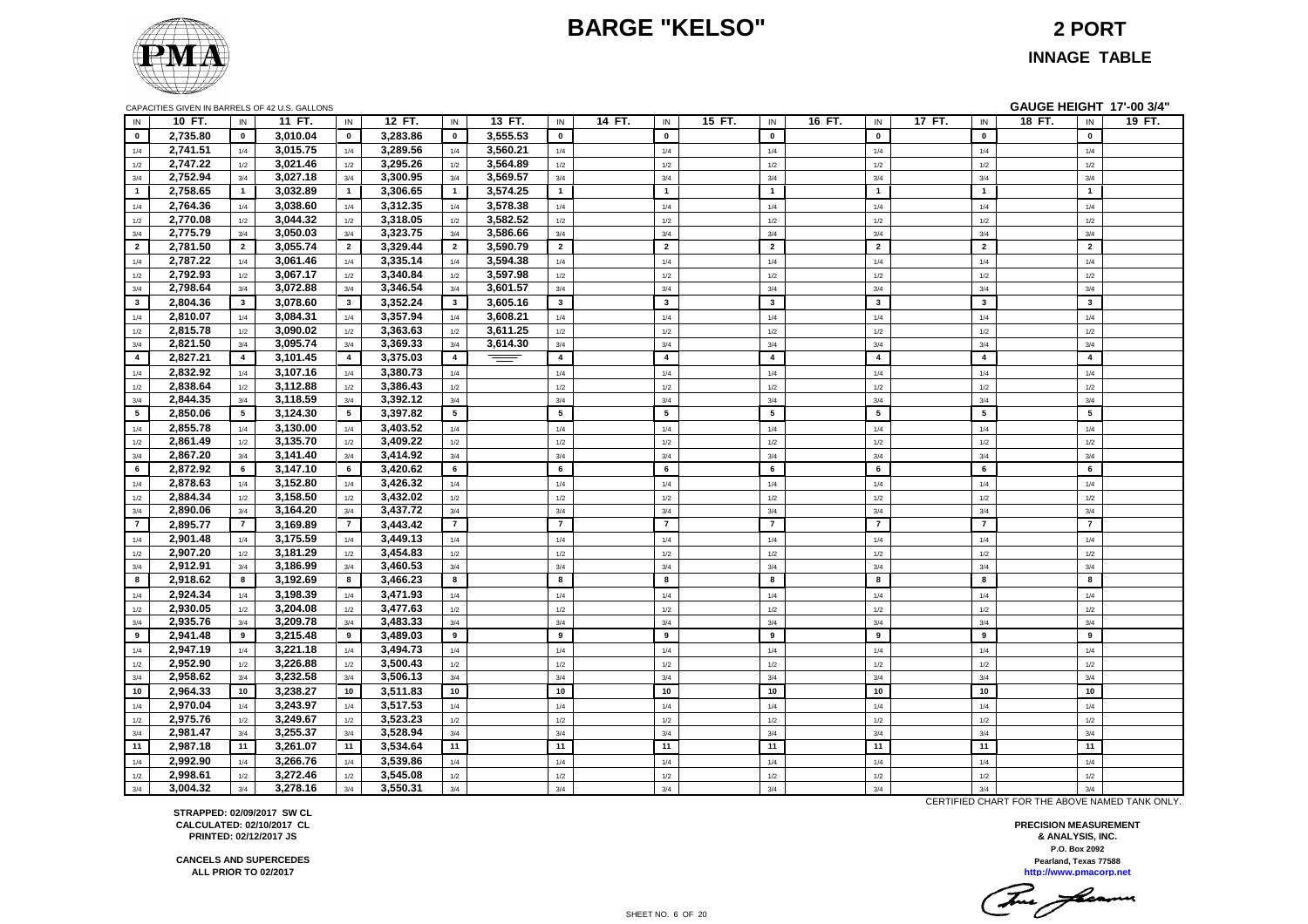# **BARGE "KELSO" 2 STBD**



**INNAGE TABLE**

|                         |        |                 | CAPACITIES GIVEN IN BARRELS OF 42 U.S. GALLONS |                 |        |                |          |                         |                      |                         |                      |                |                      |                         |                      |                | GAUGE HEIGHT 17'-01" |                |                      |
|-------------------------|--------|-----------------|------------------------------------------------|-----------------|--------|----------------|----------|-------------------------|----------------------|-------------------------|----------------------|----------------|----------------------|-------------------------|----------------------|----------------|----------------------|----------------|----------------------|
| IN                      | 0 FT.  | IN              | 1 FT.                                          | IN              | 2 FT.  | IN             | 3 FT.    | IN                      | 4 FT.                | IN                      | 5 FT.                | IN             | 6 FT.                | IN                      | 7 FT.                | IN             | 8 FT.                | IN             | 9 FT.                |
| $\mathbf 0$             | 17.77  | $\mathbf 0$     | 277.58                                         | $\mathbf 0$     | 551.39 | $\mathbf 0$    | 825.75   | $\pmb{0}$               | 1,100.11             | $\pmb{0}$               | 1,374.47             | $\pmb{0}$      | 1,648.83             | $\pmb{0}$               | 1,923.19             | $\mathbf 0$    | 2,197.54             | $\mathbf 0$    | 2,471.81             |
| 1/4                     | 21.28  | 1/4             | 283.29                                         | 1/4             | 557.11 | 1/4            | 831.47   | 1/4                     | 1,105.83             | 1/4                     | 1,380.19             | 1/4            | 1,654.54             | 1/4                     | 1,928.90             | 1/4            | 2,203.26             | 1/4            | 2,477.53             |
| 1/2                     | 24.79  | 1/2             | 289.01                                         | 1/2             | 562.83 | 1/2            | 837.18   | 1/2                     | 1,111.54             | 1/2                     | 1,385.90             | 1/2            | 1,660.26             | $1/2$                   | 1,934.62             | 1/2            | 2,208.98             | 1/2            | 2,483.24             |
| 3/4                     | 28.30  | 3/4             | 294.72                                         | 3/4             | 568.54 | 3/4            | 842.90   | 3/4                     | 1,117.26             | 3/4                     | 1,391.62             | 3/4            | 1,665.98             | 3/4                     | 1,940.33             | 3/4            | 2,214.69             | 3/4            | 2,488.95             |
| $\overline{1}$          | 31.80  | $\overline{1}$  | 300.44                                         | $\overline{1}$  | 574.26 | $\mathbf{1}$   | 848.62   | $\overline{1}$          | 1,122.97             | $\overline{1}$          | 1,397.33             | $\mathbf{1}$   | 1,671.69             | $\mathbf{1}$            | 1,946.05             | $\overline{1}$ | 2,220.41             | $\overline{1}$ | 2,494.66             |
| 1/4                     | 36.35  | 1/4             | 306.14                                         | 1/4             | 579.97 | 1/4            | 854.33   | 1/4                     | 1,128.69             | 1/4                     | 1,403.05             | 1/4            | 1,677.41             | 1/4                     | 1,951.77             | 1/4            | 2,226.12             | 1/4            | 2,500.38             |
| $1/2\,$                 | 40.90  | 1/2             | 311.84                                         | 1/2             | 585.69 | 1/2            | 860.05   | 1/2                     | 1,134.41             | 1/2                     | 1,408.76             | 1/2            | 1,683.12             | 1/2                     | 1,957.48             | 1/2            | 2,231.84             | 1/2            | 2,506.09             |
| 3/4                     | 45.44  | 3/4             | 317.55                                         | 3/4             | 591.40 | 3/4            | 865.76   | 3/4                     | 1,140.12             | 3/4                     | 1,414.48             | 3/4            | 1,688.84             | 3/4                     | 1,963.20             | 3/4            | 2,237.56             | 3/4            | 2,511.80             |
| $\overline{2}$          | 49.99  | $\overline{2}$  | 323.25                                         | $\overline{2}$  | 597.12 | $\overline{2}$ | 871.48   | $\overline{2}$          | 1,145.84             | $\overline{2}$          | 1,420.20             | $\overline{2}$ | 1,694.55             | $\overline{2}$          | 1,968.91             | $\overline{2}$ | 2,243.27             | $\overline{2}$ | 2,517.52             |
|                         | 55.46  |                 | 328.95                                         |                 | 602.84 |                | 877.19   |                         |                      |                         | 1,425.91             |                | 1,700.27             |                         |                      |                | 2,248.99             |                | 2,523.23             |
| 1/4                     |        | 1/4             |                                                | 1/4             |        | 1/4            |          | 1/4                     | 1,151.55             | 1/4                     |                      | 1/4            |                      | 1/4                     | 1,974.63             | 1/4            |                      | 1/4            |                      |
| $1/2\,$                 | 60.94  | 1/2             | 334.65                                         | 1/2             | 608.55 | 1/2            | 882.91   | 1/2                     | 1,157.27             | 1/2                     | 1,431.63             | 1/2            | 1,705.99             | 1/2                     | 1,980.34             | 1/2            | 2,254.70             | 1/2            | 2,528.94             |
| 3/4                     | 66.41  | 3/4             | 340.35                                         | 3/4             | 614.27 | 3/4            | 888.63   | 3/4                     | 1,162.98             | 3/4                     | 1,437.34             | 3/4            | 1,711.70             | 3/4                     | 1,986.06             | 3/4            | 2,260.42             | 3/4            | 2,534.66             |
| $\mathbf{3}$            | 71.88  | $\mathbf{3}$    | 346.05                                         | $\mathbf{3}$    | 619.98 | $\mathbf{3}$   | 894.34   | $\mathbf{3}$            | 1,168.70             | $\mathbf{3}$            | 1,443.06             | $\mathbf{3}$   | 1,717.42             | $\mathbf{3}$            | 1,991.78             | $\mathbf{3}$   | 2,266.13             | $\mathbf{3}$   | 2,540.37             |
| 1/4                     | 77.58  | 1/4             | 351.75                                         | 1/4             | 625.70 | 1/4            | 900.06   | 1/4                     | 1,174.42             | 1/4                     | 1,448.77             | 1/4            | 1,723.13             | 1/4                     | 1,997.49             | 1/4            | 2,271.85             | 1/4            | 2,546.08             |
| 1/2                     | 83.28  | 1/2             | 357.45                                         | 1/2             | 631.42 | 1/2            | 905.77   | 1/2                     | 1,180.13             | 1/2                     | 1,454.49             | 1/2            | 1,728.85             | 1/2                     | 2,003.21             | 1/2            | 2,277.56             | 1/2            | 2,551.80             |
| 3/4                     | 88.98  | 3/4             | 363.15                                         | 3/4             | 637.13 | 3/4            | 911.49   | 3/4                     | 1,185.85             | 3/4                     | 1,460.21             | 3/4            | 1,734.56             | 3/4                     | 2,008.92             | 3/4            | 2,283.27             | 3/4            | 2,557.51             |
| $\overline{\mathbf{4}}$ | 94.68  | $\overline{4}$  | 368.85                                         | $\overline{4}$  | 642.85 | $\overline{4}$ | 917.21   | $\overline{\mathbf{4}}$ | 1,191.56             | $\overline{\mathbf{4}}$ | 1,465.92             | $\overline{4}$ | 1,740.28             | $\overline{\mathbf{4}}$ | 2,014.64             | $\overline{4}$ | 2,288.99             | $\overline{4}$ | 2,563.22             |
| 1/4                     | 100.39 | 1/4             | 374.55                                         | 1/4             | 648.56 | 1/4            | 922.92   | 1/4                     | 1,197.28             | 1/4                     | 1,471.64             | 1/4            | 1,746.00             | 1/4                     | 2,020.35             | 1/4            | 2,294.70             | 1/4            | 2,568.94             |
| 1/2                     | 106.11 | 1/2             | 380.25                                         | 1/2             | 654.28 | 1/2            | 928.64   | 1/2                     | 1,203.00             | 1/2                     | 1,477.35             | 1/2            | 1,751.71             | 1/2                     | 2,026.07             | 1/2            | 2,300.41             | 1/2            | 2,574.65             |
| 3/4                     | 111.83 | 3/4             | 385.95                                         | 3/4             | 659.99 | 3/4            | 934.35   | 3/4                     | 1,208.71             | 3/4                     | 1,483.07             | 3/4            | 1,757.43             | 3/4                     | 2,031.79             | 3/4            | 2,306.13             | 3/4            | 2,580.36             |
| 5                       | 117.54 | $5\phantom{.0}$ | 391.65                                         | $5\phantom{.0}$ | 665.71 | 5              | 940.07   | 5                       | 1,214.43             | 5                       | 1,488.79             | 5              | 1,763.14             | 5                       | 2,037.50             | 5              | 2,311.84             | 5              | 2,586.08             |
| 1/4                     | 123.26 | 1/4             | 397.35                                         | 1/4             | 671.43 | 1/4            | 945.78   | 1/4                     | 1,220.14             | 1/4                     | 1,494.50             | 1/4            | 1,768.86             | 1/4                     | 2,043.22             | 1/4            | 2,317.55             | 1/4            | 2,591.79             |
| 1/2                     | 128.97 | 1/2             | 403.05                                         | 1/2             | 677.14 | 1/2            | 951.50   | 1/2                     | 1,225.86             | 1/2                     | 1,500.22             | 1/2            | 1,774.58             | $1/2$                   | 2,048.93             | 1/2            | 2,323.27             | 1/2            | 2,597.50             |
| 3/4                     | 134.69 | 3/4             | 408.75                                         | 3/4             | 682.86 | 3/4            | 957.22   | 3/4                     | 1,231.57             | 3/4                     | 1,505.93             | 3/4            | 1,780.29             | 3/4                     | 2,054.65             | 3/4            | 2,328.98             | 3/4            | 2,603.22             |
| 6                       | 140.40 | 6               | 414.45                                         | 6               | 688.57 | 6              | 962.93   | 6                       | 1,237.29             | 6                       | 1,511.65             | 6              | 1,786.01             | 6                       | 2,060.37             | 6              | 2,334.69             | 6              | 2,608.93             |
| 1/4                     | 146.12 | 1/4             | 420.15                                         | 1/4             | 694.29 | 1/4            | 968.65   | 1/4                     | 1,243.01             | 1/4                     | 1,517.36             | 1/4            | 1,791.72             | 1/4                     | 2,066.08             | 1/4            | 2,340.41             | 1/4            | 2,614.64             |
| 1/2                     | 151.83 | 1/2             | 425.85                                         | 1/2             | 700.00 | 1/2            | 974.36   | 1/2                     | 1,248.72             | 1/2                     | 1,523.08             | 1/2            | 1,797.44             | 1/2                     | 2,071.80             | 1/2            | 2,346.12             | 1/2            | 2,620.36             |
| 3/4                     | 157.55 | 3/4             | 431.55                                         | $3/4$           | 705.72 | 3/4            | 980.08   | 3/4                     | 1,254.44             | 3/4                     | 1,528.80             | 3/4            | 1,803.15             | 3/4                     | 2,077.51             | 3/4            | 2,351.83             | 3/4            | 2,626.07             |
| $\overline{7}$          | 163.27 | $\overline{7}$  | 437.25                                         | $\overline{7}$  | 711.44 | $\overline{7}$ | 985.79   | $\overline{7}$          | 1.260.15             | $\overline{7}$          | 1,534.51             | $\overline{7}$ | 1,808.87             | $\overline{7}$          | 2.083.23             | $\overline{7}$ | 2,357.55             | $\overline{7}$ | 2,631.78             |
| 1/4                     | 168.98 | 1/4             | 442.95                                         | 1/4             | 717.15 | 1/4            | 991.51   | 1/4                     | 1,265.87             | 1/4                     | 1,540.23             | 1/4            | 1,814.59             | 1/4                     | 2,088.94             | 1/4            | 2,363.26             | 1/4            | 2,637.50             |
| 1/2                     | 174.70 | 1/2             | 448.66                                         | 1/2             | 722.87 | 1/2            | 997.23   | 1/2                     | 1,271.58             | 1/2                     | 1,545.94             | 1/2            | 1,820.30             | 1/2                     | 2,094.66             | 1/2            | 2,368.97             | 1/2            | 2,643.21             |
| 3/4                     | 180.41 | 3/4             | 454.36                                         | 3/4             | 728.58 | 3/4            | 1,002.94 | 3/4                     | 1,277.30             | 3/4                     | 1,551.66             | 3/4            | 1,826.02             | 3/4                     | 2,100.38             | 3/4            | 2,374.69             | 3/4            | 2,648.92             |
| 8                       | 186.13 | 8               | 460.06                                         | 8               | 734.30 | 8              | 1,008.66 | 8                       | 1,283.02             | 8                       | 1,557.37             | 8              | 1,831.73             | 8                       | 2,106.09             | 8              | 2,380.40             | 8              | 2,654.64             |
| 1/4                     | 191.84 | 1/4             | 465.76                                         | 1/4             | 740.02 | 1/4            | 1,014.37 | 1/4                     | 1,288.73             | 1/4                     | 1,563.09             | 1/4            | 1,837.45             | 1/4                     | 2,111.81             | 1/4            | 2,386.11             | 1/4            | 2,660.35             |
| $1/2$                   | 197.56 | 1/2             | 471.46                                         | 1/2             | 745.73 | 1/2            | 1,020.09 | 1/2                     | 1,294.45             | 1/2                     | 1,568.81             | 1/2            | 1,843.16             | 1/2                     | 2,117.52             | 1/2            | 2,391.83             | 1/2            | 2,666.06             |
| 3/4                     | 203.27 | 3/4             | 477.16                                         | 3/4             | 751.45 | 3/4            | 1,025.81 | 3/4                     | 1,300.16             | 3/4                     | 1,574.52             | 3/4            | 1,848.88             | 3/4                     | 2,123.24             | 3/4            | 2,397.54             | 3/4            | 2,671.78             |
| 9                       | 208.99 | 9               | 482.86                                         | 9               | 757.16 | 9              | 1,031.52 | 9                       | 1,305.88             | 9                       | 1,580.24             | 9              | 1,854.60             | 9                       | 2,128.95             | 9              | 2,403.25             | 9              | 2,677.49             |
|                         | 214.71 |                 | 488.57                                         |                 | 762.88 |                | 1,037.24 |                         |                      |                         |                      |                |                      |                         |                      |                |                      |                |                      |
| 1/4                     | 220.42 | 1/4             | 494.28                                         | 1/4             | 768.59 | 1/4            | 1.042.95 | 1/4                     | 1,311.60<br>1.317.31 | 1/4                     | 1,585.95<br>1.591.67 | 1/4            | 1,860.31<br>1.866.03 | 1/4                     | 2,134.67             | 1/4            | 2,408.97<br>2.414.68 | 1/4            | 2,683.20<br>2.688.92 |
| 1/2                     | 226.14 | 1/2             | 499.98                                         | 1/2             | 774.31 | 1/2<br>3/4     | 1,048.67 | 1/2<br>3/4              | 1,323.03             | 1/2                     | 1,597.39             | 1/2<br>3/4     | 1,871.74             | 1/2                     | 2,140.39<br>2,146.10 | 1/2<br>3/4     | 2,420.39             | 1/2            |                      |
| 3/4                     |        | 3/4             |                                                | 3/4             |        |                |          |                         |                      | 3/4                     |                      |                |                      | 3/4                     |                      |                |                      | 3/4            | 2,694.63             |
| 10                      | 231.85 | 10              | 505.69                                         | 10              | 780.03 | 10             | 1,054.38 | 10                      | 1,328.74             | 10                      | 1,603.10             | 10             | 1,877.46             | 10                      | 2,151.82             | 10             | 2,426.11             | 10             | 2,700.34             |
| 1/4                     | 237.57 | 1/4             | 511.40                                         | 1/4             | 785.74 | 1/4            | 1,060.10 | 1/4                     | 1,334.46             | 1/4                     | 1,608.82             | 1/4            | 1,883.18             | 1/4                     | 2,157.53             | 1/4            | 2,431.82             | 1/4            | 2,706.06             |
| 1/2                     | 243.28 | 1/2             | 517.11                                         | 1/2             | 791.46 | 1/2            | 1,065.82 | 1/2                     | 1,340.17             | 1/2                     | 1,614.53             | 1/2            | 1,888.89             | 1/2                     | 2,163.25             | 1/2            | 2,437.53             | 1/2            | 2,711.77             |
| 3/4                     | 249.00 | 3/4             | 522.82                                         | 3/4             | 797.17 | 3/4            | 1,071.53 | 3/4                     | 1,345.89             | 3/4                     | 1,620.25             | 3/4            | 1,894.61             | 3/4                     | 2,168.97             | 3/4            | 2,443.25             | 3/4            | 2,717.48             |
| 11                      | 254.72 | 11              | 528.53                                         | 11              | 802.89 | 11             | 1,077.25 | 11                      | 1,351.61             | 11                      | 1,625.96             | 11             | 1,900.32             | 11                      | 2,174.68             | 11             | 2,448.96             | 11             | 2,723.20             |
| 1/4                     | 260.43 | 1/4             | 534.25                                         | 1/4             | 808.61 | 1/4            | 1,082.96 | 1/4                     | 1,357.32             | 1/4                     | 1,631.68             | 1/4            | 1,906.04             | 1/4                     | 2,180.40             | 1/4            | 2,454.67             | 1/4            | 2,728.91             |
| 1/2                     | 266.15 | 1/2             | 539.96                                         | 1/2             | 814.32 | 1/2            | 1,088.68 | 1/2                     | 1,363.04             | 1/2                     | 1,637.40             | 1/2            | 1,911.75             | 1/2                     | 2,186.11             | 1/2            | 2,460.39             | 1/2            | 2,734.62             |
| 3/4                     | 271.86 | 3/4             | 545.68                                         | 3/4             | 820.04 | 3/4            | 1,094.40 | 3/4                     | 1,368.75             | 3/4                     | 1,643.11             | 3/4            | 1,917.47             | 3/4                     | 2,191.83             | 3/4            | 2,466.10             | 3/4            | 2,740.34             |

**BARGE STRAPPED AND COMPUTED IN ACCORDANCE WITH MPMS CHAPTER 2.7. CAPACITY TABLE ONLY APPLIES WHEN BARGE IS ON EVEN KEEL. CAPACITY TABLE EXTENDS TO EXTREME HEIGHT OF TANK. CAPACITY TABLE ONLY APPLIES TO INNAGE GAUGES TAKEN TO TOP LIP OF THE "HERMETIC" VALVE. GAUGE POINT: (HERMETIC) LOCATED 14'-06" OFF CENTERLINE AND 25'-09" FORWARD OF AFT BULKHEAD.** CERTIFIED CHART FOR THE ABOVE NAMED TANK ONLY.

The fame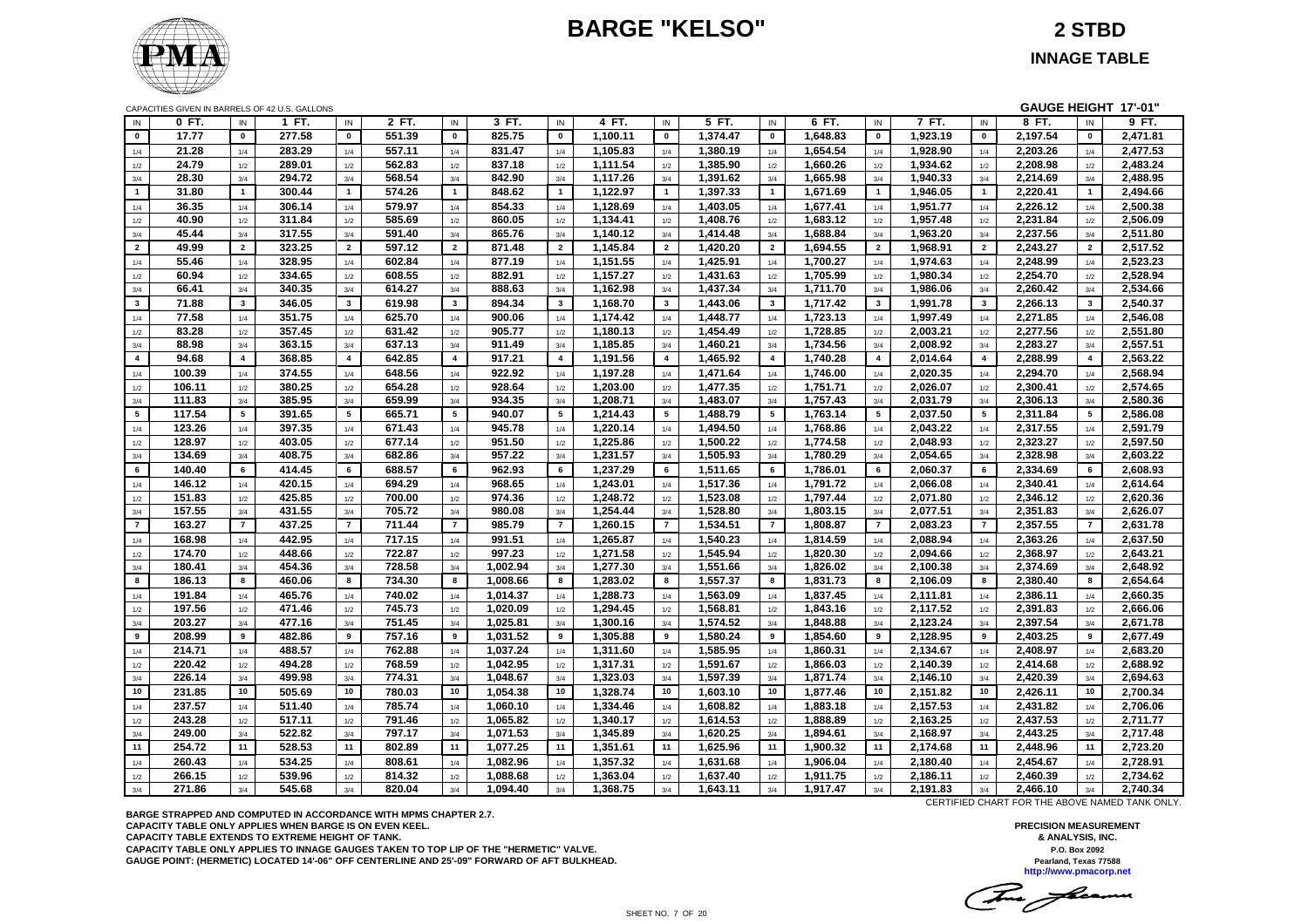# **BARGE "KELSO" 2 STBD**



**INNAGE TABLE**

|                 |                      |                | CAPACITIES GIVEN IN BARRELS OF 42 U.S. GALLONS |                 |                      |                |          |                |        |                 |        |                 |        |                |        |                         |        |                | GAUGE HEIGHT 17'-01" |
|-----------------|----------------------|----------------|------------------------------------------------|-----------------|----------------------|----------------|----------|----------------|--------|-----------------|--------|-----------------|--------|----------------|--------|-------------------------|--------|----------------|----------------------|
| IN              | 10 FT.               | ${\sf IN}$     | 11 FT.                                         | IN              | 12 FT.               | $\sf IN$       | 13 FT.   | IN             | 14 FT. | $\sf IN$        | 15 FT. | IN              | 16 FT. | $\sf IN$       | 17 FT. | $\sf IN$                | 18 FT. | $\sf IN$       | 19 FT.               |
| $\mathbf{0}$    | 2,746.05             | $\mathbf{0}$   | 3,020.29                                       | $\mathbf{0}$    | 3,294.11             | $\mathbf 0$    | 3,565.78 | $\mathbf{0}$   |        | $\pmb{0}$       |        | $\mathbf 0$     |        | $\mathbf{0}$   |        | $\mathbf{0}$            |        | $\mathbf 0$    |                      |
| 1/4             | 2,751.76             | 1/4            | 3,026.00                                       | 1/4             | 3,299.81             | 1/4            | 3,570.46 | 1/4            |        | 1/4             |        | 1/4             |        | 1/4            |        | 1/4                     |        | 1/4            |                      |
| 1/2             | 2,757.48             | 1/2            | 3,031.72                                       | 1/2             | 3,305.51             | 1/2            | 3,575.14 | 1/2            |        | 1/2             |        | 1/2             |        | 1/2            |        | 1/2                     |        | 1/2            |                      |
| 3/4             | 2,763.19             | 3/4            | 3,037.43                                       | 3/4             | 3,311.21             | 3/4            | 3,579.82 | 3/4            |        | 3/4             |        | 3/4             |        | 3/4            |        | 3/4                     |        | 3/4            |                      |
| $\mathbf{1}$    | 2,768.90             | $\mathbf{1}$   | 3,043.14                                       | $\mathbf{1}$    | 3,316.90             | $\overline{1}$ | 3,584.50 | $\mathbf{1}$   |        | $\overline{1}$  |        | $\overline{1}$  |        | $\overline{1}$ |        | $\mathbf{1}$            |        | $\mathbf{1}$   |                      |
| 1/4             | 2,774.62             | 1/4            | 3,048.86                                       | 1/4             | 3,322.60             | 1/4            | 3,588.64 | 1/4            |        | 1/4             |        | 1/4             |        | 1/4            |        | 1/4                     |        | 1/4            |                      |
| 1/2             | 2,780.33             | 1/2            | 3,054.57                                       | 1/2             | 3,328.30             | 1/2            | 3,592.77 | 1/2            |        | $1/2\,$         |        | $1/2$           |        | 1/2            |        | 1/2                     |        | $1/2$          |                      |
| 3/4             | 2,786.04             | 3/4            | 3,060.28                                       | 3/4             | 3,334.00             | $3/4$          | 3,596.91 | $3/4$          |        | 3/4             |        | 3/4             |        | 3/4            |        | 3/4                     |        | 3/4            |                      |
| $\overline{2}$  | 2,791.76             | $\overline{2}$ | 3,065.99                                       | $\overline{2}$  | 3,339.70             | $\overline{2}$ | 3,601.04 | $\overline{2}$ |        | $\overline{2}$  |        | $\overline{2}$  |        | $\overline{2}$ |        | $\overline{2}$          |        | $\overline{2}$ |                      |
| 1/4             | 2,797.47             | 1/4            | 3,071.71                                       | 1/4             | 3,345.40             | 1/4            | 3,604.64 | 1/4            |        | 1/4             |        | 1/4             |        | 1/4            |        | 1/4                     |        | 1/4            |                      |
| 1/2             | 2,803.18             | 1/2            | 3,077.42                                       | 1/2             | 3,351.09             | 1/2            | 3,608.23 | 1/2            |        | $1/2\,$         |        | 1/2             |        | 1/2            |        | 1/2                     |        | $1/2$          |                      |
| 3/4             | 2,808.90             | 3/4            | 3,083.13                                       | 3/4             | 3,356.79             | 3/4            | 3,611.82 | 3/4            |        | 3/4             |        | 3/4             |        | 3/4            |        | 3/4                     |        | 3/4            |                      |
| $\mathbf{3}$    | 2,814.61             | $\mathbf{3}$   | 3,088.85                                       | $3^{\circ}$     | 3,362.49             | 3              | 3,615.41 | $\mathbf{3}$   |        | $\mathbf{3}$    |        | $\mathbf{3}$    |        | $\mathbf{3}$   |        | $\overline{\mathbf{3}}$ |        | $\mathbf{3}$   |                      |
| 1/4             | 2,820.32             | 1/4            | 3,094.56                                       | 1/4             | 3,368.19             | 1/4            | 3,618.46 | 1/4            |        | $1/4$           |        | 1/4             |        | $1/4$          |        | $1/4$                   |        | $1/4$          |                      |
| 1/2             | 2,826.04             | 1/2            | 3,100.27                                       | 1/2             | 3,373.89             | 1/2            | 3,621.51 | 1/2            |        | 1/2             |        | 1/2             |        | 1/2            |        | 1/2                     |        | 1/2            |                      |
| 3/4             | 2,831.75             | 3/4            | 3,105.99                                       | 3/4             | 3,379.58             | 3/4            | 3,624.55 | 3/4            |        | 3/4             |        | 3/4             |        | 3/4            |        | 3/4                     |        | 3/4            |                      |
| $\overline{4}$  | 2,837.46             | $\overline{4}$ | 3,111.70                                       | $\overline{4}$  | 3,385.28             | $\overline{4}$ | ═        | $\overline{4}$ |        | $\overline{4}$  |        | $\overline{4}$  |        | $\overline{4}$ |        | $\overline{4}$          |        | $\overline{4}$ |                      |
| 1/4             | 2,843.18             | 1/4            | 3,117.41                                       | 1/4             | 3,390.98             | 1/4            |          | 1/4            |        | 1/4             |        | 1/4             |        | 1/4            |        | 1/4                     |        | 1/4            |                      |
| 1/2             | 2,848.89             | 1/2            | 3,123.13                                       | 1/2             | 3,396.68             | 1/2            |          | 1/2            |        | 1/2             |        | 1/2             |        | 1/2            |        | 1/2                     |        | 1/2            |                      |
| 3/4             | 2,854.60             | 3/4            | 3,128.84                                       | 3/4             | 3,402.38             | 3/4            |          | 3/4            |        | 3/4             |        | 3/4             |        | 3/4            |        | 3/4                     |        | 3/4            |                      |
| $5\overline{5}$ | 2,860.32             | 5              | 3,134.55                                       | $5\phantom{.0}$ | 3,408.08             | 5              |          | 5              |        | $5\phantom{.0}$ |        | $5\phantom{.0}$ |        | 5              |        | 5                       |        | $5\phantom{a}$ |                      |
| 1/4             | 2,866.03             | 1/4            | 3,140.25                                       | 1/4             | 3,413.78             | 1/4            |          | 1/4            |        | 1/4             |        | 1/4             |        | 1/4            |        | 1/4                     |        | 1/4            |                      |
| 1/2             | 2,871.74             | 1/2            | 3,145.95                                       | 1/2             | 3,419.47             | 1/2            |          | 1/2            |        | 1/2             |        | 1/2             |        | 1/2            |        | 1/2                     |        | 1/2            |                      |
| 3/4             | 2,877.46             | 3/4            | 3,151.65                                       | 3/4             | 3,425.17             | 3/4            |          | 3/4            |        | 3/4             |        | 3/4             |        | 3/4            |        | 3/4                     |        | 3/4            |                      |
| 6               | 2,883.17             | 6              | 3,157.35                                       | 6               | 3,430.87             | 6              |          | 6              |        | 6               |        | 6               |        | 6              |        | 6                       |        | 6              |                      |
| 1/4             | 2,888.88             | 1/4            | 3,163.05                                       | 1/4             | 3,436.58             | 1/4            |          | $1/4\,$        |        | $1/4$           |        | 1/4             |        | $1/4$          |        | 1/4                     |        | $1/4$          |                      |
| 1/2             | 2,894.60             | 1/2            | 3,168.75                                       | 1/2             | 3,442.28             | 1/2            |          | 1/2            |        | $1/2\,$         |        | 1/2             |        | 1/2            |        | 1/2                     |        | $1/2$          |                      |
| 3/4             | 2,900.31             | 3/4            | 3,174.45                                       | 3/4             | 3,447.98             | 3/4            |          | 3/4            |        | 3/4             |        | 3/4             |        | 3/4            |        | 3/4                     |        | 3/4            |                      |
| $\overline{7}$  | 2,906.02             | $\overline{7}$ | 3,180.15                                       | $\overline{7}$  | 3,453.68             | $\overline{7}$ |          | $\overline{7}$ |        | $\overline{7}$  |        | $\overline{7}$  |        | $\overline{7}$ |        | $\overline{7}$          |        | $\overline{7}$ |                      |
| 1/4             | 2,911.74             | 1/4            | 3,185.85                                       | 1/4             | 3,459.38             | 1/4            |          | 1/4            |        | $1/4$           |        | 1/4             |        | 1/4            |        | 1/4                     |        | $1/4$          |                      |
| 1/2             | 2,917.45             | 1/2            | 3,191.54                                       | 1/2             | 3,465.08             | 1/2            |          | 1/2            |        | $1/2\,$         |        | 1/2             |        | 1/2            |        | 1/2                     |        | $1/2$          |                      |
| 3/4             | 2,923.16             | 3/4            | 3,197.24                                       | 3/4             | 3,470.78             | 3/4            |          | 3/4            |        | 3/4             |        | 3/4             |        | 3/4            |        | 3/4                     |        | 3/4            |                      |
| 8               | 2,928.88             | 8              | 3.202.94                                       | 8               | 3.476.48             | 8              |          | 8              |        | 8               |        | 8               |        | 8              |        | 8                       |        | 8              |                      |
| 1/4             | 2,934.59             | 1/4            | 3,208.64                                       | 1/4             | 3,482.18             | 1/4            |          | 1/4            |        | 1/4             |        | 1/4             |        | 1/4            |        | 1/4                     |        | 1/4            |                      |
| 1/2             | 2,940.30             | 1/2            | 3,214.34                                       | 1/2             | 3,487.88             | 1/2            |          | 1/2            |        | 1/2             |        | 1/2             |        | 1/2            |        | 1/2                     |        | 1/2            |                      |
| 3/4             | 2,946.02             | 3/4            | 3,220.03                                       | 3/4             | 3,493.58             | 3/4            |          | 3/4            |        | 3/4             |        | 3/4             |        | 3/4            |        | 3/4                     |        | 3/4            |                      |
| 9               | 2,951.73             | 9              | 3,225.73                                       | 9               | 3,499.28             | 9              |          | 9              |        | 9               |        | 9               |        | 9              |        | 9                       |        | 9              |                      |
| 1/4             | 2,957.44             | 1/4            | 3,231.43                                       | 1/4             | 3,504.98             | 1/4            |          | 1/4            |        | 1/4             |        | 1/4             |        | 1/4            |        | 1/4                     |        | 1/4            |                      |
| 1/2             | 2,963.16             | 1/2            | 3,237.13                                       | 1/2             | 3,510.68             | 1/2            |          | 1/2            |        | 1/2             |        | 1/2             |        | 1/2            |        | 1/2                     |        | 1/2            |                      |
| 3/4             | 2,968.87             | 3/4            | 3,242.83                                       | 3/4             | 3,516.39             | 3/4            |          | 3/4            |        | 3/4             |        | 3/4             |        | 3/4            |        | 3/4                     |        | 3/4            |                      |
| 10              | 2,974.58             | 10             | 3,248.53                                       | 10              | 3,522.09             | 10             |          | 10             |        | 10              |        | 10              |        | 10             |        | $10\,$                  |        | 10             |                      |
| 1/4             | 2,980.30             | 1/4            | 3,254.22                                       | 1/4             | 3,527.79             | 1/4            |          | 1/4            |        | 1/4             |        | 1/4             |        | 1/4            |        | 1/4                     |        | 1/4            |                      |
| 1/2             | 2,986.01             | 1/2            | 3,259.92                                       | 1/2             | 3,533.49             | 1/2            |          | 1/2            |        | 1/2             |        | 1/2             |        | 1/2            |        | 1/2                     |        | 1/2            |                      |
| 3/4             | 2,991.72             | 3/4            | 3,265.62                                       | 3/4             | 3,539.19             | 3/4            |          | 3/4<br>11      |        | 3/4<br>11       |        | 3/4<br>11       |        | 3/4            |        | 3/4                     |        | 3/4<br>11      |                      |
| 11              | 2,997.44             | 11             | 3,271.32                                       | 11              | 3,544.89             | 11             |          |                |        |                 |        |                 |        | 11             |        | 11                      |        |                |                      |
| 1/4             | 3,003.15             | 1/4            | 3,277.02                                       | 1/4             | 3,550.11             | 1/4            |          | 1/4            |        | 1/4             |        | 1/4             |        | 1/4            |        | 1/4                     |        | 1/4            |                      |
| 1/2             | 3,008.86<br>3,014.58 | 1/2<br>3/4     | 3,282.71<br>3,288.41                           | $1/2$<br>3/4    | 3,555.33<br>3,560.56 | $1/2$<br>3/4   |          | 1/2<br>3/4     |        | $1/2$           |        | $1/2$<br>3/4    |        | 1/2<br>3/4     |        | 1/2<br>3/4              |        | $1/2$<br>3/4   |                      |
| 3/4             |                      |                |                                                |                 |                      |                |          |                |        | 3/4             |        |                 |        |                |        |                         |        |                |                      |

CERTIFIED CHART FOR THE ABOVE NAMED TANK ONLY.

**P.O. Box 2092 PRECISION MEASUREMENT & ANALYSIS, INC. http://www.pmacorp.net Pearland, Texas 77588**

Tue feams

**STRAPPED: 02/09/2017 SW CL CALCULATED: 02/10/2017 CL PRINTED: 02/12/2017 JS**

**CANCELS AND SUPERCEDES ALL PRIOR TO 02/2017**

SHEET NO. 8 OF 20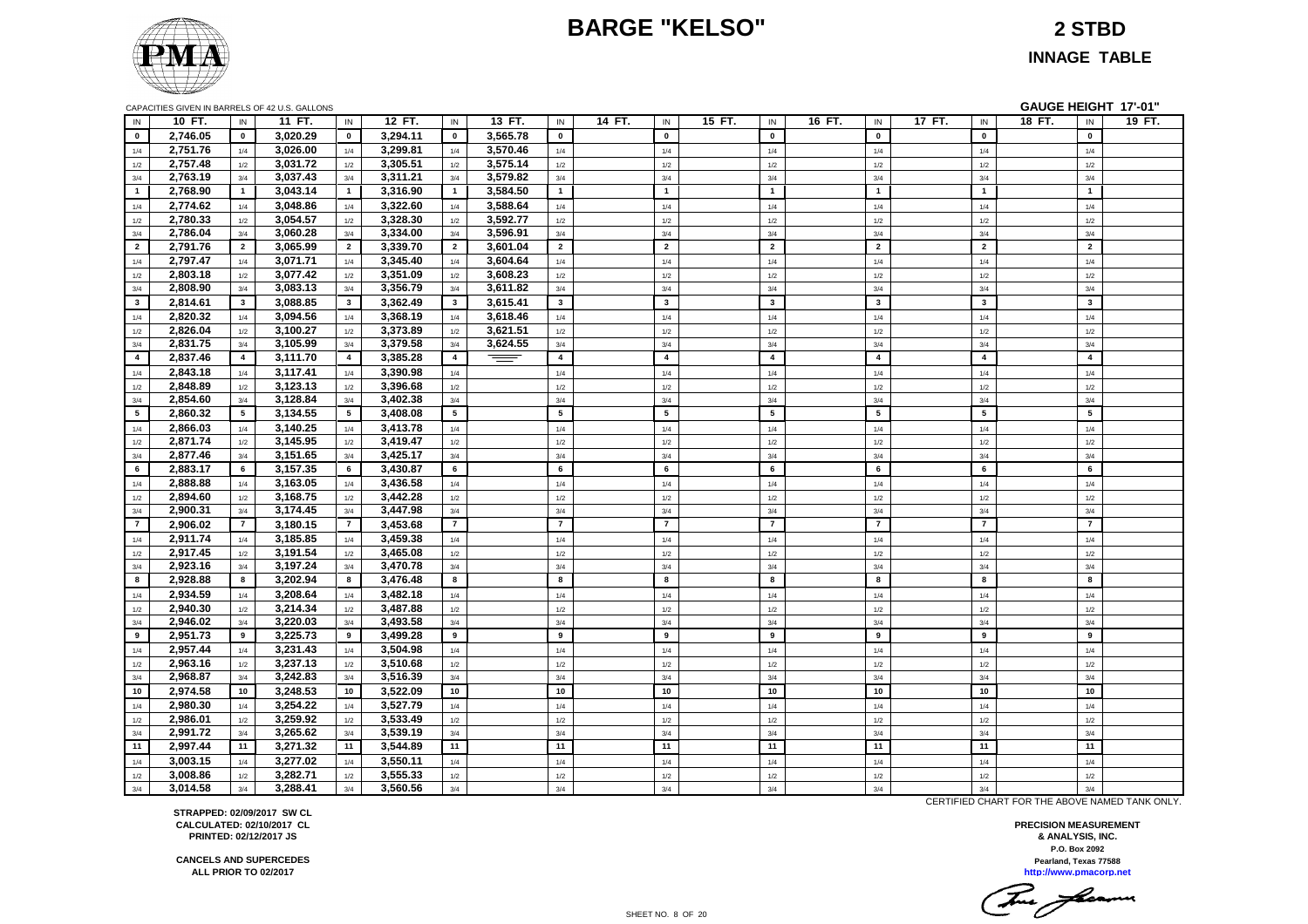# **BARGE "KELSO" 3 PORT**



#### **INNAGE TABLE**

|                 |        |                         | CAPACITIES GIVEN IN BARRELS OF 42 U.S. GALLONS |                         |        |                |          |                 |          |                         |          |                         |          |                         |          |                         | GAUGE HEIGHT 17'-01 1/4" |                 |          |
|-----------------|--------|-------------------------|------------------------------------------------|-------------------------|--------|----------------|----------|-----------------|----------|-------------------------|----------|-------------------------|----------|-------------------------|----------|-------------------------|--------------------------|-----------------|----------|
| IN              | 0 FT.  | IN                      | 1 FT.                                          | IN                      | 2 FT.  | IN             | 3 FT.    | IN              | 4 FT.    | IN                      | 5 FT.    | IN                      | 6 FT.    | IN                      | 7 FT.    | IN                      | 8 FT.                    | IN              | 9 FT.    |
| $\mathbf{0}$    | 17.77  | $\mathbf 0$             | 277.52                                         | $\mathbf 0$             | 541.98 | $\mathbf 0$    | 815.34   | $\mathbf{0}$    | 1,089.65 | $\mathbf{0}$            | 1,363.95 | $\mathbf{0}$            | 1,638.26 | $\mathbf 0$             | 1,912.56 | $\pmb{0}$               | 2,186.87                 | $\mathbf{0}$    | 2,461.08 |
| 1/4             | 21.28  | 1/4                     | 283.24                                         | 1/4                     | 547.48 | 1/4            | 821.06   | 1/4             | 1,095.36 | 1/4                     | 1,369.67 | 1/4                     | 1,643.97 | 1/4                     | 1,918.28 | 1/4                     | 2,192.58                 | 1/4             | 2,466.80 |
| 1/2             | 24.78  | 1/2                     | 288.95                                         | 1/2                     | 552.99 | 1/2            | 826.77   | 1/2             | 1,101.08 | 1/2                     | 1,375.38 | 1/2                     | 1,649.69 | 1/2                     | 1,923.99 | 1/2                     | 2,198.30                 | 1/2             | 2,472.51 |
| 3/4             | 28.29  | 3/4                     | 294.67                                         | 3/4                     | 558.49 | 3/4            | 832.49   | 3/4             | 1,106.79 | 3/4                     | 1,381.10 | 3/4                     | 1,655.40 | 3/4                     | 1,929.71 | 3/4                     | 2,204.01                 | 3/4             | 2,478.22 |
| $\mathbf{1}$    | 31.80  | $\mathbf{1}$            | 300.38                                         | $\mathbf{1}$            | 564.00 | $\overline{1}$ | 838.20   | $\mathbf{1}$    | 1,112.51 | $\overline{1}$          | 1,386.81 | $\mathbf{1}$            | 1,661.12 | $\mathbf{1}$            | 1,935.42 | $\overline{1}$          | 2,209.73                 | $\overline{1}$  | 2,483.93 |
| 1/4             | 36.34  | 1/4                     | 305.90                                         | 1/4                     | 569.69 | 1/4            | 843.92   | 1/4             | 1,118.22 | 1/4                     | 1,392.53 | 1/4                     | 1,666.83 | 1/4                     | 1,941.14 | 1/4                     | 2,215.44                 | 1/4             | 2,489.64 |
| 1/2             | 40.89  | 1/2                     | 311.41                                         | 1/2                     | 575.38 | 1/2            | 849.63   | 1/2             | 1,123.94 | 1/2                     | 1,398.24 | 1/2                     | 1,672.55 | 1/2                     | 1,946.85 | 1/2                     | 2,221.16                 | 1/2             | 2,495.36 |
| 3/4             | 45.44  | 3/4                     | 316.92                                         | 3/4                     | 581.07 | 3/4            | 855.34   | 3/4             | 1,129.65 | 3/4                     | 1,403.96 | 3/4                     | 1,678.26 | 3/4                     | 1,952.57 | 3/4                     | 2,226.87                 | 3/4             | 2,501.07 |
| $\overline{2}$  | 49.98  | $\overline{2}$          | 322.44                                         | $\overline{2}$          | 586.75 | $\overline{2}$ | 861.06   | $\overline{2}$  | 1,135.36 | $\overline{2}$          | 1,409.67 | $\overline{2}$          | 1,683.98 | $\overline{2}$          | 1,958.28 | $\overline{2}$          | 2,232.59                 | $\overline{2}$  | 2,506.78 |
| 1/4             | 55.45  | 1/4                     | 327.92                                         | 1/4                     | 592.47 | 1/4            | 866.77   | $1/4$           | 1,141.08 | 1/4                     | 1,415.39 | 1/4                     | 1,689.69 | 1/4                     | 1,964.00 | $1/4$                   | 2,238.30                 | 1/4             | 2,512.49 |
| 1/2             | 60.92  | 1/2                     | 333.41                                         | 1/2                     | 598.18 | 1/2            | 872.49   | 1/2             | 1,146.79 | 1/2                     | 1,421.10 | 1/2                     | 1,695.41 | 1/2                     | 1,969.71 | 1/2                     | 2,244.02                 | 1/2             | 2,518.21 |
| 3/4             | 66.40  | 3/4                     | 338.89                                         | 3/4                     | 603.90 | 3/4            | 878.20   | 3/4             | 1,152.51 | 3/4                     | 1,426.81 | 3/4                     | 1,701.12 | 3/4                     | 1,975.43 | 3/4                     | 2,249.73                 | 3/4             | 2,523.92 |
| $3^{\circ}$     | 71.87  | $\overline{\mathbf{3}}$ | 344.37                                         | $\mathbf{3}$            | 609.61 | $\mathbf{3}$   | 883.92   | $\mathbf{3}$    | 1,158.22 | $\overline{\mathbf{3}}$ | 1,432.53 | $\overline{\mathbf{3}}$ | 1,706.83 | $\mathbf{3}$            | 1,981.14 | $\overline{\mathbf{3}}$ | 2,255.44                 | $\mathbf{3}$    | 2,529.63 |
| 1/4             | 77.57  | 1/4                     | 349.86                                         | 1/4                     | 615.33 | 1/4            | 889.63   | 1/4             | 1,163.94 | 1/4                     | 1,438.24 | 1/4                     | 1,712.55 | 1/4                     | 1,986.86 | 1/4                     | 2,261.16                 | 1/4             | 2,535.34 |
| 1/2             | 83.26  | 1/2                     | 355.34                                         | 1/2                     | 621.04 | 1/2            | 895.35   | 1/2             | 1,169.65 | 1/2                     | 1,443.96 | 1/2                     | 1,718.26 | 1/2                     | 1,992.57 | 1/2                     | 2,266.87                 | 1/2             | 2,541.05 |
| 3/4             | 88.96  | 3/4                     | 360.83                                         | 3/4                     | 626.76 | 3/4            | 901.06   | 3/4             | 1,175.37 | 3/4                     | 1,449.67 | 3/4                     | 1,723.98 | 3/4                     | 1,998.28 | 3/4                     | 2,272.58                 | 3/4             | 2,546.77 |
| $\overline{4}$  | 94.66  | $\overline{\mathbf{4}}$ | 366.31                                         | $\overline{\mathbf{4}}$ | 632.47 | $\overline{4}$ | 906.78   | $\overline{4}$  | 1,181.08 | $\overline{4}$          | 1,455.39 | $\overline{\mathbf{4}}$ | 1,729.69 | $\overline{\mathbf{4}}$ | 2,004.00 | $\overline{4}$          | 2,278.29                 | $\overline{4}$  | 2,552.48 |
| 1/4             | 100.38 | 1/4                     | 371.80                                         | 1/4                     | 638.19 | 1/4            | 912.49   | 1/4             | 1,186.80 | 1/4                     | 1,461.10 | 1/4                     | 1,735.41 | 1/4                     | 2,009.71 | 1/4                     | 2,284.01                 | 1/4             | 2,558.19 |
| 1/2             | 106.09 | 1/2                     | 377.28                                         | 1/2                     | 643.90 | 1/2            | 918.21   | 1/2             | 1,192.51 | 1/2                     | 1,466.82 | 1/2                     | 1,741.12 | $1/2$                   | 2,015.43 | 1/2                     | 2,289.72                 | 1/2             | 2,563.90 |
| 3/4             | 111.80 | 3/4                     | 382.77                                         | 3/4                     | 649.62 | 3/4            | 923.92   | 3/4             | 1,198.23 | 3/4                     | 1,472.53 | 3/4                     | 1,746.84 | 3/4                     | 2,021.14 | 3/4                     | 2,295.43                 | 3/4             | 2,569.62 |
| $5\overline{ }$ | 117.52 | 5                       | 388.25                                         | $5\phantom{.0}$         | 655.33 | 5              | 929.64   | $5\phantom{.0}$ | 1,203.94 | 5                       | 1,478.25 | 5                       | 1,752.55 | $5\phantom{.0}$         | 2,026.86 | 5                       | 2,301.14                 | $5\overline{5}$ | 2,575.33 |
| 1/4             | 123.23 | 1/4                     | 393.74                                         | 1/4                     | 661.04 | 1/4            | 935.35   | 1/4             | 1,209.66 | 1/4                     | 1,483.96 | 1/4                     | 1,758.27 | 1/4                     | 2,032.57 | $1/4$                   | 2,306.85                 | 1/4             | 2,581.04 |
| 1/2             | 128.95 | 1/2                     | 399.22                                         | 1/2                     | 666.76 | 1/2            | 941.07   | 1/2             | 1,215.37 | 1/2                     | 1,489.68 | $1/2$                   | 1,763.98 | 1/2                     | 2,038.29 | 1/2                     | 2,312.57                 | 1/2             | 2,586.75 |
| 3/4             | 134.66 | 3/4                     | 404.71                                         | 3/4                     | 672.47 | 3/4            | 946.78   | 3/4             | 1,221.09 | 3/4                     | 1,495.39 | 3/4                     | 1,769.70 | 3/4                     | 2.044.00 | 3/4                     | 2,318.28                 | 3/4             | 2,592.46 |
| 6               | 140.38 | 6                       | 410.19                                         | 6                       | 678.19 | 6              | 952.49   | 6               | 1.226.80 | 6                       | 1.501.11 | 6                       | 1,775.41 | 6                       | 2.049.72 | 6                       | 2,323.99                 | 6               | 2,598.18 |
| 1/4             | 146.09 | 1/4                     | 415.68                                         | 1/4                     | 683.90 | 1/4            | 958.21   | 1/4             | 1,232.51 | 1/4                     | 1,506.82 | 1/4                     | 1,781.13 | 1/4                     | 2,055.43 | 1/4                     | 2,329.70                 | 1/4             | 2,603.89 |
| 1/2             | 151.81 | 1/2                     | 421.16                                         | 1/2                     | 689.62 | 1/2            | 963.92   | 1/2             | 1,238.23 | 1/2                     | 1,512.54 | 1/2                     | 1,786.84 | 1/2                     | 2,061.15 | 1/2                     | 2,335.42                 | 1/2             | 2,609.60 |
| 3/4             | 157.52 | 3/4                     | 426.65                                         | 3/4                     | 695.33 | 3/4            | 969.64   | 3/4             | 1,243.94 | 3/4                     | 1,518.25 | 3/4                     | 1,792.56 | 3/4                     | 2,066.86 | 3/4                     | 2,341.13                 | 3/4             | 2,615.31 |
| $\mathbf{7}$    | 163.23 | $\overline{7}$          | 432.13                                         | $\overline{7}$          | 701.05 | $\overline{7}$ | 975.35   | $\overline{7}$  | 1.249.66 | $\overline{7}$          | 1,523.96 | $\overline{7}$          | 1,798.27 | $\overline{7}$          | 2,072.58 | $\overline{7}$          | 2,346.84                 | $\overline{7}$  | 2,621.03 |
| 1/4             | 168.95 | 1/4                     | 437.61                                         | 1/4                     | 706.76 | 1/4            | 981.07   | 1/4             | 1,255.37 | 1/4                     | 1,529.68 | 1/4                     | 1,803.98 | 1/4                     | 2,078.29 | 1/4                     | 2,352.55                 | 1/4             | 2,626.74 |
| 1/2             | 174.66 | 1/2                     | 443.10                                         | 1/2                     | 712.48 | 1/2            | 986.78   | 1/2             | 1,261.09 | 1/2                     | 1,535.39 | $1/2\,$                 | 1,809.70 | $1/2$                   | 2,084.01 | 1/2                     | 2,358.26                 | 1/2             | 2,632.45 |
| 3/4             | 180.38 | 3/4                     | 448.58                                         | 3/4                     | 718.19 | 3/4            | 992.50   | 3/4             | 1,266.80 | 3/4                     | 1,541.11 | 3/4                     | 1,815.41 | 3/4                     | 2,089.72 | 3/4                     | 2,363.98                 | 3/4             | 2,638.16 |
| 8               | 186.09 | 8                       | 454.07                                         | 8                       | 723.91 | 8              | 998.21   | 8               | 1,272.52 | 8                       | 1,546.82 | 8                       | 1,821.13 | 8                       | 2,095.43 | 8                       | 2,369.69                 | 8               | 2,643.87 |
| 1/4             | 191.81 | 1/4                     | 459.55                                         | 1/4                     | 729.62 | 1/4            | 1,003.93 | 1/4             | 1,278.23 | 1/4                     | 1,552.54 | 1/4                     | 1,826.84 | 1/4                     | 2,101.15 | 1/4                     | 2,375.40                 | 1/4             | 2,649.59 |
| 1/2             | 197.52 | 1/2                     | 465.04                                         | 1/2                     | 735.34 | 1/2            | 1,009.64 | 1/2             | 1,283.95 | 1/2                     | 1,558.25 | 1/2                     | 1,832.56 | 1/2                     | 2,106.86 | 1/2                     | 2,381.11                 | 1/2             | 2,655.30 |
| 3/4             | 203.24 | 3/4                     | 470.52                                         | 3/4                     | 741.05 | 3/4            | 1,015.36 | 3/4             | 1,289.66 | 3/4                     | 1,563.97 | 3/4                     | 1,838.27 | 3/4                     | 2,112.58 | 3/4                     | 2,386.83                 | 3/4             | 2,661.01 |
| 9               | 208.95 | 9                       | 476.01                                         | 9                       | 746.77 | 9              | 1,021.07 | 9               | 1,295.38 | 9                       | 1,569.68 | 9                       | 1,843.99 | 9                       | 2,118.29 | 9                       | 2,392.54                 | 9               | 2,666.72 |
| 1/4             | 214.67 | 1/4                     | 481.50                                         | 1/4                     | 752.48 | 1/4            | 1,026.79 | 1/4             | 1,301.09 | 1/4                     | 1,575.40 | 1/4                     | 1,849.70 | 1/4                     | 2,124.01 | 1/4                     | 2,398.25                 | 1/4             | 2,672.44 |
| 1/2             | 220.38 | 1/2                     | 486.99                                         | 1/2                     | 758.19 | 1/2            | 1,032.50 | 1/2             | 1.306.81 | 1/2                     | 1.581.11 | 1/2                     | 1,855.42 | 1/2                     | 2,129.72 | 1/2                     | 2.403.96                 | 1/2             | 2.678.15 |
| 3/4             | 226.09 | 3/4                     | 492.49                                         | 3/4                     | 763.91 | 3/4            | 1,038.22 | 3/4             | 1,312.52 | 3/4                     | 1,586.83 | 3/4                     | 1,861.13 | 3/4                     | 2,135.44 | 3/4                     | 2,409.67                 | 3/4             | 2,683.86 |
| 10              | 231.81 | 10                      | 497.98                                         | 10                      | 769.62 | 10             | 1,043.93 | 10              | 1,318.24 | 10                      | 1,592.54 | 10                      | 1,866.85 | 10                      | 2,141.15 | 10                      | 2,415.39                 | 10              | 2,689.57 |
| 1/4             | 237.52 | 1/4                     | 503.47                                         | 1/4                     | 775.34 | 1/4            | 1,049.64 | 1/4             | 1,323.95 | 1/4                     | 1,598.26 | 1/4                     | 1,872.56 | 1/4                     | 2,146.87 | 1/4                     | 2,421.10                 | 1/4             | 2,695.28 |
|                 | 243.24 | 1/2                     | 508.97                                         | 1/2                     | 781.05 | 1/2            | 1,055.36 | 1/2             | 1,329.66 | 1/2                     | 1,603.97 | 1/2                     | 1,878.28 | 1/2                     | 2,152.58 | 1/2                     | 2,426.81                 | 1/2             | 2,701.00 |
| 1/2<br>3/4      | 248.95 | 3/4                     | 514.46                                         | 3/4                     | 786.77 | 3/4            | 1,061.07 | 3/4             | 1,335.38 | 3/4                     | 1,609.69 | 3/4                     | 1,883.99 | 3/4                     | 2,158.30 | 3/4                     | 2,432.52                 | 3/4             | 2,706.71 |
| 11              | 254.67 | 11                      | 519.96                                         | 11                      | 792.48 | 11             | 1,066.79 | 11              | 1,341.09 | 11                      | 1,615.40 | 11                      | 1,889.71 | 11                      | 2,164.01 | 11                      | 2,438.23                 | 11              | 2,712.42 |
|                 | 260.38 | 1/4                     | 525.46                                         |                         | 798.20 | 1/4            | 1,072.50 |                 | 1,346.81 |                         | 1,621.11 | 1/4                     | 1,895.42 |                         | 2,169.73 | 1/4                     | 2,443.95                 |                 | 2,718.13 |
| 1/4             | 266.10 | 1/2                     | 530.97                                         | 1/4<br>1/2              | 803.91 | 1/2            | 1,078.22 | 1/4<br>1/2      | 1,352.52 | 1/4<br>1/2              | 1,626.83 | 1/2                     | 1,901.13 | 1/4<br>1/2              | 2,175.44 | 1/2                     | 2,449.66                 | 1/4<br>1/2      | 2,723.84 |
| 1/2<br>3/4      | 271.81 | 3/4                     | 536.47                                         | 3/4                     | 809.63 | 3/4            | 1,083.93 | 3/4             | 1,358.24 | 3/4                     | 1,632.54 | 3/4                     | 1,906.85 | 3/4                     | 2,181.16 | 3/4                     | 2,455.37                 | 3/4             | 2,729.56 |
|                 |        |                         |                                                |                         |        |                |          |                 |          |                         |          |                         |          |                         |          |                         |                          |                 |          |

**BARGE STRAPPED AND COMPUTED IN ACCORDANCE WITH MPMS CHAPTER 2.7. CAPACITY TABLE ONLY APPLIES WHEN BARGE IS ON EVEN KEEL. CAPACITY TABLE EXTENDS TO EXTREME HEIGHT OF TANK. CAPACITY TABLE ONLY APPLIES TO INNAGE GAUGES TAKEN TO TOP LIP OF THE "HERMETIC" VALVE. GAUGE POINT: (HERMETIC) LOCATED 14'-06" OFF CENTERLINE AND 25'-09" FORWARD OF AFT BULKHEAD.** CERTIFIED CHART FOR THE ABOVE NAMED TANK ONLY.

This floam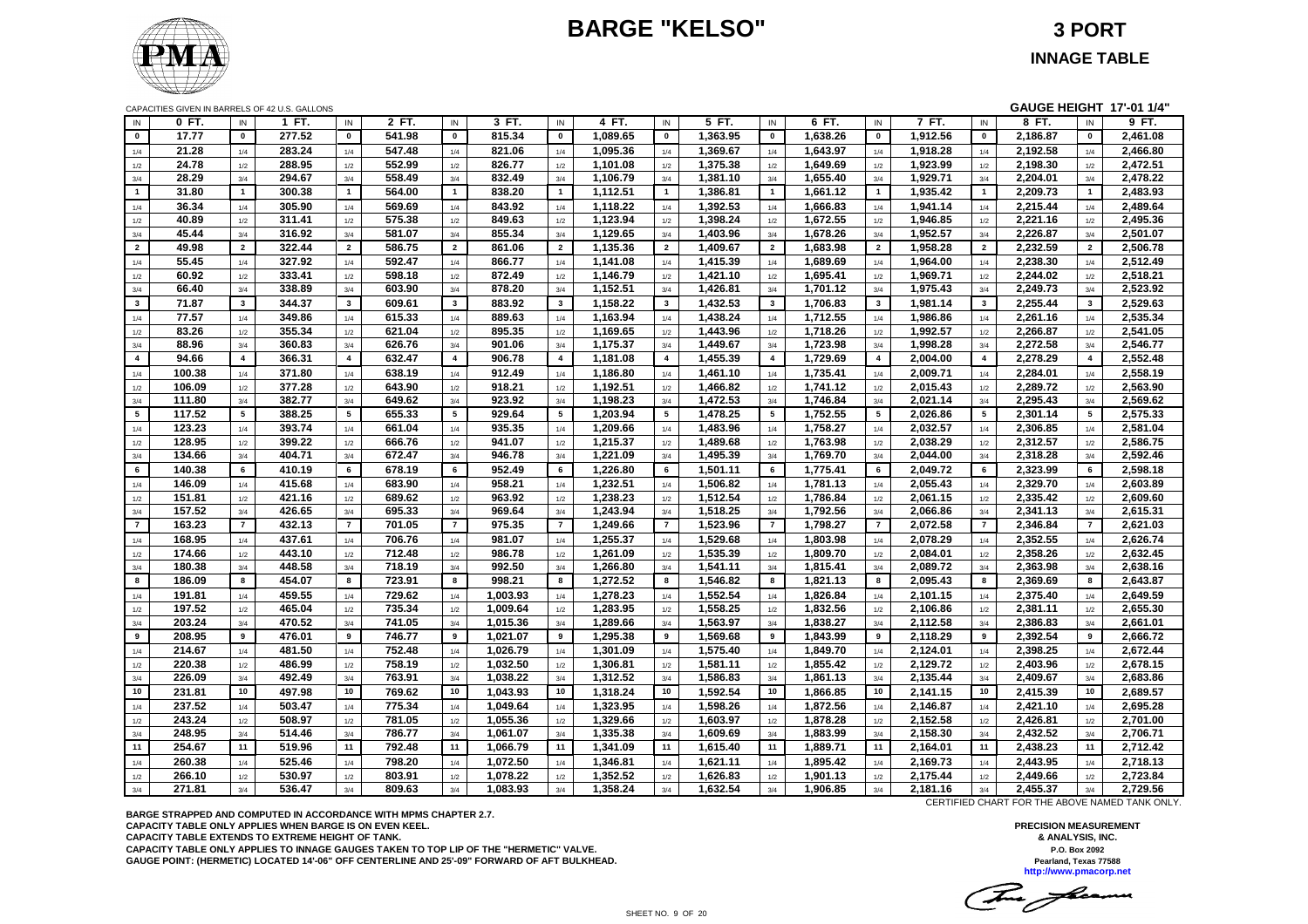# **BARGE "KELSO" 3 PORT**



#### **INNAGE TABLE**

|                | CAPACITIES GIVEN IN BARRELS OF 42 U.S. GALLONS |                 |                      |                 |                      |                |          |                         |        |                         |        |                         |        |                         |        |                         | GAUGE HEIGHT 17'-01 1/4" |                         |        |
|----------------|------------------------------------------------|-----------------|----------------------|-----------------|----------------------|----------------|----------|-------------------------|--------|-------------------------|--------|-------------------------|--------|-------------------------|--------|-------------------------|--------------------------|-------------------------|--------|
| IN             | 10 FT.                                         | $\sf IN$        | 11 FT.               | IN              | 12 FT.               | ${\sf IN}$     | 13 FT.   | IN                      | 14 FT. | $\mathsf{IN}$           | 15 FT. | $\mathsf{IN}$           | 16 FT. | IN                      | 17 FT. | IN                      | 18 FT.                   | $\sf IN$                | 19 FT. |
| $\mathbf{0}$   | 2,735.27                                       | $\mathbf{0}$    | 3,009.45             | $\mathbf{0}$    | 3,283.22             | $\mathbf 0$    | 3,554.85 | $\mathbf 0$             |        | $\mathbf 0$             |        | $\mathbf{0}$            |        | $\overline{\mathbf{0}}$ |        | $\mathbf{0}$            |                          | $\mathbf{0}$            |        |
| 1/4            | 2,740.98                                       | 1/4             | 3,015.17             | 1/4             | 3,288.92             | 1/4            | 3,559.53 | 1/4                     |        | 1/4                     |        | 1/4                     |        | 1/4                     |        | 1/4                     |                          | 1/4                     |        |
| 1/2            | 2,746.69                                       | 1/2             | 3,020.88             | $1/2$           | 3,294.62             | 1/2            | 3,564.21 | $1/2$                   |        | $1/2\,$                 |        | 1/2                     |        | $1/2$                   |        | 1/2                     |                          | $1/2$                   |        |
| 3/4            | 2,752.41                                       | 3/4             | 3,026.59             | 3/4             | 3,300.31             | 3/4            | 3,568.89 | 3/4                     |        | 3/4                     |        | 3/4                     |        | 3/4                     |        | 3/4                     |                          | 3/4                     |        |
| $\mathbf 1$    | 2,758.12                                       | $\mathbf{1}$    | 3,032.30             | $\mathbf{1}$    | 3,306.01             | $\blacksquare$ | 3,573.57 | $\mathbf{1}$            |        | $\overline{1}$          |        | $\mathbf{1}$            |        | $\mathbf{1}$            |        | $\mathbf{1}$            |                          | $\overline{\mathbf{1}}$ |        |
| 1/4            | 2,763.83                                       | 1/4             | 3,038.02             | 1/4             | 3,311.71             | 1/4            | 3,577.70 | 1/4                     |        | 1/4                     |        | 1/4                     |        | 1/4                     |        | 1/4                     |                          | 1/4                     |        |
| 1/2            | 2,769.54                                       | $1/2$           | 3,043.73             | 1/2             | 3,317.40             | 1/2            | 3,581.84 | 1/2                     |        | $1/2\,$                 |        | 1/2                     |        | 1/2                     |        | $1/2$                   |                          | $1/2$                   |        |
| 3/4            | 2,775.25                                       | 3/4             | 3,049.44             | 3/4             | 3,323.10             | 3/4            | 3,585.97 | 3/4                     |        | 3/4                     |        | 3/4                     |        | 3/4                     |        | 3/4                     |                          | 3/4                     |        |
| $\overline{2}$ | 2,780.97                                       | $\overline{2}$  | 3,055.15             | $\overline{2}$  | 3,328.80             | $\overline{2}$ | 3,590.11 | $\overline{2}$          |        | $\overline{2}$          |        | $\overline{2}$          |        | $\overline{2}$          |        | $\overline{2}$          |                          | $\overline{2}$          |        |
| 1/4            | 2,786.68                                       | 1/4             | 3,060.86             | 1/4             | 3,334.50             | 1/4            | 3,593.70 | 1/4                     |        | 1/4                     |        | 1/4                     |        | 1/4                     |        | 1/4                     |                          | 1/4                     |        |
| 1/2            | 2,792.39                                       | 1/2             | 3,066.58             | $1/2$           | 3,340.19             | 1/2            | 3,597.29 | 1/2                     |        | $1/2\,$                 |        | 1/2                     |        | 1/2                     |        | 1/2                     |                          | 1/2                     |        |
| 3/4            | 2,798.10                                       | 3/4             | 3,072.29             | 3/4             | 3,345.89             | 3/4            | 3,600.88 | 3/4                     |        | 3/4                     |        | 3/4                     |        | 3/4                     |        | 3/4                     |                          | 3/4                     |        |
| $3^{\circ}$    | 2,803.82                                       | $\mathbf{3}$    | 3,078.00             | $\mathbf{3}$    | 3,351.59             | $\mathbf{3}$   | 3,604.47 | $\mathbf{3}$            |        | $\mathbf{3}$            |        | $\mathbf{3}$            |        | $\mathbf{3}$            |        | $\mathbf{3}$            |                          | $\mathbf{3}$            |        |
| 1/4            | 2,809.53                                       | 1/4             | 3,083.71             | 1/4             | 3,357.28             | 1/4            | 3,607.52 | 1/4                     |        | 1/4                     |        | 1/4                     |        | 1/4                     |        | 1/4                     |                          | 1/4                     |        |
| 1/2            | 2,815.24                                       | $1/2$           | 3,089.43             | 1/2             | 3,362.98             | 1/2            | 3,610.57 | 1/2                     |        | $1/2\,$                 |        | 1/2                     |        | 1/2                     |        | $1/2$                   |                          | $1/2$                   |        |
| 3/4            | 2,820.95                                       | 3/4             | 3,095.14             | 3/4             | 3,368.68             | 3/4            | 3,613.61 | $3/4$                   |        | 3/4                     |        | 3/4                     |        | 3/4                     |        | 3/4                     |                          | 3/4                     |        |
| $\overline{4}$ | 2,826.66                                       | $\overline{4}$  | 3,100.85             | $\overline{4}$  | 3,374.37             | $\overline{4}$ | $=$      | $\overline{\mathbf{4}}$ |        | $\overline{\mathbf{4}}$ |        | $\overline{\mathbf{4}}$ |        | $\boldsymbol{4}$        |        | $\overline{\mathbf{4}}$ |                          | $\overline{\mathbf{4}}$ |        |
| 1/4            | 2,832.38                                       | 1/4             | 3,106.56             | 1/4             | 3,380.07             | 1/4            |          | 1/4                     |        | 1/4                     |        | 1/4                     |        | 1/4                     |        | 1/4                     |                          | 1/4                     |        |
| 1/2            | 2,838.09                                       | 1/2             | 3,112.27             | 1/2             | 3,385.77             | 1/2            |          | 1/2                     |        | 1/2                     |        | 1/2                     |        | 1/2                     |        | 1/2                     |                          | 1/2                     |        |
| 3/4            | 2,843.80                                       | 3/4             | 3,117.99             | 3/4             | 3,391.47             | 3/4            |          | 3/4                     |        | 3/4                     |        | 3/4                     |        | 3/4                     |        | 3/4                     |                          | 3/4                     |        |
| 5 <sub>5</sub> | 2,849.51                                       | $5\overline{ }$ | 3,123.70             | $5\overline{5}$ | 3,397.16             | 5              |          | 5                       |        | ${\bf 5}$               |        | $5\phantom{a}$          |        | $5\phantom{a}$          |        | 5                       |                          | 5                       |        |
| 1/4            | 2,855.23                                       | 1/4             | 3,129.40             | 1/4             | 3,402.86             | 1/4            |          | 1/4                     |        | 1/4                     |        | 1/4                     |        | 1/4                     |        | 1/4                     |                          | 1/4                     |        |
| 1/2            | 2,860.94                                       | 1/2             | 3,135.10             | 1/2             | 3,408.56             | 1/2            |          | 1/2                     |        | $1/2\,$                 |        | 1/2                     |        | 1/2                     |        | 1/2                     |                          | 1/2                     |        |
| 3/4            | 2,866.65                                       | 3/4             | 3,140.80             | 3/4             | 3,414.26             | 3/4            |          | 3/4                     |        | 3/4                     |        | 3/4                     |        | 3/4                     |        | 3/4                     |                          | 3/4                     |        |
| 6              | 2,872.36                                       | 6               | 3,146.49             | 6               | 3,419.96             | 6              |          | 6                       |        | 6                       |        | 6                       |        | 6                       |        | 6                       |                          | 6                       |        |
| 1/4            | 2,878.07                                       | 1/4             | 3,152.19             | 1/4             | 3,425.66             | 1/4            |          | 1/4                     |        | $1/4$                   |        | 1/4                     |        | 1/4                     |        | 1/4                     |                          | 1/4                     |        |
| 1/2            | 2,883.79                                       | $1/2$           | 3,157.89             | 1/2             | 3,431.36             | $1/2$          |          | $1/2$                   |        | $1/2\,$                 |        | 1/2                     |        | 1/2                     |        | $1/2$                   |                          | $1/2$                   |        |
| 3/4            | 2,889.50                                       | 3/4             | 3,163.59             | 3/4             | 3,437.06             | 3/4            |          | 3/4                     |        | 3/4                     |        | 3/4                     |        | 3/4                     |        | 3/4                     |                          | 3/4                     |        |
| $\overline{7}$ | 2,895.21                                       | $\overline{7}$  | 3,169.28             | $\overline{7}$  | 3,442.76             | $\overline{7}$ |          | $\overline{7}$          |        | $\overline{7}$          |        | $\overline{7}$          |        | $\overline{7}$          |        | $\overline{7}$          |                          | $\overline{7}$          |        |
| 1/4            | 2,900.92                                       | 1/4             | 3,174.98             | 1/4             | 3,448.46             | 1/4            |          | 1/4                     |        | 1/4                     |        | 1/4                     |        | 1/4                     |        | 1/4                     |                          | 1/4                     |        |
| 1/2            | 2,906.64                                       | 1/2             | 3,180.68             | 1/2             | 3,454.16             | 1/2            |          | 1/2                     |        | 1/2                     |        | 1/2                     |        | 1/2                     |        | 1/2                     |                          | 1/2                     |        |
| 3/4            | 2,912.35                                       | 3/4             | 3,186.37             | 3/4             | 3,459.86             | 3/4            |          | 3/4                     |        | 3/4                     |        | 3/4                     |        | 3/4                     |        | 3/4                     |                          | 3/4                     |        |
| 8              | 2,918.06                                       | 8               | 3,192.07             | 8               | 3,465.56             | 8              |          | 8                       |        | 8                       |        | 8                       |        | 8                       |        | 8                       |                          | 8                       |        |
| 1/4            | 2,923.77                                       | 1/4             | 3,197.77             | 1/4             | 3,471.26             | 1/4            |          | 1/4                     |        | $1/4$                   |        | 1/4                     |        | 1/4                     |        | 1/4                     |                          | 1/4                     |        |
| 1/2            | 2,929.48                                       | 1/2             | 3,203.46             | 1/2             | 3,476.96<br>3,482.66 | $1/2$          |          | $1/2$                   |        | $1/2\,$                 |        | 1/2                     |        | 1/2                     |        | 1/2                     |                          | 1/2                     |        |
| 3/4<br>9       | 2,935.20<br>2,940.91                           | 3/4<br>9        | 3,209.16<br>3,214.86 | 3/4<br>9        | 3,488.36             | 3/4<br>9       |          | 3/4<br>9                |        | 3/4<br>9                |        | 3/4<br>9                |        | 3/4<br>9                |        | 3/4<br>9                |                          | 3/4<br>9                |        |
|                |                                                |                 | 3,220.56             |                 | 3,494.06             |                |          |                         |        |                         |        |                         |        |                         |        |                         |                          |                         |        |
| 1/4            | 2,946.62<br>2,952.33                           | 1/4<br>1/2      | 3,226.25             | 1/4<br>1/2      | 3,499.76             | 1/4<br>1/2     |          | 1/4<br>1/2              |        | 1/4<br>$1/2\,$          |        | 1/4<br>1/2              |        | 1/4<br>1/2              |        | 1/4<br>1/2              |                          | 1/4<br>1/2              |        |
| 1/2<br>3/4     | 2,958.05                                       | 3/4             | 3,231.95             | 3/4             | 3,505.46             | 3/4            |          | 3/4                     |        | 3/4                     |        | 3/4                     |        | 3/4                     |        | 3/4                     |                          | 3/4                     |        |
| 10             | 2,963.76                                       | 10              | 3,237.65             | 10              | 3,511.16             | 10             |          | 10                      |        | 10                      |        | 10 <sub>1</sub>         |        | $10$                    |        | 10                      |                          | 10                      |        |
| 1/4            | 2,969.47                                       | 1/4             | 3,243.34             | 1/4             | 3,516.86             | 1/4            |          | 1/4                     |        | $1/4$                   |        | 1/4                     |        | 1/4                     |        | 1/4                     |                          | 1/4                     |        |
| 1/2            | 2,975.18                                       | 1/2             | 3,249.04             | 1/2             | 3,522.55             | 1/2            |          | $1/2$                   |        | $1/2\,$                 |        | 1/2                     |        | 1/2                     |        | 1/2                     |                          | 1/2                     |        |
| 3/4            | 2,980.89                                       | 3/4             | 3,254.74             | 3/4             | 3,528.25             | 3/4            |          | 3/4                     |        | 3/4                     |        | 3/4                     |        | 3/4                     |        | 3/4                     |                          | 3/4                     |        |
| 11             | 2,986.61                                       | 11              | 3,260.43             | 11              | 3,533.95             | 11             |          | 11                      |        | 11                      |        | 11                      |        | 11                      |        | 11                      |                          | 11                      |        |
| 1/4            | 2,992.32                                       | 1/4             | 3,266.13             | 1/4             | 3,539.18             | 1/4            |          | $1/4\,$                 |        | $1/4$                   |        | 1/4                     |        | 1/4                     |        | 1/4                     |                          | 1/4                     |        |
| 1/2            | 2,998.03                                       | 1/2             | 3,271.83             | 1/2             | 3,544.40             | $1/2$          |          | 1/2                     |        | $1/2$                   |        | 1/2                     |        | 1/2                     |        | 1/2                     |                          | 1/2                     |        |
| 3/4            | 3,003.74                                       | 3/4             | 3,277.53             | 3/4             | 3,549.63             | 3/4            |          | 3/4                     |        | 3/4                     |        | 3/4                     |        | 3/4                     |        | 3/4                     |                          | 3/4                     |        |

**STRAPPED: 02/09/2017 SW CL CALCULATED: 02/10/2017 CL PRINTED: 02/12/2017 JS**

**CANCELS AND SUPERCEDES ALL PRIOR TO 02/2017**

CERTIFIED CHART FOR THE ABOVE NAMED TANK ONLY.

**P.O. Box 2092 PRECISION MEASUREMENT & ANALYSIS, INC. Pearland, Texas 77588**

**http://www.pmacorp.net**  $\overline{\phantom{a}}$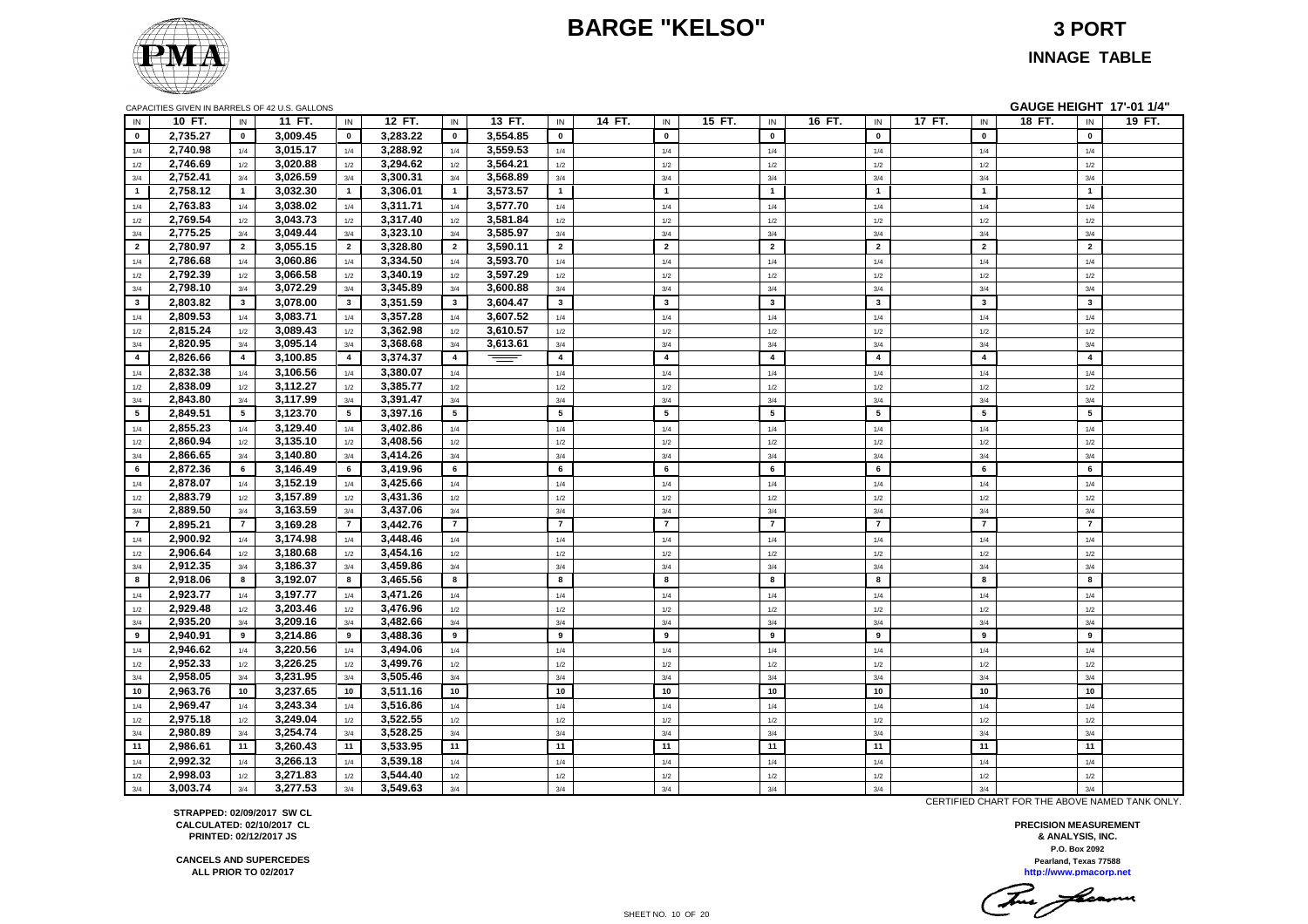# **BARGE "KELSO" 3 STBD**



**INNAGE TABLE**

| CAPACITIES GIVEN IN BARRELS OF 42 U.S. GALLONS |
|------------------------------------------------|
|------------------------------------------------|

|                         |                  |                 | CAPACITIES GIVEN IN BARRELS OF 42 U.S. GALLONS |                |                  |                         |          |                         |          |                 |          |                         |          |                |          |                         | GAUGE HEIGHT 17'-01 1/4" |                 |          |
|-------------------------|------------------|-----------------|------------------------------------------------|----------------|------------------|-------------------------|----------|-------------------------|----------|-----------------|----------|-------------------------|----------|----------------|----------|-------------------------|--------------------------|-----------------|----------|
| IN                      | 0 FT.            | IN              | 1 FT.                                          | IN             | 2 FT.            | IN                      | 3 FT.    | IN                      | 4 FT.    | $\sf IN$        | 5 FT.    | IN                      | 6 FT.    | $\sf IN$       | 7 FT.    | IN                      | 8 FT.                    | IN              | 9 FT.    |
| $\mathbf{0}$            | 17.77            | $\mathbf 0$     | 277.52                                         | $\pmb{0}$      | 551.29           | $\mathbf 0$             | 825.59   | $\pmb{0}$               | 1,099.90 | $\pmb{0}$       | 1,374.21 | $\pmb{0}$               | 1,648.51 | $\mathbf 0$    | 1,922.82 | $\mathbf 0$             | 2,197.12                 | $\mathbf 0$     | 2,471.34 |
| 1/4                     | 21.28            | 1/4             | 283.24                                         | 1/4            | 557.00           | 1/4                     | 831.31   | 1/4                     | 1,105.61 | 1/4             | 1,379.92 | 1/4                     | 1,654.23 | 1/4            | 1,928.53 | 1/4                     | 2,202.84                 | 1/4             | 2,477.05 |
| 1/2                     | 24.78            | 1/2             | 288.95                                         | 1/2            | 562.72           | 1/2                     | 837.02   | 1/2                     | 1,111.33 | 1/2             | 1,385.63 | 1/2                     | 1,659.94 | 1/2            | 1,934.25 | 1/2                     | 2,208.55                 | 1/2             | 2,482.76 |
| 3/4                     | 28.29            | 3/4             | 294.67                                         | 3/4            | 568.43           | 3/4                     | 842.74   | 3/4                     | 1,117.04 | 3/4             | 1,391.35 | 3/4                     | 1,665.66 | 3/4            | 1,939.96 | 3/4                     | 2,214.27                 | 3/4             | 2,488.47 |
| $\overline{1}$          | 31.80            | $\mathbf{1}$    | 300.38                                         | $\mathbf{1}$   | 574.15           | $\mathbf{1}$            | 848.45   | $\mathbf{1}$            | 1,122.76 | $\mathbf{1}$    | 1,397.06 | $\overline{1}$          | 1,671.37 | $\overline{1}$ | 1,945.68 | $\mathbf{1}$            | 2,219.98                 | $\mathbf{1}$    | 2,494.18 |
| 1/4                     | 36.34            | 1/4             | 306.08                                         | 1/4            | 579.86           | 1/4                     | 854.17   | 1/4                     | 1,128.47 | 1/4             | 1,402.78 | 1/4                     | 1,677.08 | 1/4            | 1,951.39 | 1/4                     | 2,225.70                 | 1/4             | 2,499.90 |
| 1/2                     | 40.89            | 1/2             | 311.78                                         | 1/2            | 585.58           | 1/2                     | 859.88   | 1/2                     | 1,134.19 | 1/2             | 1,408.49 | 1/2                     | 1,682.80 | 1/2            | 1,957.10 | 1/2                     | 2,231.41                 | 1/2             | 2,505.61 |
| 3/4                     | 45.44            | 3/4             | 317.49                                         | 3/4            | 591.29           | 3/4                     | 865.60   | 3/4                     | 1,139.90 | 3/4             | 1,414.21 | 3/4                     | 1,688.51 | 3/4            | 1,962.82 | 3/4                     | 2,237.13                 | 3/4             | 2,511.32 |
| $\overline{2}$          | 49.98            | $\overline{2}$  | 323.19                                         | $\overline{2}$ | 597.01           | $\overline{2}$          | 871.31   | $\overline{2}$          | 1,145.62 | $\overline{2}$  | 1,419.92 | $\overline{2}$          | 1,694.23 | $\overline{2}$ | 1,968.53 | $\overline{2}$          | 2,242.84                 | $\overline{2}$  | 2,517.03 |
|                         |                  |                 |                                                |                |                  |                         |          |                         |          |                 |          |                         |          |                |          |                         |                          |                 |          |
| 1/4                     | 55.45            | 1/4             | 328.89                                         | 1/4            | 602.72           | 1/4                     | 877.03   | 1/4                     | 1,151.33 | 1/4             | 1,425.64 | 1/4                     | 1,699.94 | 1/4            | 1,974.25 | 1/4                     | 2,248.55                 | 1/4             | 2,522.75 |
| 1/2                     | 60.92            | 1/2             | 334.59                                         | 1/2            | 608.44           | 1/2                     | 882.74   | 1/2                     | 1,157.05 | 1/2             | 1,431.35 | 1/2                     | 1,705.66 | 1/2            | 1,979.96 | 1/2                     | 2,254.27                 | 1/2             | 2,528.46 |
| 3/4                     | 66.40            | 3/4             | 340.28                                         | 3/4            | 614.15           | 3/4                     | 888.46   | 3/4                     | 1,162.76 | 3/4             | 1,437.07 | 3/4                     | 1,711.37 | 3/4            | 1,985.68 | 3/4                     | 2,259.98                 | 3/4             | 2,534.17 |
| $\overline{\mathbf{3}}$ | 71.87            | $\mathbf{3}$    | 345.98                                         | $\mathbf{3}$   | 619.86           | $\mathbf{3}$            | 894.17   | $\mathbf{3}$            | 1,168.48 | $\mathbf{3}$    | 1,442.78 | $\mathbf{3}$            | 1,717.09 | $\mathbf{3}$   | 1,991.39 | $\mathbf{3}$            | 2,265.70                 | $\mathbf{3}$    | 2,539.88 |
| 1/4                     | 77.57            | 1/4             | 351.68                                         | 1/4            | 625.58           | 1/4                     | 899.89   | 1/4                     | 1,174.19 | 1/4             | 1,448.50 | 1/4                     | 1,722.80 | 1/4            | 1,997.11 | 1/4                     | 2,271.41                 | 1/4             | 2,545.59 |
| 1/2                     | 83.26            | 1/2             | 357.38                                         | 1/2            | 631.29           | 1/2                     | 905.60   | 1/2                     | 1,179.91 | 1/2             | 1,454.21 | 1/2                     | 1,728.52 | 1/2            | 2,002.82 | 1/2                     | 2,277.12                 | 1/2             | 2,551.31 |
| 3/4                     | 88.96            | 3/4             | 363.08                                         | 3/4            | 637.01           | 3/4                     | 911.31   | 3/4                     | 1,185.62 | 3/4             | 1,459.93 | 3/4                     | 1,734.23 | 3/4            | 2,008.54 | 3/4                     | 2,282.83                 | 3/4             | 2,557.02 |
| $\overline{4}$          | 94.66            | $\overline{4}$  | 368.78                                         | $\overline{4}$ | 642.72           | $\overline{\mathbf{4}}$ | 917.03   | $\overline{\mathbf{4}}$ | 1,191.33 | $\overline{4}$  | 1,465.64 | $\overline{\mathbf{4}}$ | 1,739.95 | $\overline{4}$ | 2,014.25 | $\overline{\mathbf{4}}$ | 2,288.55                 | $\overline{4}$  | 2,562.73 |
| 1/4                     | 100.38           | 1/4             | 374.48                                         | 1/4            | 648.44           | 1/4                     | 922.74   | 1/4                     | 1,197.05 | 1/4             | 1,471.36 | 1/4                     | 1,745.66 | 1/4            | 2,019.97 | 1/4                     | 2,294.26                 | 1/4             | 2,568.44 |
| 1/2                     | 106.09           | 1/2             | 380.18                                         | 1/2            | 654.15           | 1/2                     | 928.46   | 1/2                     | 1,202.76 | 1/2             | 1,477.07 | 1/2                     | 1,751.38 | 1/2            | 2,025.68 | 1/2                     | 2,299.97                 | 1/2             | 2,574.16 |
| 3/4                     | 111.80           | 3/4             | 385.88                                         | 3/4            | 659.87           | 3/4                     | 934.17   | 3/4                     | 1,208.48 | 3/4             | 1,482.78 | 3/4                     | 1,757.09 | 3/4            | 2,031.40 | 3/4                     | 2,305.68                 | 3/4             | 2,579.87 |
| 5                       | 117.52           | $5\phantom{.0}$ | 391.58                                         | 5              | 665.58           | $5^{\circ}$             | 939.89   | 5                       | 1,214.19 | $5\phantom{.0}$ | 1,488.50 | 5                       | 1,762.80 | 5              | 2,037.11 | 5                       | 2,311.39                 | $5\phantom{.0}$ | 2,585.58 |
| 1/4                     | 123.23           | 1/4             | 397.28                                         | 1/4            | 671.30           | 1/4                     | 945.60   | 1/4                     | 1,219.91 | 1/4             | 1,494.21 | 1/4                     | 1,768.52 | 1/4            | 2,042.83 | 1/4                     | 2,317.11                 | 1/4             | 2,591.29 |
| 1/2                     | 128.95           | 1/2             | 402.98                                         | 1/2            | 677.01           | 1/2                     | 951.32   | 1/2                     | 1,225.62 | 1/2             | 1,499.93 | 1/2                     | 1,774.23 | 1/2            | 2,048.54 | 1/2                     | 2,322.82                 | 1/2             | 2,597.00 |
| 3/4                     | 134.66           | 3/4             | 408.67                                         | 3/4            | 682.73           | 3/4                     | 957.03   | 3/4                     | 1,231.34 | 3/4             | 1,505.64 | 3/4                     | 1,779.95 | 3/4            | 2,054.25 | 3/4                     | 2,328.53                 | 3/4             | 2,602.72 |
| 6                       | 140.38           | 6               | 414.37                                         | 6              | 688.44           | 6                       | 962.75   | 6                       | 1,237.05 | 6               | 1,511.36 | 6                       | 1,785.66 | 6              | 2,059.97 | 6                       | 2,334.24                 | 6               | 2,608.43 |
| 1/4                     | 146.09           | 1/4             | 420.07                                         | 1/4            | 694.16           | 1/4                     | 968.46   | 1/4                     | 1,242.77 | 1/4             | 1,517.07 | 1/4                     | 1,791.38 | 1/4            | 2,065.68 | 1/4                     | 2,339.96                 | 1/4             | 2,614.14 |
| 1/2                     | 151.81           | 1/2             | 425.77                                         | 1/2            | 699.87           | 1/2                     | 974.18   | 1/2                     | 1,248.48 | 1/2             | 1,522.79 | 1/2                     | 1,797.09 | 1/2            | 2,071.40 | 1/2                     | 2,345.67                 | 1/2             | 2,619.85 |
| 3/4                     | 157.52           | 3/4             | 431.47                                         | 3/4            | 705.59           | 3/4                     | 979.89   | 3/4                     | 1,254.20 | 3/4             | 1,528.50 | 3/4                     | 1,802.81 | $3/4$          | 2,077.11 | 3/4                     | 2,351.38                 | $3/4$           | 2,625.57 |
| $\overline{7}$          | 163.23           | $\overline{7}$  | 437.17                                         | $\overline{7}$ | 711.30           | $\overline{7}$          | 985.61   | $\overline{7}$          | 1.259.91 | $\overline{7}$  | 1,534.22 | $\overline{7}$          | 1.808.52 | $\overline{7}$ | 2,082.83 | $\overline{7}$          | 2,357.09                 | $\overline{7}$  | 2.631.28 |
| 1/4                     | 168.95           | 1/4             | 442.87                                         | 1/4            | 717.01           | 1/4                     | 991.32   | 1/4                     | 1,265.63 | 1/4             | 1,539.93 | 1/4                     | 1,814.24 | 1/4            | 2,088.54 | 1/4                     | 2,362.80                 | 1/4             | 2,636.99 |
|                         | 174.66           | 1/2             | 448.57                                         | 1/2            | 722.73           | 1/2                     | 997.04   | 1/2                     | 1,271.34 | 1/2             | 1,545.65 | 1/2                     | 1,819.95 | 1/2            | 2,094.26 | 1/2                     | 2,368.52                 | 1/2             | 2,642.70 |
| 1/2<br>3/4              | 180.38           | 3/4             | 454.27                                         | 3/4            | 728.44           | 3/4                     | 1,002.75 | 3/4                     | 1,277.06 | 3/4             | 1,551.36 | 3/4                     | 1,825.67 | 3/4            | 2,099.97 | 3/4                     | 2,374.23                 | 3/4             | 2,648.41 |
| 8                       | 186.09           | 8               | 459.97                                         | 8              | 734.16           | 8                       | 1,008.46 | 8                       | 1,282.77 | 8               | 1,557.08 | 8                       | 1,831.38 | 8              | 2,105.69 | 8                       | 2,379.94                 | 8               | 2,654.13 |
|                         |                  |                 |                                                |                |                  |                         |          |                         |          |                 |          |                         |          |                |          |                         |                          |                 |          |
| 1/4                     | 191.81           | 1/4             | 465.67                                         | 1/4            | 739.87           | 1/4                     | 1,014.18 | 1/4                     | 1,288.48 | 1/4             | 1,562.79 | 1/4                     | 1,837.10 | 1/4            | 2,111.40 | 1/4                     | 2,385.65                 | 1/4             | 2,659.84 |
| 1/2                     | 197.52<br>203.24 | 1/2             | 471.37<br>477.07                               | 1/2            | 745.59<br>751.30 | 1/2                     | 1,019.89 | 1/2                     | 1,294.20 | 1/2             | 1,568.51 | 1/2                     | 1,842.81 | 1/2            | 2,117.12 | 1/2                     | 2,391.37                 | 1/2             | 2,665.55 |
| 3/4                     |                  | 3/4             |                                                | 3/4            |                  | 3/4                     | 1,025.61 | 3/4                     | 1,299.91 | 3/4             | 1,574.22 | 3/4                     | 1,848.53 | 3/4            | 2,122.83 | 3/4                     | 2,397.08                 | 3/4             | 2,671.26 |
| 9                       | 208.95           | 9               | 482.76                                         | 9              | 757.02           | 9                       | 1,031.32 | 9                       | 1,305.63 | 9               | 1,579.93 | 9                       | 1,854.24 | 9              | 2,128.55 | 9                       | 2,402.79                 | 9               | 2,676.98 |
| 1/4                     | 214.67           | 1/4             | 488.47                                         | 1/4            | 762.73           | 1/4                     | 1,037.04 | 1/4                     | 1,311.34 | 1/4             | 1,585.65 | 1/4                     | 1,859.95 | 1/4            | 2,134.26 | 1/4                     | 2,408.50                 | 1/4             | 2,682.69 |
| 1/2                     | 220.38           | 1/2             | 494.18                                         | 1/2            | 768.45           | 1/2                     | 1.042.75 | 1/2                     | 1.317.06 | 1/2             | 1.591.36 | 1/2                     | 1.865.67 | 1/2            | 2,139.98 | 1/2                     | 2.414.21                 | 1/2             | 2.688.40 |
| 3/4                     | 226.09           | 3/4             | 499.89                                         | 3/4            | 774.16           | 3/4                     | 1,048.47 | 3/4                     | 1,322.77 | 3/4             | 1,597.08 | 3/4                     | 1,871.38 | 3/4            | 2,145.69 | 3/4                     | 2,419.93                 | 3/4             | 2,694.11 |
| 10                      | 231.81           | $10$            | 505.60                                         | 10             | 779.88           | 10                      | 1,054.18 | 10                      | 1,328.49 | 10              | 1,602.79 | 10                      | 1,877.10 | 10             | 2,151.40 | 10                      | 2,425.64                 | 10              | 2,699.82 |
| 1/4                     | 237.52           | 1/4             | 511.30                                         | 1/4            | 785.59           | 1/4                     | 1,059.90 | 1/4                     | 1,334.20 | 1/4             | 1,608.51 | 1/4                     | 1,882.81 | 1/4            | 2,157.12 | 1/4                     | 2,431.35                 | 1/4             | 2,705.54 |
| 1/2                     | 243.24           | 1/2             | 517.01                                         | 1/2            | 791.31           | 1/2                     | 1,065.61 | 1/2                     | 1,339.92 | 1/2             | 1,614.22 | 1/2                     | 1,888.53 | 1/2            | 2,162.83 | 1/2                     | 2,437.06                 | 1/2             | 2,711.25 |
| 3/4                     | 248.95           | 3/4             | 522.72                                         | 3/4            | 797.02           | 3/4                     | 1,071.33 | 3/4                     | 1,345.63 | 3/4             | 1,619.94 | 3/4                     | 1,894.24 | 3/4            | 2,168.55 | 3/4                     | 2,442.78                 | 3/4             | 2,716.96 |
| 11                      | 254.67           | 11              | 528.43                                         | 11             | 802.74           | 11                      | 1,077.04 | 11                      | 1,351.35 | 11              | 1,625.65 | 11                      | 1,899.96 | 11             | 2,174.26 | 11                      | 2,448.49                 | 11              | 2,722.67 |
| 1/4                     | 260.38           | 1/4             | 534.15                                         | 1/4            | 808.45           | 1/4                     | 1,082.76 | 1/4                     | 1,357.06 | 1/4             | 1,631.37 | 1/4                     | 1,905.67 | 1/4            | 2,179.98 | 1/4                     | 2,454.20                 | 1/4             | 2,728.39 |
| 1/2                     | 266.10           | 1/2             | 539.86                                         | 1/2            | 814.16           | 1/2                     | 1,088.47 | 1/2                     | 1,362.78 | 1/2             | 1,637.08 | 1/2                     | 1,911.39 | 1/2            | 2,185.69 | 1/2                     | 2,459.91                 | 1/2             | 2,734.10 |
| 3/4                     | 271.81           | 3/4             | 545.57                                         | 3/4            | 819.88           | 3/4                     | 1,094.19 | 3/4                     | 1,368.49 | 3/4             | 1,642.80 | 3/4                     | 1,917.10 | 3/4            | 2,191.41 | 3/4                     | 2,465.62                 | 3/4             | 2,739.81 |

**BARGE STRAPPED AND COMPUTED IN ACCORDANCE WITH MPMS CHAPTER 2.7. CAPACITY TABLE ONLY APPLIES WHEN BARGE IS ON EVEN KEEL. CAPACITY TABLE EXTENDS TO EXTREME HEIGHT OF TANK. CAPACITY TABLE ONLY APPLIES TO INNAGE GAUGES TAKEN TO TOP LIP OF THE "HERMETIC" VALVE. GAUGE POINT: (HERMETIC) LOCATED 14'-06" OFF CENTERLINE AND 25'-09" FORWARD OF AFT BULKHEAD.** CERTIFIED CHART FOR THE ABOVE NAMED TANK ONLY.

This floam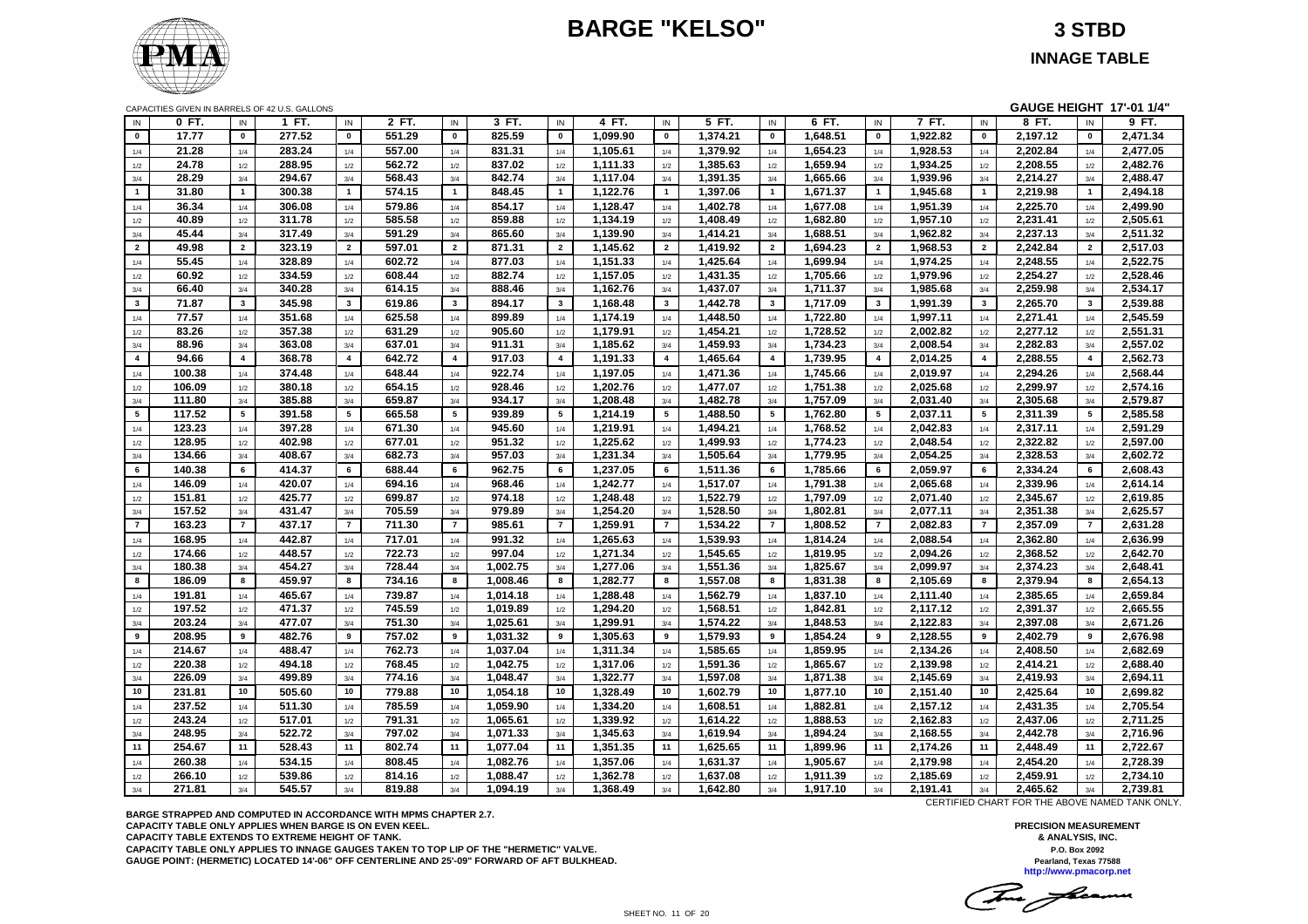# **BARGE "KELSO" 3 STBD**

#### **INNAGE TABLE**

| IN             | 10 FT.               | IN                    | 11 FT.               | IN                    | 12 FT.               | IN                      | 13 FT.   | IN                    | 14 FT. | IN                      | 15 FT. | IN                    | 16 FT. | IN                      | 17 FT. | IN                    | 18 FT. | IN                      | 19 FT. |
|----------------|----------------------|-----------------------|----------------------|-----------------------|----------------------|-------------------------|----------|-----------------------|--------|-------------------------|--------|-----------------------|--------|-------------------------|--------|-----------------------|--------|-------------------------|--------|
| $\mathbf{0}$   | 2.745.52             | $\mathbf{0}$          | 3,019.71             | $\mathbf{0}$          | 3.293.48             | $\mathbf{0}$            | 3.565.10 | $\mathbf{0}$          |        | $\mathbf{0}$            |        | $\mathbf 0$           |        | $\mathbf 0$             |        | $\mathbf 0$           |        | $\mathbf 0$             |        |
| 1/4            | 2,751.23             | 1/4                   | 3,025.42             | 1/4                   | 3,299.17             | 1/4                     | 3,569.78 | 1/4                   |        | 1/4                     |        | 1/4                   |        | 1/4                     |        | 1/4                   |        | 1/4                     |        |
| 1/2            | 2,756.95             | 1/2                   | 3,031.13             | 1/2                   | 3,304.87             | 1/2                     | 3,574.46 | 1/2                   |        | 1/2                     |        | 1/2                   |        | 1/2                     |        | 1/2                   |        | 1/2                     |        |
| 3/4            | 2,762.66             | 3/4                   | 3,036.84             | 3/4                   | 3,310.57             | 3/4                     | 3,579.14 | $3/4$                 |        | 3/4                     |        | 3/4                   |        | 3/4                     |        | 3/4                   |        | 3/4                     |        |
| $\overline{1}$ | 2,768.37             | $\mathbf{1}$          | 3,042.56             | $\overline{1}$        | 3,316.26             | $\overline{1}$          | 3,583.82 | $\overline{1}$        |        | $\overline{1}$          |        | $\overline{1}$        |        | $\overline{1}$          |        | $\mathbf{1}$          |        | $\overline{\mathbf{1}}$ |        |
| 1/4            | 2,774.08             | 1/4                   | 3,048.27             | 1/4                   | 3,321.96             | 1/4                     | 3,587.96 | 1/4                   |        | 1/4                     |        | 1/4                   |        | 1/4                     |        | 1/4                   |        | 1/4                     |        |
| $1/2$          | 2,779.79             | 1/2                   | 3,053.98             | 1/2                   | 3,327.66             | 1/2                     | 3,592.09 | 1/2                   |        | 1/2                     |        | 1/2                   |        | 1/2                     |        | 1/2                   |        | 1/2                     |        |
| 3/4            | 2,785.51             | 3/4                   | 3,059.69             | 3/4                   | 3,333.35             | 3/4                     | 3,596.23 | 3/4                   |        | 3/4                     |        | 3/4                   |        | 3/4                     |        | 3/4                   |        | 3/4                     |        |
| $\overline{2}$ | 2,791.22             | $\overline{2}$        | 3,065.40             | $\overline{2}$        | 3,339.05             | $\overline{2}$          | 3,600.36 | $\overline{2}$        |        | $\overline{2}$          |        | $\overline{2}$        |        | $\overline{2}$          |        | $\overline{2}$        |        | $\overline{2}$          |        |
| 1/4            | 2,796.93             | 1/4                   | 3,071.12             | 1/4                   | 3,344.75             | 1/4                     | 3,603.95 | 1/4                   |        | 1/4                     |        | 1/4                   |        | 1/4                     |        | 1/4                   |        | 1/4                     |        |
| $1/2$          | 2,802.64             | 1/2                   | 3,076.83             | $1/2$                 | 3,350.45             | 1/2                     | 3,607.54 | 1/2                   |        | 1/2                     |        | 1/2                   |        | 1/2                     |        | 1/2                   |        | 1/2                     |        |
| 3/4            | 2,808.36             | 3/4                   | 3,082.54             | 3/4                   | 3,356.14             | 3/4                     | 3,611.13 | 3/4                   |        | 3/4                     |        | 3/4                   |        | 3/4                     |        | 3/4                   |        | 3/4                     |        |
| $\mathbf{3}$   | 2,814.07             | $\mathbf{3}$          | 3,088.25             | $\mathbf{3}$          | 3,361.84             | $\overline{\mathbf{3}}$ | 3,614.73 | $\mathbf{3}$          |        | $\overline{\mathbf{3}}$ |        | $\mathbf{3}$          |        | $\mathbf{3}$            |        | $\mathbf{3}$          |        | $\mathbf{3}$            |        |
| 1/4            | 2,819.78             | 1/4                   | 3,093.97             | 1/4                   | 3,367.54             | 1/4                     | 3,617.77 | 1/4                   |        | 1/4                     |        | 1/4                   |        | 1/4                     |        | 1/4                   |        | 1/4                     |        |
| 1/2            | 2,825.49             | 1/2                   | 3,099.68             | 1/2                   | 3,373.23             | 1/2                     | 3,620.82 | 1/2                   |        | 1/2                     |        | 1/2                   |        | 1/2                     |        | 1/2                   |        | 1/2                     |        |
| 3/4            | 2,831.20             | 3/4                   | 3,105.39             | 3/4                   | 3,378.93             | 3/4                     | 3,623.86 | 3/4                   |        | 3/4                     |        | 3/4                   |        | 3/4                     |        | 3/4                   |        | 3/4                     |        |
| $\overline{4}$ | 2,836.92             | $\overline{4}$        | 3,111.10             | $\overline{4}$        | 3,384.63             | $\overline{4}$          | $-$      | $\overline{4}$        |        | $\overline{a}$          |        | $\overline{4}$        |        | $\overline{\mathbf{4}}$ |        | $\overline{4}$        |        | $\overline{\mathbf{4}}$ |        |
| 1/4            | 2,842.63             | 1/4                   | 3,116.81             | 1/4                   | 3,390.32             | 1/4                     |          | 1/4                   |        | 1/4                     |        | 1/4                   |        | 1/4                     |        | 1/4                   |        | 1/4                     |        |
| 1/2            | 2,848.34             | 1/2                   | 3,122.53             | 1/2                   | 3,396.02             | 1/2                     |          | $1/2$                 |        | 1/2                     |        | 1/2                   |        | 1/2                     |        | 1/2                   |        | 1/2                     |        |
| 3/4            | 2,854.05             | 3/4                   | 3,128.24             | 3/4                   | 3,401.72             | 3/4                     |          | 3/4                   |        | 3/4                     |        | 3/4                   |        | 3/4                     |        | 3/4                   |        | 3/4                     |        |
| 5              | 2,859.77             | $5\overline{ }$       | 3,133.95             | $5\overline{5}$       | 3,407.42             | $5\overline{5}$         |          | $5\overline{5}$       |        | $5\overline{5}$         |        | $\sqrt{5}$            |        | 5                       |        | $5\phantom{a}$        |        | $5\phantom{.0}$         |        |
| 1/4            | 2,865.48             | 1/4                   | 3,139.65             | 1/4                   | 3,413.12             | 1/4                     |          | 1/4                   |        | 1/4                     |        | 1/4                   |        | 1/4                     |        | 1/4                   |        | 1/4                     |        |
| 1/2            | 2,871.19             | $1/2\,$               | 3,145.35             | $1/2$                 | 3,418.81             | $1/2$                   |          | $1/2$                 |        | $1/2\,$                 |        | 1/2                   |        | 1/2                     |        | 1/2                   |        | 1/2                     |        |
| 3/4            | 2,876.90             | 3/4                   | 3,151.05             | 3/4                   | 3,424.51             | 3/4                     |          | 3/4                   |        | 3/4                     |        | 3/4                   |        | 3/4                     |        | 3/4                   |        | 3/4                     |        |
| 6              | 2,882.61             | 6                     | 3,156.75             | 6                     | 3,430.21             | 6                       |          | 6                     |        | 6                       |        | 6                     |        | 6                       |        | 6                     |        | 6                       |        |
| 1/4            | 2.888.33             | 1/4                   | 3,162.44             | 1/4                   | 3,435.91             | 1/4                     |          | 1/4                   |        | 1/4                     |        | 1/4                   |        | 1/4                     |        | 1/4                   |        | 1/4                     |        |
| 1/2            | 2,894.04             | 1/2                   | 3,168.14             | 1/2                   | 3,441.61<br>3,447.31 | 1/2                     |          | 1/2                   |        | 1/2                     |        | 1/2                   |        | 1/2                     |        | 1/2                   |        | 1/2                     |        |
| 3/4            | 2,899.75             | 3/4<br>$\overline{7}$ | 3,173.84<br>3,179.54 | 3/4<br>$\overline{7}$ | 3,453.01             | 3/4<br>$\overline{7}$   |          | 3/4<br>$\overline{7}$ |        | 3/4<br>$\overline{7}$   |        | 3/4<br>$\overline{7}$ |        | 3/4<br>$\overline{7}$   |        | 3/4<br>$\overline{7}$ |        | 3/4<br>$\overline{7}$   |        |
| $\overline{7}$ | 2,905.46             |                       | 3,185.23             |                       |                      |                         |          |                       |        |                         |        |                       |        |                         |        |                       |        |                         |        |
| 1/4            | 2,911.18<br>2,916.89 | 1/4                   | 3,190.93             | 1/4                   | 3,458.71<br>3,464.41 | 1/4                     |          | 1/4                   |        | 1/4                     |        | 1/4                   |        | 1/4                     |        | 1/4                   |        | 1/4                     |        |
| 1/2<br>3/4     | 2,922.60             | 1/2<br>3/4            | 3,196.63             | 1/2<br>3/4            | 3,470.11             | 1/2<br>3/4              |          | 1/2<br>3/4            |        | 1/2<br>3/4              |        | 1/2<br>3/4            |        | 1/2<br>3/4              |        | 1/2<br>3/4            |        | 1/2<br>3/4              |        |
| 8              | 2,928.31             | 8                     | 3,202.32             | 8                     | 3,475.81             | 8                       |          | 8                     |        | 8                       |        | 8                     |        | 8                       |        | 8                     |        | 8                       |        |
| 1/4            | 2,934.02             | 1/4                   | 3,208.02             | 1/4                   | 3,481.51             | 1/4                     |          | 1/4                   |        | 1/4                     |        | 1/4                   |        | 1/4                     |        | 1/4                   |        | 1/4                     |        |
| 1/2            | 2,939.74             | 1/2                   | 3,213.72             | 1/2                   | 3,487.21             | 1/2                     |          | 1/2                   |        | 1/2                     |        | 1/2                   |        | 1/2                     |        | 1/2                   |        | 1/2                     |        |
| 3/4            | 2,945.45             | 3/4                   | 3,219.41             | 3/4                   | 3,492.91             | 3/4                     |          | 3/4                   |        | 3/4                     |        | 3/4                   |        | 3/4                     |        | 3/4                   |        | 3/4                     |        |
| 9              | 2,951.16             | 9                     | 3,225.11             | 9                     | 3,498.61             | 9                       |          | 9                     |        | 9                       |        | 9                     |        | 9                       |        | 9                     |        | 9                       |        |
| 1/4            | 2,956.87             | 1/4                   | 3,230.81             | 1/4                   | 3,504.31             | 1/4                     |          | 1/4                   |        | 1/4                     |        | 1/4                   |        | 1/4                     |        | 1/4                   |        | 1/4                     |        |
| 1/2            | 2,962.59             | 1/2                   | 3,236.51             | 1/2                   | 3,510.01             | 1/2                     |          | 1/2                   |        | 1/2                     |        | 1/2                   |        | 1/2                     |        | 1/2                   |        | 1/2                     |        |
| 3/4            | 2,968.30             | 3/4                   | 3,242.20             | 3/4                   | 3,515.71             | 3/4                     |          | 3/4                   |        | 3/4                     |        | 3/4                   |        | 3/4                     |        | 3/4                   |        | 3/4                     |        |
| 10             | 2,974.01             | 10                    | 3,247.90             | 10                    | 3,521.41             | 10                      |          | 10                    |        | 10                      |        | 10                    |        | 10                      |        | 10                    |        | 10                      |        |
| 1/4            | 2,979.72             | 1/4                   | 3,253.60             | 1/4                   | 3,527.11             | 1/4                     |          | $1/4$                 |        | 1/4                     |        | 1/4                   |        | 1/4                     |        | $1/4$                 |        | 1/4                     |        |
| 1/2            | 2,985.43             | 1/2                   | 3,259.29             | 1/2                   | 3,532.81             | 1/2                     |          | 1/2                   |        | 1/2                     |        | 1/2                   |        | 1/2                     |        | 1/2                   |        | 1/2                     |        |
| 3/4            | 2,991.15             | 3/4                   | 3,264.99             | 3/4                   | 3,538.51             | 3/4                     |          | 3/4                   |        | 3/4                     |        | 3/4                   |        | 3/4                     |        | 3/4                   |        | 3/4                     |        |
| 11             | 2,996.86             | 11                    | 3,270.69             | 11                    | 3,544.21             | 11                      |          | 11                    |        | 11                      |        | 11                    |        | 11                      |        | 11                    |        | 11                      |        |
| 1/4            | 3,002.57             | 1/4                   | 3,276.38             | 1/4                   | 3,549.43             | 1/4                     |          | 1/4                   |        | 1/4                     |        | 1/4                   |        | 1/4                     |        | 1/4                   |        | 1/4                     |        |
| 1/2            | 3,008.28             | 1/2                   | 3,282.08             | 1/2                   | 3,554.65             | 1/2                     |          | 1/2                   |        | 1/2                     |        | 1/2                   |        | 1/2                     |        | 1/2                   |        | 1/2                     |        |
| 3/4            | 3,014.00             | 3/4                   | 3,287.78             | 3/4                   | 3,559.88             | 3/4                     |          | 3/4                   |        | 3/4                     |        | 3/4                   |        | 3/4                     |        | 3/4                   |        | 3/4                     |        |

CAPACITIES GIVEN IN BARRELS OF 42 U.S. GALLONS **GAUGE HEIGHT 17'-01 1/4"**

CERTIFIED CHART FOR THE ABOVE NAMED TANK ONLY.

**P.O. Box 2092 PRECISION MEASUREMENT & ANALYSIS, INC. http://www.pmacorp.net Pearland, Texas 77588**

Two farmer

**CANCELS AND SUPERCEDES ALL PRIOR TO 02/2017 PRINTED: 02/12/2017 JS**

**STRAPPED: 02/09/2017 SW CL CALCULATED: 02/10/2017 CL**

SHEET NO. 12 OF 20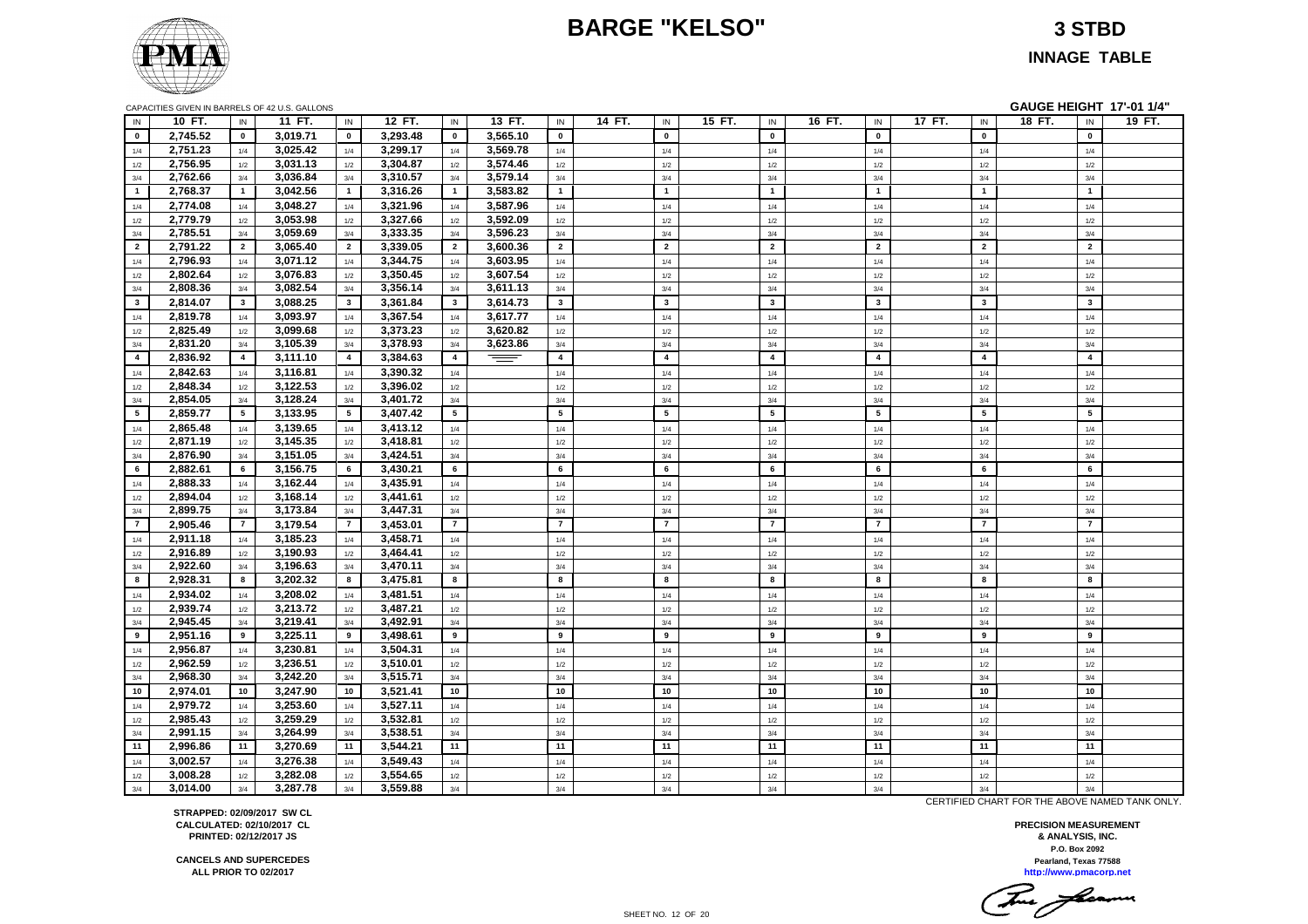# **BARGE "KELSO" 4 PORT**



|                | CAPACITIES GIVEN IN BARRELS OF 42 U.S. GALLONS |                 |        |                         |        |                         |          |                |          |                |          |                         |          |                  |          |                | GAUGE HEIGHT 17'-01" |                         |          |
|----------------|------------------------------------------------|-----------------|--------|-------------------------|--------|-------------------------|----------|----------------|----------|----------------|----------|-------------------------|----------|------------------|----------|----------------|----------------------|-------------------------|----------|
| IN             | 0 FT.                                          | IN              | 1 FT.  | IN                      | 2 FT.  | IN                      | 3 FT.    | IN             | 4 FT.    | IN             | 5 FT.    | IN                      | $6$ FT.  | IN               | 7 FT.    | IN             | 8 FT.                | IN                      | 9 FT.    |
| $\mathbf{0}$   | 17.78                                          | $\mathbf{0}$    | 277.73 | $\mathbf{0}$            | 542.40 | $\mathbf 0$             | 815.97   | $\mathbf{0}$   | 1,090.49 | $\mathbf{0}$   | 1,365.01 | $\mathbf 0$             | 1,639.52 | $\mathbf{0}$     | 1,914.04 | $\pmb{0}$      | 2,188.56             | $\mathbf{0}$            | 2,462.96 |
| 1/4            | 21.29                                          | 1/4             | 283.45 | 1/4                     | 547.91 | 1/4                     | 821.69   | 1/4            | 1,096.21 | 1/4            | 1,370.72 | 1/4                     | 1,645.24 | 1/4              | 1,919.76 | 1/4            | 2,194.28             | 1/4                     | 2,468.68 |
| 1/2            | 24.80                                          | 1/2             | 289.17 | 1/2                     | 553.42 | 1/2                     | 827.41   | 1/2            | 1,101.93 | 1/2            | 1,376.44 | 1/2                     | 1,650.96 | 1/2              | 1,925.48 | 1/2            | 2,199.99             | 1/2                     | 2,474.40 |
| 3/4            | 28.31                                          | 3/4             | 294.89 | 3/4                     | 558.93 | 3/4                     | 833.13   | 3/4            | 1,107.65 | 3/4            | 1,382.16 | 3/4                     | 1,656.68 | 3/4              | 1,931.20 | 3/4            | 2,205.71             | 3/4                     | 2,480.11 |
| $\mathbf{1}$   | 31.82                                          | $\mathbf{1}$    | 300.61 | $\mathbf{1}$            | 564.44 | $\mathbf{1}$            | 838.85   | $\overline{1}$ | 1,113.37 | $\mathbf{1}$   | 1,387.88 | $\mathbf{1}$            | 1,662.40 | $\mathbf{1}$     | 1,936.92 | $\mathbf{1}$   | 2,211.43             | $\overline{1}$          | 2,485.83 |
| 1/4            | 36.37                                          | 1/4             | 306.13 | 1/4                     | 570.13 | 1/4                     | 844.57   | 1/4            | 1,119.08 | 1/4            | 1,393.60 | 1/4                     | 1,668.12 | 1/4              | 1,942.63 | 1/4            | 2,217.15             | 1/4                     | 2,491.55 |
| 1/2            | 40.92                                          | 1/2             | 311.65 | 1/2                     | 575.82 | 1/2                     | 850.29   | 1/2            | 1,124.80 | 1/2            | 1,399.32 | 1/2                     | 1,673.84 | 1/2              | 1,948.35 | 1/2            | 2,222.87             | 1/2                     | 2,497.26 |
| 3/4            | 45.47                                          | 3/4             | 317.16 | 3/4                     | 581.52 | 3/4                     | 856.01   | 3/4            | 1,130.52 | 3/4            | 1,405.04 | 3/4                     | 1,679.56 | 3/4              | 1,954.07 | 3/4            | 2,228.59             | 3/4                     | 2,502.98 |
| $\overline{2}$ | 50.02                                          | $\overline{2}$  | 322.68 | $\overline{2}$          | 587.21 | $\overline{2}$          | 861.72   | $\overline{2}$ | 1,136.24 | $\overline{2}$ | 1,410.76 | $\overline{2}$          | 1,685.28 | $\overline{2}$   | 1,959.79 | $\overline{2}$ | 2,234.31             | $\overline{2}$          | 2,508.70 |
| 1/4            | 55.49                                          | 1/4             | 328.17 | 1/4                     | 592.93 | 1/4                     | 867.44   | 1/4            | 1,141.96 | 1/4            | 1,416.48 | $1/4$                   | 1,690.99 | 1/4              | 1,965.51 | $1/4$          | 2,240.02             | 1/4                     | 2,514.41 |
| 1/2            | 60.97                                          | 1/2             | 333.66 | 1/2                     | 598.65 | $1/2$                   | 873.16   | 1/2            | 1,147.68 | 1/2            | 1,422.20 | $1/2$                   | 1,696.71 | 1/2              | 1,971.23 | $1/2$          | 2,245.74             | 1/2                     | 2,520.13 |
| 3/4            | 66.45                                          | 3/4             | 339.15 | 3/4                     | 604.37 | 3/4                     | 878.88   | 3/4            | 1,153.40 | 3/4            | 1,427.92 | 3/4                     | 1,702.43 | 3/4              | 1,976.95 | 3/4            | 2,251.45             | 3/4                     | 2,525.84 |
| $\mathbf{3}$   | 71.92                                          | $\mathbf{3}$    | 344.64 | $3^{\circ}$             | 610.08 | $\mathbf{3}$            | 884.60   | $\mathbf{3}$   | 1,159.12 | $\mathbf{3}$   | 1,433.63 | $\mathbf{3}$            | 1,708.15 | $\mathbf{3}$     | 1,982.67 | 3              | 2,257.17             | $\overline{\mathbf{3}}$ | 2,531.56 |
| 1/4            | 77.62                                          | $1/4$           | 350.13 | 1/4                     | 615.80 | 1/4                     | 890.32   | 1/4            | 1,164.84 | 1/4            | 1,439.35 | 1/4                     | 1,713.87 | 1/4              | 1,988.39 | 1/4            | 2,262.89             | 1/4                     | 2,537.28 |
| 1/2            | 83.33                                          | 1/2             | 355.62 | 1/2                     | 621.52 | 1/2                     | 896.04   | 1/2            | 1,170.56 | 1/2            | 1,445.07 | 1/2                     | 1,719.59 | 1/2              | 1,994.11 | 1/2            | 2.268.60             | 1/2                     | 2,542.99 |
| 3/4            | 89.03                                          | 3/4             | 361.10 | 3/4                     | 627.24 | 3/4                     | 901.76   | 3/4            | 1,176.28 | 3/4            | 1,450.79 | 3/4                     | 1,725.31 | 3/4              | 1,999.83 | 3/4            | 2,274.32             | 3/4                     | 2,548.71 |
| $\overline{4}$ | 94.73                                          | $\overline{4}$  | 366.59 | $\overline{\mathbf{4}}$ | 632.96 | $\overline{\mathbf{4}}$ | 907.48   | $\overline{4}$ | 1.181.99 | $\overline{4}$ | 1.456.51 | $\overline{\mathbf{4}}$ | 1,731.03 | $\overline{4}$   | 2,005.54 | $\overline{4}$ | 2.280.04             | $\overline{4}$          | 2,554.43 |
| 1/4            | 100.45                                         | 1/4             | 372.08 | 1/4                     | 638.68 | 1/4                     | 913.20   | 1/4            | 1,187.71 | 1/4            | 1,462.23 | 1/4                     | 1,736.75 | 1/4              | 2,011.26 | 1/4            | 2,285.75             | 1/4                     | 2,560.14 |
| 1/2            | 106.17                                         | 1/2             | 377.57 | 1/2                     | 644.40 | 1/2                     | 918.92   | 1/2            | 1,193.43 | 1/2            | 1,467.95 | 1/2                     | 1,742.47 | 1/2              | 2,016.98 | 1/2            | 2,291.47             | 1/2                     | 2,565.86 |
| 3/4            | 111.89                                         | 3/4             | 383.06 | 3/4                     | 650.12 | 3/4                     | 924.64   | 3/4            | 1,199.15 | 3/4            | 1,473.67 | 3/4                     | 1,748.19 | 3/4              | 2,022.70 | 3/4            | 2,297.18             | 3/4                     | 2,571.58 |
| 5              | 117.61                                         | $5\phantom{.0}$ | 388.55 | $5\phantom{.0}$         | 655.84 | 5                       | 930.35   | 5              | 1,204.87 | 5              | 1,479.39 | $\sqrt{5}$              | 1,753.90 | 5                | 2,028.42 | 5              | 2,302.90             | 5                       | 2,577.29 |
| 1/4            | 123.33                                         | 1/4             | 394.04 | 1/4                     | 661.56 | 1/4                     | 936.07   | 1/4            | 1,210.59 | 1/4            | 1,485.11 | 1/4                     | 1,759.62 | 1/4              | 2,034.14 | 1/4            | 2,308.62             | 1/4                     | 2,583.01 |
| 1/2            | 129.04                                         | 1/2             | 399.53 | 1/2                     | 667.28 | 1/2                     | 941.79   | 1/2            | 1,216.31 | 1/2            | 1,490.83 | 1/2                     | 1,765.34 | 1/2              | 2,039.86 | 1/2            | 2,314.33             | 1/2                     | 2,588.73 |
| 3/4            | 134.76                                         | 3/4             | 405.02 | 3/4                     | 672.99 | 3/4                     | 947.51   | 3/4            | 1,222.03 | 3/4            | 1,496.55 | 3/4                     | 1,771.06 | 3/4              | 2,045.58 | 3/4            | 2,320.05             | 3/4                     | 2,594.44 |
| 6              | 140.48                                         | 6               | 410.51 | 6                       | 678.71 | 6                       | 953.23   | 6              | 1,227.75 | 6              | 1,502.26 | 6                       | 1,776.78 | 6                | 2,051.30 | 6              | 2,325.77             | 6                       | 2,600.16 |
| 1/4            | 146.20                                         | 1/4             | 415.99 | 1/4                     | 684.43 | 1/4                     | 958.95   | 1/4            | 1,233.47 | 1/4            | 1,507.98 | 1/4                     | 1,782.50 | 1/4              | 2,057.02 | 1/4            | 2,331.48             | 1/4                     | 2,605.88 |
| 1/2            | 151.92                                         | 1/2             | 421.48 | 1/2                     | 690.15 | 1/2                     | 964.67   | 1/2            | 1,239.19 | 1/2            | 1,513.70 | 1/2                     | 1,788.22 | 1/2              | 2,062.74 | $1/2$          | 2,337.20             | 1/2                     | 2,611.59 |
| 3/4            | 157.64                                         | 3/4             | 426.97 | 3/4                     | 695.87 | 3/4                     | 970.39   | 3/4            | 1,244.90 | 3/4            | 1,519.42 | 3/4                     | 1,793.94 | 3/4              | 2,068.46 | 3/4            | 2,342.92             | 3/4                     | 2,617.31 |
| $\overline{7}$ | 163.36                                         | $\overline{7}$  | 432.46 | $\overline{7}$          | 701.59 | $\overline{7}$          | 976.11   | $\overline{7}$ | 1,250.62 | $\overline{7}$ | 1,525.14 | $\overline{7}$          | 1,799.66 | $\overline{7}$   | 2,074.17 | $\overline{7}$ | 2,348.63             | $\overline{7}$          | 2,623.03 |
| 1/4            | 169.08                                         | 1/4             | 437.95 | 1/4                     | 707.31 | 1/4                     | 981.83   | 1/4            | 1,256.34 | 1/4            | 1,530.86 | 1/4                     | 1,805.38 | 1/4              | 2,079.89 | 1/4            | 2,354.35             | 1/4                     | 2,628.74 |
| 1/2            | 174.80                                         | 1/2             | 443.44 | 1/2                     | 713.03 | 1/2                     | 987.55   | 1/2            | 1,262.06 | 1/2            | 1,536.58 | 1/2                     | 1,811.10 | 1/2              | 2,085.61 | 1/2            | 2,360.07             | 1/2                     | 2,634.46 |
| 3/4            | 180.51                                         | 3/4             | 448.93 | 3/4                     | 718.75 | 3/4                     | 993.26   | 3/4            | 1,267.78 | 3/4            | 1,542.30 | 3/4                     | 1,816.81 | 3/4              | 2,091.33 | 3/4            | 2,365.78             | 3/4                     | 2,640.17 |
| 8              | 186.23                                         | 8               | 454.42 | 8                       | 724.47 | 8                       | 998.98   | 8              | 1,273.50 | 8              | 1,548.02 | 8                       | 1.822.53 | 8                | 2.097.05 | 8              | 2,371.50             | 8                       | 2,645.89 |
| 1/4            | 191.95                                         | 1/4             | 459.91 | 1/4                     | 730.19 | 1/4                     | 1,004.70 | 1/4            | 1,279.22 | 1/4            | 1,553.74 | 1/4                     | 1,828.25 | 1/4              | 2,102.77 | 1/4            | 2,377.22             | 1/4                     | 2,651.61 |
| 1/2            | 197.67                                         | 1/2             | 465.40 | 1/2                     | 735.90 | 1/2                     | 1,010.42 | 1/2            | 1,284.94 | 1/2            | 1,559.46 | 1/2                     | 1,833.97 | 1/2              | 2,108.49 | 1/2            | 2,382.93             | 1/2                     | 2,657.32 |
| 3/4            | 203.39                                         | 3/4             | 470.88 | 3/4                     | 741.62 | 3/4                     | 1,016.14 | 3/4            | 1,290.66 | 3/4            | 1,565.17 | 3/4                     | 1,839.69 | 3/4              | 2,114.21 | 3/4            | 2,388.65             | 3/4                     | 2,663.04 |
| 9              | 209.11                                         | 9               | 476.37 | 9                       | 747.34 | 9                       | 1,021.86 | 9              | 1,296.38 | 9              | 1,570.89 | 9                       | 1,845.41 | $\boldsymbol{9}$ | 2,119.93 | 9              | 2,394.37             | 9                       | 2,668.76 |
| 1/4            | 214.83                                         | 1/4             | 481.87 | 1/4                     | 753.06 | 1/4                     | 1,027.58 | 1/4            | 1,302.10 | 1/4            | 1,576.61 | 1/4                     | 1,851.13 | 1/4              | 2,125.65 | 1/4            | 2,400.08             | 1/4                     | 2,674.47 |
| 1/2            | 220.55                                         | 1/2             | 487.37 | 1/2                     | 758.78 | 1/2                     | 1,033.30 | 1/2            | 1,307.81 | 1/2            | 1,582.33 | 1/2                     | 1,856.85 | 1/2              | 2,131.37 | 1/2            | 2,405.80             | 1/2                     | 2,680.19 |
| 3/4            | 226.26                                         | 3/4             | 492.87 | 3/4                     | 764.50 | 3/4                     | 1,039.02 | 3/4            | 1,313.53 | 3/4            | 1,588.05 | 3/4                     | 1,862.57 | 3/4              | 2,137.08 | 3/4            | 2,411.51             | 3/4                     | 2,685.91 |
| 10             | 231.98                                         | 10              | 498.36 | 10                      | 770.22 | 10                      | 1,044.74 | 10             | 1,319.25 | 10             | 1,593.77 | 10                      | 1,868.29 | 10               | 2,142.80 | 10             | 2,417.23             | 10                      | 2,691.62 |
| 1/4            | 237.70                                         | 1/4             | 503.86 | 1/4                     | 775.94 | 1/4                     | 1,050.46 | 1/4            | 1,324.97 | 1/4            | 1,599.49 | 1/4                     | 1,874.01 | 1/4              | 2,148.52 | 1/4            | 2,422.95             | 1/4                     | 2,697.34 |
| 1/2            | 243.42                                         | 1/2             | 509.36 | 1/2                     | 781.66 | 1/2                     | 1,056.17 | 1/2            | 1,330.69 | 1/2            | 1,605.21 | 1/2                     | 1,879.72 | 1/2              | 2,154.24 | 1/2            | 2,428.66             | 1/2                     | 2,703.06 |
| 3/4            | 249.14                                         | 3/4             | 514.86 | 3/4                     | 787.38 | 3/4                     | 1,061.89 | 3/4            | 1,336.41 | 3/4            | 1,610.93 | 3/4                     | 1,885.44 | 3/4              | 2,159.96 | 3/4            | 2,434.38             | 3/4                     | 2,708.77 |
| 11             | 254.86                                         | 11              | 520.36 | 11                      | 793.10 | 11                      | 1,067.61 | 11             | 1,342.13 | 11             | 1,616.65 | 11                      | 1,891.16 | 11               | 2,165.68 | 11             | 2,440.10             | 11                      | 2,714.49 |
| 1/4            | 260.58                                         | 1/4             | 525.87 | 1/4                     | 798.81 | 1/4                     | 1,073.33 | 1/4            | 1,347.85 | 1/4            | 1,622.37 | 1/4                     | 1,896.88 | 1/4              | 2,171.40 | 1/4            | 2,445.81             | 1/4                     | 2,720.21 |
|                | 266.30                                         | 1/2             | 531.38 |                         | 804.53 |                         | 1,079.05 | 1/2            | 1,353.57 | 1/2            | 1,628.08 |                         | 1,902.60 | 1/2              | 2,177.12 | 1/2            | 2,451.53             | 1/2                     | 2,725.92 |
| 1/2<br>3/4     | 272.01                                         | 3/4             | 536.89 | 1/2<br>3/4              | 810.25 | 1/2<br>3/4              | 1,084.77 | 3/4            | 1,359.29 | 3/4            | 1,633.80 | 1/2<br>3/4              | 1,908.32 | 3/4              | 2,182.84 | 3/4            | 2,457.25             | 3/4                     | 2,731.64 |
|                |                                                |                 |        |                         |        |                         |          |                |          |                |          |                         |          |                  |          |                |                      |                         |          |

**BARGE STRAPPED AND COMPUTED IN ACCORDANCE WITH MPMS CHAPTER 2.7. CAPACITY TABLE ONLY APPLIES WHEN BARGE IS ON EVEN KEEL. CAPACITY TABLE EXTENDS TO EXTREME HEIGHT OF TANK. CAPACITY TABLE ONLY APPLIES TO INNAGE GAUGES TAKEN TO TOP LIP OF THE "HERMETIC" VALVE. GAUGE POINT: (HERMETIC) LOCATED 14'-06" OFF CENTERLINE AND 25'-09" FORWARD OF AFT BULKHEAD.** CERTIFIED CHART FOR THE ABOVE NAMED TANK ONLY.

This floam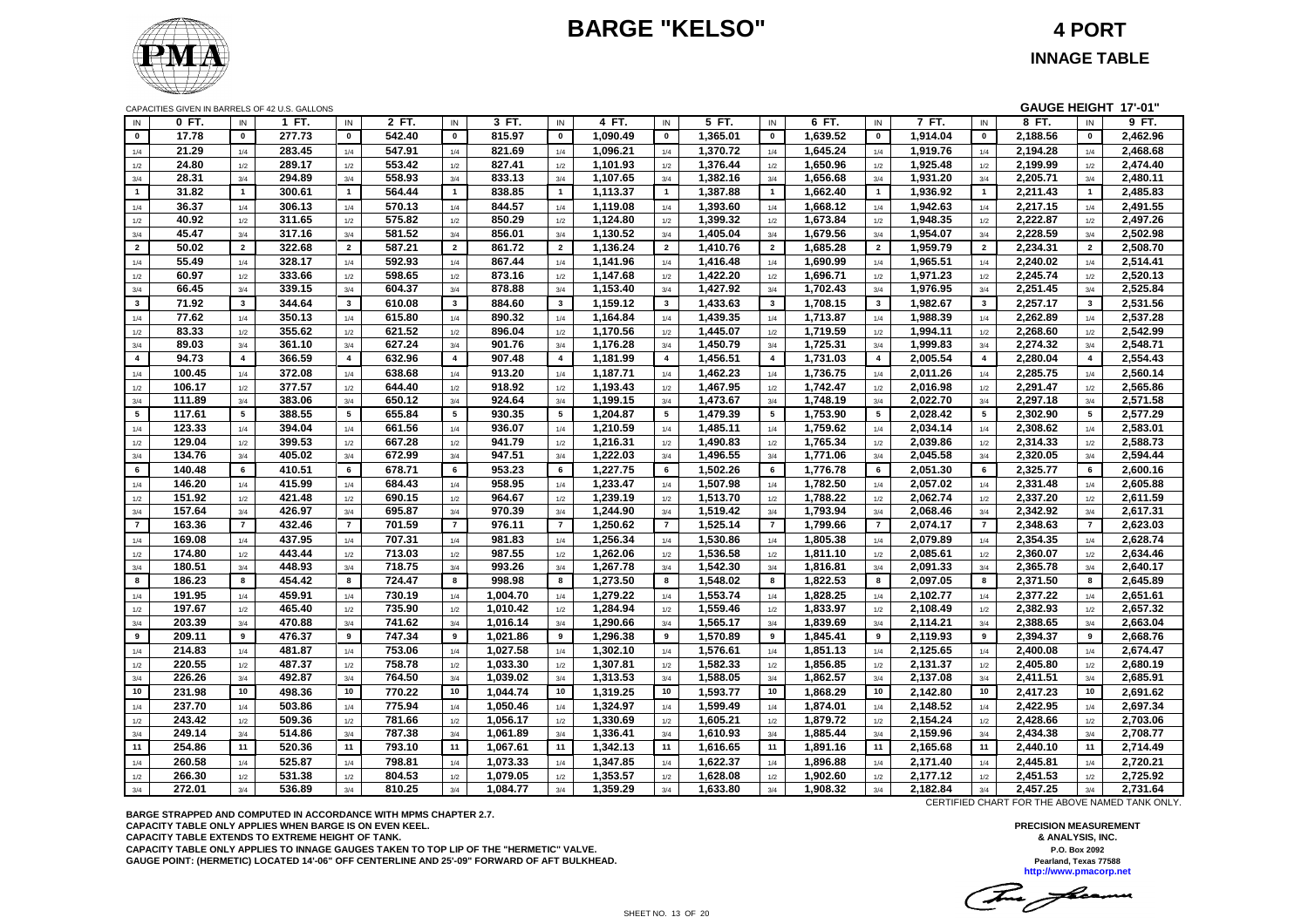# **BARGE "KELSO" 4 PORT**



**INNAGE TABLE**

|                         |          |                | CAPACITIES GIVEN IN BARRELS OF 42 U.S. GALLONS |                |          |                |          |                         |                |        |                |        |                         |        |                | GAUGE HEIGHT 17'-01" |                         |        |
|-------------------------|----------|----------------|------------------------------------------------|----------------|----------|----------------|----------|-------------------------|----------------|--------|----------------|--------|-------------------------|--------|----------------|----------------------|-------------------------|--------|
| IN                      | 10 FT.   | IN             | 11 FT.                                         | IN             | 12 FT.   | IN             | 13 FT.   | IN                      | 14 FT.<br>IN   | 15 FT. | IN             | 16 FT. | IN                      | 17 FT. | IN             | 18 FT.               | $\sf IN$                | 19 FT. |
| $\mathbf{0}$            | 2,737.36 | $\mathbf{0}$   | 3,011.75                                       | $\mathbf 0$    | 3,285.73 | $\mathbf 0$    | 3,557.56 | $\mathbf 0$             | $\mathbf 0$    |        | $\pmb{0}$      |        | $\mathbf{0}$            |        | $\mathbf{0}$   |                      | $\pmb{0}$               |        |
| 1/4                     | 2,743.07 | 1/4            | 3,017.46                                       | 1/4            | 3,291.43 | 1/4            | 3,562.24 | $1/4$                   | $1/4$          |        | 1/4            |        | 1/4                     |        | 1/4            |                      | $1/4$                   |        |
| 1/2                     | 2,748.79 | 1/2            | 3,023.18                                       | 1/2            | 3,297.13 | 1/2            | 3,566.92 | 1/2                     | 1/2            |        | 1/2            |        | 1/2                     |        | 1/2            |                      | 1/2                     |        |
| 3/4                     | 2,754.50 | 3/4            | 3,028.90                                       | 3/4            | 3,302.84 | 3/4            | 3,571.61 | 3/4                     | 3/4            |        | 3/4            |        | 3/4                     |        | 3/4            |                      | 3/4                     |        |
| $\blacksquare$          | 2,760.22 | $\overline{1}$ | 3,034.61                                       | $\overline{1}$ | 3,308.54 | $\overline{1}$ | 3,576.29 | $\mathbf{1}$            | $\overline{1}$ |        | $\mathbf{1}$   |        | $\overline{1}$          |        | $\mathbf{1}$   |                      | $\overline{1}$          |        |
| 1/4                     | 2,765.94 | 1/4            | 3,040.33                                       | 1/4            | 3,314.24 | 1/4            | 3,580.43 | 1/4                     | 1/4            |        | 1/4            |        | 1/4                     |        | 1/4            |                      | 1/4                     |        |
| 1/2                     | 2,771.65 | 1/2            | 3,046.05                                       | 1/2            | 3,319.94 | 1/2            | 3,584.57 | $1/2$                   | $1/2$          |        | 1/2            |        | 1/2                     |        | 1/2            |                      | 1/2                     |        |
| 3/4                     | 2,777.37 | 3/4            | 3,051.76                                       | 3/4            | 3,325.64 | 3/4            | 3,588.70 | 3/4                     | 3/4            |        | 3/4            |        | 3/4                     |        | 3/4            |                      | 3/4                     |        |
| $\overline{2}$          | 2,783.09 | $\overline{2}$ | 3,057.48                                       | $\overline{2}$ | 3,331.34 | $\overline{2}$ | 3,592.84 | $\overline{2}$          | $\overline{2}$ |        | $\overline{2}$ |        | $\overline{2}$          |        | $\overline{2}$ |                      | $\overline{2}$          |        |
| 1/4                     | 2,788.80 | 1/4            | 3,063.20                                       | 1/4            | 3,337.04 | 1/4            | 3,596.44 | 1/4                     | 1/4            |        | 1/4            |        | 1/4                     |        | 1/4            |                      | 1/4                     |        |
| 1/2                     | 2,794.52 | 1/2            | 3,068.91                                       | 1/2            | 3,342.75 | 1/2            | 3,600.03 | 1/2                     | 1/2            |        | 1/2            |        | 1/2                     |        | 1/2            |                      | 1/2                     |        |
| 3/4                     | 2,800.24 | 3/4            | 3,074.63                                       | 3/4            | 3,348.45 | 3/4            | 3,603.62 | 3/4                     | 3/4            |        | 3/4            |        | 3/4                     |        | 3/4            |                      | 3/4                     |        |
| $\overline{\mathbf{3}}$ | 2,805.95 | $\mathbf{3}$   | 3,080.35                                       | $\mathbf{3}$   | 3,354.15 | $\mathbf{3}$   | 3,607.22 | 3 <sup>1</sup>          | $\mathbf{3}$   |        | $\mathbf{3}$   |        | $\overline{\mathbf{3}}$ |        | $\mathbf{3}$   |                      | $\overline{\mathbf{3}}$ |        |
| 1/4                     | 2,811.67 | 1/4            | 3,086.06                                       | 1/4            | 3,359.85 | 1/4            | 3,610.27 | 1/4                     | 1/4            |        | 1/4            |        | 1/4                     |        | 1/4            |                      | 1/4                     |        |
| 1/2                     | 2,817.39 | 1/2            | 3,091.78                                       | 1/2            | 3,365.55 | 1/2            | 3,613.31 | 1/2                     | 1/2            |        | 1/2            |        | 1/2                     |        | 1/2            |                      | 1/2                     |        |
| 3/4                     | 2,823.10 | 3/4            | 3,097.49                                       | $3/4$          | 3,371.25 | 3/4            | 3,616.36 | 3/4                     | 3/4            |        | 3/4            |        | 3/4                     |        | 3/4            |                      | 3/4                     |        |
| $\overline{4}$          | 2,828.82 | $\overline{4}$ | 3,103.21                                       | $\overline{4}$ | 3,376.95 | $\overline{4}$ | $=$      | $\overline{\mathbf{4}}$ | $\overline{4}$ |        | $\overline{4}$ |        | $\overline{4}$          |        | $\overline{4}$ |                      | $\overline{\mathbf{4}}$ |        |
| 1/4                     | 2,834.54 | 1/4            | 3,108.93                                       | 1/4            | 3,382.66 | 1/4            |          | 1/4                     | 1/4            |        | 1/4            |        | 1/4                     |        | 1/4            |                      | 1/4                     |        |
| 1/2                     | 2,840.25 | 1/2            | 3,114.64                                       | 1/2            | 3,388.36 | 1/2            |          | 1/2                     | 1/2            |        | 1/2            |        | 1/2                     |        | 1/2            |                      | 1/2                     |        |
| 3/4                     | 2,845.97 | 3/4            | 3,120.36                                       | 3/4            | 3,394.06 | 3/4            |          | $3/4$                   | 3/4            |        | 3/4            |        | 3/4                     |        | 3/4            |                      | 3/4                     |        |
| 5                       | 2.851.69 | 5              | 3,126.08                                       | 5              | 3.399.76 | 5              |          | 5                       | 5              |        | 5              |        | 5                       |        | 5              |                      | 5                       |        |
| 1/4                     | 2,857.40 | 1/4            | 3,131.78                                       | 1/4            | 3,405.46 | 1/4            |          | 1/4                     | 1/4            |        | 1/4            |        | 1/4                     |        | 1/4            |                      | 1/4                     |        |
| 1/2                     | 2,863.12 | 1/2            | 3,137.49                                       | 1/2            | 3,411.17 | 1/2            |          | 1/2                     | 1/2            |        | 1/2            |        | 1/2                     |        | 1/2            |                      | 1/2                     |        |
| 3/4                     | 2,868.83 | 3/4            | 3,143.19                                       | 3/4            | 3,416.87 | 3/4            |          | 3/4                     | 3/4            |        | 3/4            |        | 3/4                     |        | 3/4            |                      | 3/4                     |        |
| 6                       | 2,874.55 | 6              | 3,148.90                                       | 6              | 3,422.57 | 6              |          | 6                       | 6              |        | 6              |        | 6                       |        | 6              |                      | 6                       |        |
| 1/4                     | 2,880.27 | 1/4            | 3,154.60                                       | 1/4            | 3,428.28 | 1/4            |          | 1/4                     | 1/4            |        | 1/4            |        | 1/4                     |        | 1/4            |                      | 1/4                     |        |
| 1/2                     | 2,885.98 | 1/2            | 3,160.30                                       | 1/2            | 3,433.98 | 1/2            |          | 1/2                     | 1/2            |        | 1/2            |        | 1/2                     |        | 1/2            |                      | 1/2                     |        |
| 3/4                     | 2,891.70 | 3/4            | 3,166.00                                       | 3/4            | 3,439.69 | 3/4            |          | 3/4                     | 3/4            |        | 3/4            |        | 3/4                     |        | 3/4            |                      | 3/4                     |        |
| $\overline{7}$          | 2,897.42 | $\overline{7}$ | 3,171.70                                       | $\overline{7}$ | 3,445.39 | $\overline{7}$ |          | $\overline{7}$          | $\overline{7}$ |        | $\overline{7}$ |        | $\overline{7}$          |        | $\overline{7}$ |                      | $\overline{7}$          |        |
| 1/4                     | 2,903.13 | 1/4            | 3,177.41                                       | 1/4            | 3,451.09 | 1/4            |          | 1/4                     | 1/4            |        | 1/4            |        | 1/4                     |        | 1/4            |                      | 1/4                     |        |
| 1/2                     | 2.908.85 | 1/2            | 3,183.11                                       | 1/2            | 3.456.80 | 1/2            |          | 1/2                     | 1/2            |        | 1/2            |        | 1/2                     |        | 1/2            |                      | 1/2                     |        |
| 3/4                     | 2,914.57 | 3/4            | 3,188.81                                       | 3/4            | 3,462.50 | 3/4            |          | 3/4                     | 3/4            |        | 3/4            |        | 3/4                     |        | 3/4            |                      | 3/4                     |        |
| 8                       | 2,920.28 | 8              | 3,194.51                                       | 8              | 3,468.21 | 8              |          | 8                       | 8              |        | 8              |        | 8                       |        | 8              |                      | 8                       |        |
| 1/4                     | 2,926.00 | 1/4            | 3,200.21                                       | 1/4            | 3,473.91 | 1/4            |          | 1/4                     | 1/4            |        | 1/4            |        | 1/4                     |        | 1/4            |                      | 1/4                     |        |
| 1/2                     | 2,931.72 | 1/2            | 3.205.91                                       | 1/2            | 3.479.61 | 1/2            |          | 1/2                     | 1/2            |        | 1/2            |        | 1/2                     |        | 1/2            |                      | 1/2                     |        |
| 3/4                     | 2,937.43 | 3/4            | 3,211.61                                       | 3/4            | 3,485.32 | 3/4            |          | 3/4                     | 3/4            |        | 3/4            |        | 3/4                     |        | 3/4            |                      | 3/4                     |        |
| 9                       | 2,943.15 | 9              | 3,217.31                                       | 9              | 3,491.02 | 9              |          | 9                       | 9              |        | 9              |        | 9                       |        | 9              |                      | 9                       |        |
| 1/4                     | 2,948.87 | 1/4            | 3,223.02                                       | 1/4            | 3,496.72 | 1/4            |          | 1/4                     | 1/4            |        | 1/4            |        | 1/4                     |        | 1/4            |                      | 1/4                     |        |
| 1/2                     | 2.954.58 | 1/2            | 3,228.72                                       | 1/2            | 3.502.43 | 1/2            |          | 1/2                     | 1/2            |        | 1/2            |        | 1/2                     |        | 1/2            |                      | 1/2                     |        |
| 3/4                     | 2,960.30 | 3/4            | 3,234.42                                       | 3/4            | 3,508.13 | 3/4            |          | 3/4                     | 3/4            |        | 3/4            |        | 3/4                     |        | 3/4            |                      | 3/4                     |        |
| 10                      | 2,966.02 | 10             | 3,240.12                                       | 10             | 3,513.84 | 10             |          | 10                      | 10             |        | 10             |        | 10                      |        | 10             |                      | 10                      |        |
| 1/4                     | 2,971.73 | 1/4            | 3,245.82                                       | 1/4            | 3,519.54 | 1/4            |          | 1/4                     | 1/4            |        | 1/4            |        | 1/4                     |        | 1/4            |                      | 1/4                     |        |
| 1/2                     | 2,977.45 | 1/2            | 3,251.52                                       | $1/2$          | 3,525.24 | 1/2            |          | 1/2                     | 1/2            |        | 1/2            |        | $1/2$                   |        | 1/2            |                      | 1/2                     |        |
| 3/4                     | 2,983.16 | 3/4            | 3,257.22                                       | 3/4            | 3,530.95 | 3/4            |          | 3/4                     | 3/4            |        | 3/4            |        | 3/4                     |        | 3/4            |                      | 3/4                     |        |
| 11                      | 2,988.88 | 11             | 3,262.93                                       | 11             | 3,536.65 | 11             |          | 11                      | 11             |        | 11             |        | 11                      |        | 11             |                      | 11                      |        |
| 1/4                     | 2,994.60 | 1/4            | 3,268.63                                       | 1/4            | 3,541.88 | 1/4            |          | 1/4                     | 1/4            |        | 1/4            |        | 1/4                     |        | 1/4            |                      | 1/4                     |        |
| 1/2                     | 3,000.31 | 1/2            | 3,274.33                                       | 1/2            | 3,547.10 | 1/2            |          | $1/2$                   | 1/2            |        | 1/2            |        | 1/2                     |        | 1/2            |                      | 1/2                     |        |
| 3/4                     | 3,006.03 | 3/4            | 3,280.03                                       | 3/4            | 3,552.33 | 3/4            |          | 3/4                     | 3/4            |        | 3/4            |        | 3/4                     |        | 3/4            |                      | 3/4                     |        |
|                         |          |                |                                                |                |          |                |          |                         |                |        |                |        |                         |        |                |                      |                         |        |

**STRAPPED: 02/09/2017 SW CL CALCULATED: 02/10/2017 CL PRINTED: 02/12/2017 JS**

**CANCELS AND SUPERCEDES ALL PRIOR TO 02/2017**

CERTIFIED CHART FOR THE ABOVE NAMED TANK ONLY.

**P.O. Box 2092 PRECISION MEASUREMENT & ANALYSIS, INC. http://www.pmacorp.net Pearland, Texas 77588**

<u>2.</u> Jeann  $\overline{\phantom{a}}$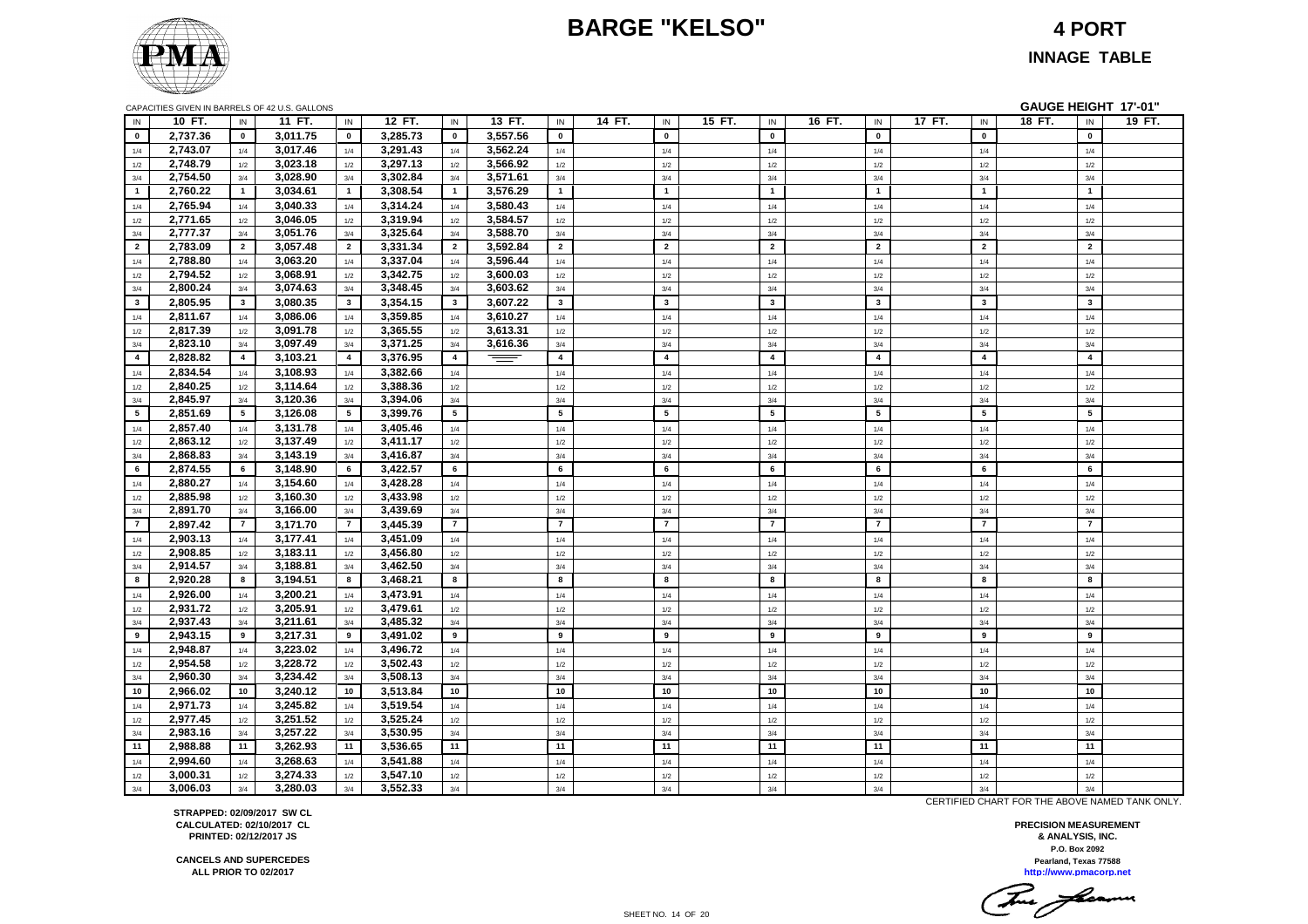# **BARGE "KELSO" 4 STBD**



**INNAGE TABLE**

|                |                  |                         | CAPACITIES GIVEN IN BARRELS OF 42 U.S. GALLONS |                |                  |                |                      |                         |                      |                         |                      |                |                      |                |                      |                | GAUGE HEIGHT 17'-00 3/4" |                |          |
|----------------|------------------|-------------------------|------------------------------------------------|----------------|------------------|----------------|----------------------|-------------------------|----------------------|-------------------------|----------------------|----------------|----------------------|----------------|----------------------|----------------|--------------------------|----------------|----------|
| IN             | 0 FT.            | IN                      | 1 FT.                                          | IN             | 2 FT.            | IN             | 3 FT.                | IN                      | 4 FT.                | IN                      | 5 FT.                | IN             | 6 FT.                | IN             | 7 FT.                | IN             | 8 FT.                    | IN             | 9 FT.    |
| $\mathbf{0}$   | 17.77            | $\mathbf{0}$            | 277.58                                         | $\mathbf 0$    | 551.39           | $\mathbf 0$    | 825.75               | $\mathbf 0$             | 1,100.11             | $\mathbf{0}$            | 1,374.47             | $\mathbf 0$    | 1,648.83             | $\mathbf 0$    | 1,923.19             | $\pmb{0}$      | 2,197.54                 | $\mathbf{0}$   | 2,471.81 |
| 1/4            | 21.28            | 1/4                     | 283.29                                         | 1/4            | 557.11           | 1/4            | 831.47               | 1/4                     | 1,105.83             | 1/4                     | 1,380.19             | 1/4            | 1,654.54             | 1/4            | 1,928.90             | 1/4            | 2,203.26                 | 1/4            | 2,477.53 |
| 1/2            | 24.79            | 1/2                     | 289.01                                         | 1/2            | 562.83           | 1/2            | 837.18               | 1/2                     | 1,111.54             | 1/2                     | 1,385.90             | 1/2            | 1,660.26             | 1/2            | 1,934.62             | 1/2            | 2,208.98                 | 1/2            | 2,483.24 |
| $3/4$          | 28.30            | 3/4                     | 294.72                                         | 3/4            | 568.54           | 3/4            | 842.90               | 3/4                     | 1,117.26             | 3/4                     | 1,391.62             | 3/4            | 1,665.98             | 3/4            | 1,940.33             | 3/4            | 2,214.69                 | 3/4            | 2,488.95 |
| $\mathbf{1}$   | 31.80            | $\mathbf{1}$            | 300.44                                         | $\overline{1}$ | 574.26           | $\mathbf{1}$   | 848.62               | $\mathbf{1}$            | 1,122.97             | $\mathbf{1}$            | 1,397.33             | $\mathbf{1}$   | 1,671.69             | $\mathbf{1}$   | 1,946.05             | $\mathbf{1}$   | 2,220.41                 | $\mathbf{1}$   | 2,494.66 |
| 1/4            | 36.35            | 1/4                     | 306.14                                         | 1/4            | 579.97           | 1/4            | 854.33               | 1/4                     | 1,128.69             | 1/4                     | 1,403.05             | 1/4            | 1,677.41             | 1/4            | 1,951.77             | 1/4            | 2,226.12                 | 1/4            | 2,500.38 |
| 1/2            | 40.90            | 1/2                     | 311.84                                         | $1/2$          | 585.69           | 1/2            | 860.05               | $1/2$                   | 1,134.41             | 1/2                     | 1,408.76             | 1/2            | 1,683.12             | $1/2$          | 1,957.48             | 1/2            | 2,231.84                 | 1/2            | 2,506.09 |
| 3/4            | 45.44            | 3/4                     | 317.55                                         | 3/4            | 591.40           | 3/4            | 865.76               | 3/4                     | 1,140.12             | 3/4                     | 1,414.48             | 3/4            | 1,688.84             | 3/4            | 1,963.20             | 3/4            | 2,237.56                 | 3/4            | 2,511.80 |
| $\overline{2}$ | 49.99            | $\overline{2}$          | 323.25                                         | $\overline{2}$ | 597.12           | $\overline{2}$ | 871.48               | $\overline{2}$          | 1,145.84             | $\overline{2}$          | 1,420.20             | $\overline{2}$ | 1,694.55             | $\overline{2}$ | 1,968.91             | $\overline{2}$ | 2,243.27                 | $\overline{2}$ | 2,517.52 |
| 1/4            | 55.46            | 1/4                     | 328.95                                         | 1/4            | 602.84           | 1/4            | 877.19               | 1/4                     | 1,151.55             | 1/4                     | 1,425.91             | 1/4            | 1,700.27             | 1/4            | 1,974.63             | 1/4            | 2,248.99                 | 1/4            | 2,523.23 |
| 1/2            | 60.94            | 1/2                     | 334.65                                         | 1/2            | 608.55           | 1/2            | 882.91               | 1/2                     | 1,157.27             | 1/2                     | 1,431.63             | 1/2            | 1,705.99             | 1/2            | 1,980.34             | 1/2            | 2,254.70                 | 1/2            | 2,528.94 |
| $3/4$          | 66.41            | 3/4                     | 340.35                                         | 3/4            | 614.27           | 3/4            | 888.63               | 3/4                     | 1,162.98             | 3/4                     | 1,437.34             | 3/4            | 1,711.70             | 3/4            | 1,986.06             | 3/4            | 2,260.42                 | 3/4            | 2,534.66 |
| $\mathbf{3}$   | 71.88            | $\overline{\mathbf{3}}$ | 346.05                                         | $\mathbf{3}$   | 619.98           | $\mathbf{3}$   | 894.34               | $\overline{\mathbf{3}}$ | 1,168.70             | $\mathbf{3}$            | 1,443.06             | $\mathbf{3}$   | 1,717.42             | $\mathbf{3}$   | 1,991.78             | $\mathbf{3}$   | 2,266.13                 | $\mathbf{3}$   | 2,540.37 |
| 1/4            | 77.58            | 1/4                     | 351.75                                         | 1/4            | 625.70           | 1/4            | 900.06               | 1/4                     | 1,174.42             | 1/4                     | 1,448.77             | 1/4            | 1,723.13             | 1/4            | 1,997.49             | 1/4            | 2,271.85                 | 1/4            | 2,546.08 |
| 1/2            | 83.28            | 1/2                     | 357.45                                         | 1/2            | 631.42           | 1/2            | 905.77               | 1/2                     | 1,180.13             | 1/2                     | 1,454.49             | 1/2            | 1,728.85             | $1/2$          | 2,003.21             | 1/2            | 2,277.56                 | 1/2            | 2,551.80 |
| 3/4            | 88.98            | 3/4                     | 363.15                                         | 3/4            | 637.13           | 3/4            | 911.49               | 3/4                     | 1,185.85             | 3/4                     | 1,460.21             | 3/4            | 1,734.56             | 3/4            | 2,008.92             | 3/4            | 2,283.27                 | 3/4            | 2,557.51 |
| $\overline{4}$ | 94.68            | $\overline{4}$          | 368.85                                         | $\overline{4}$ | 642.85           | $\overline{4}$ | 917.21               | $\overline{4}$          | 1,191.56             | $\overline{\mathbf{4}}$ | 1,465.92             | $\overline{4}$ | 1,740.28             | $\overline{4}$ | 2,014.64             | $\overline{4}$ | 2,288.99                 | $\overline{4}$ | 2,563.22 |
| 1/4            | 100.39           | 1/4                     | 374.55                                         | 1/4            | 648.56           | 1/4            | 922.92               | 1/4                     | 1,197.28             | 1/4                     | 1,471.64             | 1/4            | 1,746.00             | 1/4            | 2,020.35             | 1/4            | 2,294.70                 | 1/4            | 2,568.94 |
| 1/2            | 106.11           | 1/2                     | 380.25                                         | 1/2            | 654.28           | 1/2            | 928.64               | 1/2                     | 1,203.00             | 1/2                     | 1,477.35             | 1/2            | 1,751.71             | 1/2            | 2,026.07             | 1/2            | 2,300.41                 | 1/2            | 2,574.65 |
| 3/4            | 111.83           | 3/4                     | 385.95                                         | 3/4            | 659.99           | 3/4            | 934.35               | 3/4                     | 1,208.71             | 3/4                     | 1,483.07             | 3/4            | 1,757.43             | 3/4            | 2,031.79             | 3/4            | 2,306.13                 | 3/4            | 2,580.36 |
| 5              | 117.54           | 5                       | 391.65                                         | 5              | 665.71           | 5              | 940.07               | 5                       | 1,214.43             | 5                       | 1,488.79             | 5              | 1,763.14             | 5              | 2,037.50             | 5              | 2,311.84                 | 5              | 2,586.08 |
| 1/4            | 123.26           | 1/4                     | 397.35                                         | 1/4            | 671.43           | 1/4            | 945.78               | 1/4                     | 1,220.14             | 1/4                     | 1,494.50             | 1/4            | 1,768.86             | 1/4            | 2,043.22             | 1/4            | 2,317.55                 | 1/4            | 2,591.79 |
| 1/2            | 128.97           | 1/2                     | 403.05                                         | 1/2            | 677.14           | 1/2            | 951.50               | 1/2                     | 1,225.86             | 1/2                     | 1,500.22             | 1/2            | 1,774.58             | $1/2$          | 2,048.93             | $1/2$          | 2,323.27                 | 1/2            | 2,597.50 |
| 3/4            | 134.69           | 3/4                     | 408.75                                         | 3/4            | 682.86           | 3/4            | 957.22               | 3/4                     | 1,231.57             | 3/4                     | 1,505.93             | 3/4            | 1,780.29             | 3/4            | 2,054.65             | 3/4            | 2,328.98                 | 3/4            | 2,603.22 |
| 6              | 140.40           | 6                       | 414.45                                         | 6              | 688.57           | 6              | 962.93               | 6                       | 1,237.29             | 6                       | 1,511.65             | 6              | 1,786.01             | 6              | 2,060.37             | 6              | 2,334.69                 | 6              | 2,608.93 |
| 1/4            | 146.12           | 1/4                     | 420.15                                         | 1/4            | 694.29           | 1/4            | 968.65               | 1/4                     | 1,243.01             | 1/4                     | 1,517.36             | 1/4            | 1,791.72             | 1/4            | 2,066.08             | $1/4$          | 2,340.41                 | 1/4            | 2,614.64 |
| 1/2            | 151.83           | 1/2                     | 425.85                                         | $1/2$          | 700.00           | 1/2            | 974.36               | 1/2                     | 1,248.72             | 1/2                     | 1,523.08             | 1/2            | 1,797.44             | $1/2$          | 2,071.80             | $1/2$          | 2,346.12                 | 1/2            | 2,620.36 |
| 3/4            | 157.55           | 3/4                     | 431.55                                         | 3/4            | 705.72           | 3/4            | 980.08               | 3/4                     | 1,254.44             | 3/4                     | 1,528.80             | 3/4            | 1,803.15             | 3/4            | 2,077.51             | 3/4            | 2,351.83                 | 3/4            | 2,626.07 |
| $\overline{7}$ | 163.27           | $\overline{7}$          | 437.25                                         | $\overline{7}$ | 711.44           | $\overline{7}$ | 985.79               | $\overline{7}$          | 1.260.15             | $\overline{7}$          | 1,534.51             | $\overline{7}$ | 1,808.87             | $\overline{7}$ | 2,083.23             | $\overline{7}$ | 2,357.55                 | $\overline{7}$ | 2,631.78 |
| 1/4            | 168.98           | 1/4                     | 442.95                                         | 1/4            | 717.15           | 1/4            | 991.51               | 1/4                     | 1,265.87             | 1/4                     | 1,540.23             | 1/4            | 1,814.59             | 1/4            | 2,088.94             | 1/4            | 2,363.26                 | 1/4            | 2,637.50 |
| 1/2            | 174.70           | 1/2                     | 448.66                                         | 1/2            | 722.87           | 1/2            | 997.23               | 1/2                     | 1,271.58             | 1/2                     | 1,545.94             | 1/2            | 1,820.30             | 1/2            | 2,094.66             | 1/2            | 2,368.97                 | 1/2            | 2,643.21 |
| 3/4            | 180.41           | 3/4                     | 454.36                                         | 3/4            | 728.58           | 3/4            | 1,002.94             | 3/4                     | 1,277.30             | 3/4                     | 1,551.66             | 3/4            | 1,826.02             | 3/4            | 2,100.38             | 3/4            | 2,374.69                 | 3/4            | 2,648.92 |
| 8              | 186.13           | 8                       | 460.06                                         | 8              | 734.30           | 8              | 1,008.66             | 8                       | 1,283.02             | 8                       | 1,557.37             | 8              | 1,831.73             | 8              | 2,106.09             | 8              | 2,380.40                 | 8              | 2,654.64 |
| 1/4            | 191.84           | 1/4                     | 465.76                                         | 1/4            | 740.02           | 1/4            | 1,014.37             | 1/4                     | 1,288.73             | 1/4                     | 1,563.09             | 1/4            | 1,837.45             | 1/4            | 2,111.81             | 1/4            | 2,386.11                 | 1/4            | 2,660.35 |
| 1/2            | 197.56           | 1/2                     | 471.46                                         | 1/2            | 745.73           | 1/2            | 1,020.09             | 1/2                     | 1,294.45             | 1/2                     | 1,568.81             | 1/2            | 1,843.16             | $1/2$          | 2,117.52             | $1/2$          | 2,391.83                 | 1/2            | 2,666.06 |
| 3/4            | 203.27           | 3/4                     | 477.16                                         | 3/4            | 751.45           | 3/4            | 1,025.81             | 3/4                     | 1,300.16             | 3/4                     | 1,574.52             | 3/4            | 1,848.88             | 3/4            | 2,123.24             | 3/4            | 2,397.54                 | 3/4            | 2,671.78 |
| 9              | 208.99           | 9                       | 482.86                                         | 9              | 757.16           | 9              | 1,031.52             | 9                       | 1,305.88             | 9                       | 1,580.24             | 9              | 1,854.60             | 9              | 2,128.95             | 9              | 2,403.25                 | 9              | 2,677.49 |
| 1/4            | 214.71           | 1/4                     | 488.57                                         | 1/4            | 762.88           | 1/4            | 1,037.24             | 1/4                     | 1,311.60             | 1/4                     | 1,585.95             | 1/4            | 1,860.31             | $1/4$          | 2,134.67             | 1/4            | 2,408.97                 | 1/4            | 2,683.20 |
| 1/2            | 220.42           | 1/2                     | 494.28                                         | 1/2            | 768.59           | 1/2            | 1,042.95             | 1/2                     | 1,317.31             | 1/2                     | 1,591.67             | 1/2            | 1.866.03             | 1/2            | 2,140.39             | 1/2            | 2.414.68                 | 1/2            | 2.688.92 |
| 3/4            | 226.14           | 3/4                     | 499.98                                         | 3/4            | 774.31           | 3/4            | 1,048.67             | 3/4                     | 1,323.03             | 3/4                     | 1,597.39             | 3/4            | 1,871.74             | 3/4            | 2,146.10             | 3/4            | 2,420.39                 | 3/4            | 2,694.63 |
| 10             | 231.85           | 10                      | 505.69                                         | 10             | 780.03           | 10             | 1,054.38             | 10                      | 1,328.74             | 10                      | 1,603.10             | 10             | 1,877.46             | 10             | 2,151.82             | 10             | 2,426.11                 | 10             | 2,700.34 |
| 1/4            | 237.57           | 1/4                     | 511.40                                         | 1/4            | 785.74           | 1/4            | 1,060.10             | 1/4                     | 1,334.46             | 1/4                     | 1,608.82             | 1/4            | 1,883.18             | 1/4            | 2,157.53             | 1/4            | 2,431.82                 | 1/4            | 2,706.06 |
| 1/2            | 243.28           | 1/2                     | 517.11                                         | 1/2            | 791.46           | 1/2            | 1,065.82             | 1/2                     | 1.340.17             | 1/2                     | 1,614.53             | 1/2            | 1,888.89             | 1/2            | 2,163.25             | 1/2            | 2,437.53                 | 1/2            | 2,711.77 |
| 3/4            | 249.00           | 3/4                     | 522.82                                         | 3/4            | 797.17           | 3/4            | 1,071.53             | 3/4                     | 1,345.89             | 3/4                     | 1,620.25             | 3/4            | 1,894.61             | 3/4            | 2,168.97             | 3/4            | 2,443.25                 | 3/4            | 2,717.48 |
| 11             | 254.72           | 11                      | 528.53                                         | 11             | 802.89           | 11             | 1,077.25             | 11                      | 1,351.61             | 11                      | 1,625.96             | 11             | 1,900.32             | 11             | 2,174.68             | 11             | 2,448.96                 | 11             | 2,723.20 |
|                |                  |                         |                                                |                |                  |                |                      |                         |                      |                         |                      |                |                      |                |                      |                |                          |                | 2,728.91 |
| 1/4            | 260.43<br>266.15 | 1/4                     | 534.25<br>539.96                               | 1/4            | 808.61<br>814.32 | 1/4            | 1,082.96<br>1,088.68 | 1/4                     | 1,357.32<br>1,363.04 | 1/4                     | 1,631.68<br>1,637.40 | 1/4            | 1,906.04<br>1,911.75 | 1/4            | 2,180.40             | 1/4            | 2,454.67<br>2,460.39     | 1/4            | 2,734.62 |
| 1/2<br>3/4     | 271.86           | 1/2<br>3/4              | 545.68                                         | 1/2<br>3/4     | 820.04           | 1/2<br>3/4     | 1,094.40             | 1/2<br>3/4              | 1,368.75             | 1/2<br>3/4              | 1,643.11             | 1/2<br>3/4     | 1,917.47             | 1/2<br>3/4     | 2,186.11<br>2,191.83 | 1/2<br>3/4     | 2,466.10                 | 1/2<br>3/4     | 2,740.34 |
|                |                  |                         |                                                |                |                  |                |                      |                         |                      |                         |                      |                |                      |                |                      |                |                          |                |          |

**BARGE STRAPPED AND COMPUTED IN ACCORDANCE WITH MPMS CHAPTER 2.7. CAPACITY TABLE ONLY APPLIES WHEN BARGE IS ON EVEN KEEL. CAPACITY TABLE EXTENDS TO EXTREME HEIGHT OF TANK. CAPACITY TABLE ONLY APPLIES TO INNAGE GAUGES TAKEN TO TOP LIP OF THE "HERMETIC" VALVE. GAUGE POINT: (HERMETIC) LOCATED 14'-06" OFF CENTERLINE AND 25'-09" FORWARD OF AFT BULKHEAD.** CERTIFIED CHART FOR THE ABOVE NAMED TANK ONLY.

The fame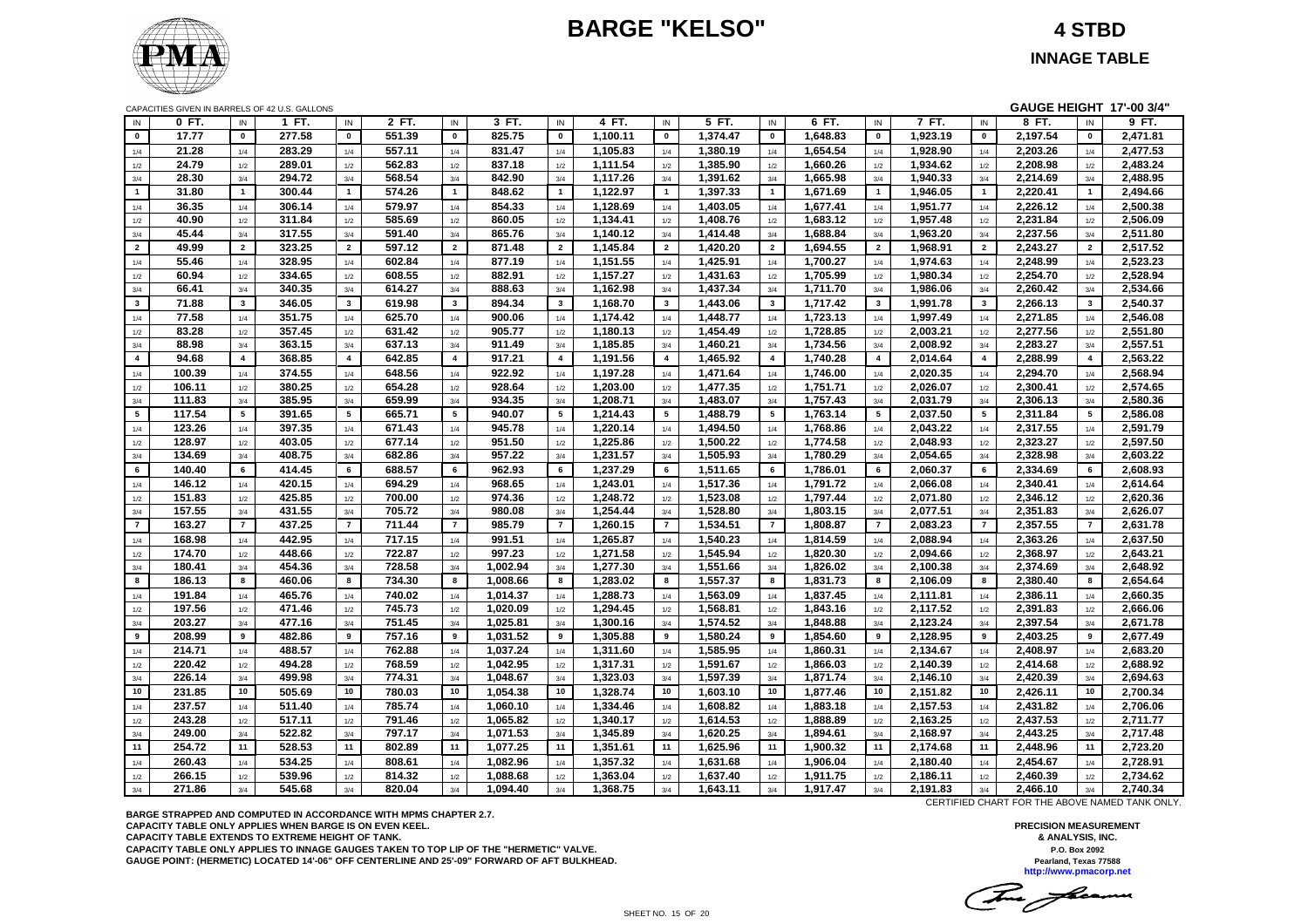# **BARGE "KELSO" 4 STBD**



**INNAGE TABLE**

| IN             | 10 FT.   | IN             | 11 FT.   | IN             | 12 FT.   | IN             | 13 FT.   | IN             | 14 FT.<br>IN   | 15 FT. | IN                      | 16 FT. | IN                      | 17 FT. | IN             | 18 FT.<br>IN   | 19 FT. |
|----------------|----------|----------------|----------|----------------|----------|----------------|----------|----------------|----------------|--------|-------------------------|--------|-------------------------|--------|----------------|----------------|--------|
| $\mathbf 0$    | 2,746.05 | $\mathbf 0$    | 3.020.29 | $\mathbf 0$    | 3,294.11 | $\mathbf 0$    | 3,565.78 | $\mathbf 0$    | $\mathbf{0}$   |        | $\mathbf{0}$            |        | $\mathbf 0$             |        | $\mathbf 0$    | $\mathbf 0$    |        |
| 1/4            | 2,751.76 | 1/4            | 3,026.00 | 1/4            | 3,299.81 | 1/4            | 3,570.46 | 1/4            | 1/4            |        | 1/4                     |        | 1/4                     |        | 1/4            | 1/4            |        |
| 1/2            | 2,757.48 | 1/2            | 3,031.72 | 1/2            | 3,305.51 | 1/2            | 3,575.14 | $1/2$          | 1/2            |        | 1/2                     |        | 1/2                     |        | 1/2            | 1/2            |        |
| 3/4            | 2,763.19 | 3/4            | 3,037.43 | 3/4            | 3,311.21 | 3/4            | 3,579.82 | 3/4            | 3/4            |        | 3/4                     |        | 3/4                     |        | 3/4            | 3/4            |        |
| $\mathbf{1}$   | 2,768.90 | $\overline{1}$ | 3,043.14 | $\overline{1}$ | 3,316.90 | $\mathbf{1}$   | 3,584.50 | $\mathbf{1}$   | $\mathbf{1}$   |        | $\overline{1}$          |        | $\overline{1}$          |        | $\overline{1}$ | $\overline{1}$ |        |
| 1/4            | 2,774.62 | 1/4            | 3.048.86 | 1/4            | 3,322.60 | 1/4            | 3,588.64 | 1/4            | 1/4            |        | 1/4                     |        | 1/4                     |        | 1/4            | 1/4            |        |
| 1/2            | 2,780.33 | 1/2            | 3,054.57 | 1/2            | 3,328.30 | 1/2            | 3,592.77 | 1/2            | 1/2            |        | 1/2                     |        | 1/2                     |        | 1/2            | 1/2            |        |
| 3/4            | 2,786.04 | 3/4            | 3,060.28 | 3/4            | 3,334.00 | 3/4            | 3,596.91 | 3/4            | 3/4            |        | 3/4                     |        | 3/4                     |        | 3/4            | 3/4            |        |
| $\overline{2}$ | 2,791.76 | $\overline{2}$ | 3.065.99 | $\overline{2}$ | 3,339.70 | $\overline{2}$ | 3.601.04 | $\overline{2}$ | $\overline{2}$ |        | $\overline{2}$          |        | $\overline{2}$          |        | $\overline{2}$ | $\overline{2}$ |        |
| 1/4            | 2,797.47 | 1/4            | 3,071.71 | 1/4            | 3,345.40 | 1/4            | 3,604.64 | 1/4            | 1/4            |        | 1/4                     |        | 1/4                     |        | 1/4            | 1/4            |        |
| 1/2            | 2,803.18 | 1/2            | 3,077.42 | 1/2            | 3,351.09 | 1/2            | 3,608.23 | $1/2$          | 1/2            |        | 1/2                     |        | 1/2                     |        | 1/2            | 1/2            |        |
| 3/4            | 2,808.90 | 3/4            | 3,083.13 | 3/4            | 3,356.79 | 3/4            | 3,611.82 | 3/4            | 3/4            |        | 3/4                     |        | 3/4                     |        | 3/4            | 3/4            |        |
| 3              | 2,814.61 | $\mathbf{3}$   | 3,088.85 | $\mathbf{3}$   | 3,362.49 | $\mathbf{3}$   | 3,615.41 | 3              | $\mathbf{3}$   |        | $\overline{\mathbf{3}}$ |        | $\mathbf{3}$            |        | $\mathbf{3}$   | $\mathbf{3}$   |        |
| 1/4            | 2,820.32 | 1/4            | 3,094.56 | 1/4            | 3,368.19 | 1/4            | 3,618.46 | 1/4            | 1/4            |        | 1/4                     |        | 1/4                     |        | 1/4            | 1/4            |        |
| 1/2            | 2,826.04 | $1/2\,$        | 3,100.27 | 1/2            | 3,373.89 | 1/2            | 3,621.51 | 1/2            | 1/2            |        | 1/2                     |        | 1/2                     |        | 1/2            | 1/2            |        |
| 3/4            | 2,831.75 | 3/4            | 3,105.99 | 3/4            | 3,379.58 | 3/4            | 3,624.55 | 3/4            | 3/4            |        | 3/4                     |        | 3/4                     |        | 3/4            | 3/4            |        |
| 4              | 2,837.46 | $\overline{4}$ | 3,111.70 | $\overline{4}$ | 3,385.28 | $\overline{4}$ |          | $\overline{4}$ | $\overline{4}$ |        | $\overline{\mathbf{4}}$ |        | $\overline{\mathbf{4}}$ |        | $\overline{4}$ | $\overline{4}$ |        |
| 1/4            | 2,843.18 | 1/4            | 3,117.41 | 1/4            | 3,390.98 | 1/4            |          | 1/4            | 1/4            |        | 1/4                     |        | 1/4                     |        | 1/4            | 1/4            |        |
| 1/2            | 2,848.89 | 1/2            | 3,123.13 | 1/2            | 3,396.68 | 1/2            |          | 1/2            | 1/2            |        | 1/2                     |        | 1/2                     |        | 1/2            | 1/2            |        |
| 3/4            | 2,854.60 | 3/4            | 3,128.84 | 3/4            | 3,402.38 | 3/4            |          | 3/4            | 3/4            |        | 3/4                     |        | 3/4                     |        | 3/4            | 3/4            |        |
| 5              | 2,860.32 | 5              | 3,134.55 | 5              | 3,408.08 | 5 <sub>5</sub> |          | 5              | 5              |        | 5                       |        | 5                       |        | 5              | 5              |        |
| 1/4            | 2,866.03 | 1/4            | 3,140.25 | 1/4            | 3,413.78 | 1/4            |          | 1/4            | 1/4            |        | 1/4                     |        | 1/4                     |        | 1/4            | 1/4            |        |
| 1/2            | 2,871.74 | $1/2\,$        | 3,145.95 | 1/2            | 3,419.47 | 1/2            |          | 1/2            | $1/2\,$        |        | 1/2                     |        | 1/2                     |        | 1/2            | 1/2            |        |
| 3/4            | 2,877.46 | 3/4            | 3,151.65 | 3/4            | 3,425.17 | 3/4            |          | 3/4            | 3/4            |        | 3/4                     |        | 3/4                     |        | 3/4            | 3/4            |        |
| 6              | 2,883.17 | 6              | 3,157.35 | 6              | 3,430.87 | 6              |          | 6              | 6              |        | 6                       |        | 6                       |        | 6              | 6              |        |
| 1/4            | 2,888.88 | 1/4            | 3,163.05 | 1/4            | 3,436.58 | 1/4            |          | 1/4            | 1/4            |        | 1/4                     |        | 1/4                     |        | 1/4            | 1/4            |        |
| 1/2            | 2,894.60 | 1/2            | 3,168.75 | 1/2            | 3,442.28 | 1/2            |          | 1/2            | 1/2            |        | 1/2                     |        | 1/2                     |        | 1/2            | 1/2            |        |
| 3/4            | 2,900.31 | 3/4            | 3,174.45 | 3/4            | 3,447.98 | 3/4            |          | 3/4            | 3/4            |        | 3/4                     |        | 3/4                     |        | 3/4            | 3/4            |        |
| $\overline{7}$ | 2,906.02 | $\overline{7}$ | 3,180.15 | $\overline{7}$ | 3,453.68 | $\overline{7}$ |          | $\overline{7}$ | $\overline{7}$ |        | $\overline{7}$          |        | $\overline{7}$          |        | $\overline{7}$ | $\overline{7}$ |        |
| 1/4            | 2,911.74 | 1/4            | 3,185.85 | 1/4            | 3,459.38 | 1/4            |          | 1/4            | 1/4            |        | 1/4                     |        | 1/4                     |        | 1/4            | 1/4            |        |
| 1/2            | 2,917.45 | $1/2\,$        | 3,191.54 | 1/2            | 3,465.08 | 1/2            |          | $1/2$          | 1/2            |        | 1/2                     |        | 1/2                     |        | 1/2            | 1/2            |        |
| 3/4            | 2,923.16 | 3/4            | 3,197.24 | 3/4            | 3,470.78 | 3/4            |          | 3/4            | 3/4            |        | 3/4                     |        | 3/4                     |        | 3/4            | 3/4            |        |
| 8              | 2.928.88 | 8              | 3.202.94 | 8              | 3,476.48 | 8              |          | 8              | 8              |        | 8                       |        | 8                       |        | 8              | 8              |        |
| 1/4            | 2,934.59 | 1/4            | 3,208.64 | 1/4            | 3,482.18 | 1/4            |          | 1/4            | 1/4            |        | 1/4                     |        | 1/4                     |        | 1/4            | 1/4            |        |
| 1/2            | 2,940.30 | 1/2            | 3,214.34 | 1/2            | 3,487.88 | 1/2            |          | 1/2            | 1/2            |        | 1/2                     |        | 1/2                     |        | 1/2            | 1/2            |        |
| 3/4            | 2,946.02 | 3/4            | 3,220.03 | 3/4            | 3,493.58 | 3/4            |          | 3/4            | 3/4            |        | 3/4                     |        | 3/4                     |        | 3/4            | 3/4            |        |
| 9              | 2,951.73 | 9              | 3,225.73 | 9              | 3,499.28 | 9              |          | 9              | 9              |        | 9                       |        | 9                       |        | 9              | 9              |        |
| 1/4            | 2,957.44 | 1/4            | 3,231.43 | 1/4            | 3,504.98 | 1/4            |          | 1/4            | 1/4            |        | 1/4                     |        | 1/4                     |        | 1/4            | 1/4            |        |
| 1/2            | 2,963.16 | 1/2            | 3,237.13 | 1/2            | 3,510.68 | 1/2            |          | 1/2            | 1/2            |        | 1/2                     |        | 1/2                     |        | 1/2            | 1/2            |        |
| 3/4            | 2,968.87 | 3/4            | 3,242.83 | 3/4            | 3,516.39 | 3/4            |          | 3/4            | 3/4            |        | 3/4                     |        | 3/4                     |        | 3/4            | 3/4            |        |
| 10             | 2,974.58 | 10             | 3,248.53 | 10             | 3,522.09 | 10             |          | 10             | 10             |        | 10                      |        | 10                      |        | 10             | 10             |        |
| 1/4            | 2,980.30 | 1/4            | 3,254.22 | 1/4            | 3,527.79 | 1/4            |          | 1/4            | 1/4            |        | 1/4                     |        | 1/4                     |        | 1/4            | 1/4            |        |
| 1/2            | 2,986.01 | 1/2            | 3,259.92 | 1/2            | 3,533.49 | 1/2            |          | 1/2            | 1/2            |        | 1/2                     |        | 1/2                     |        | 1/2            | 1/2            |        |
| 3/4            | 2,991.72 | 3/4            | 3,265.62 | 3/4            | 3,539.19 | 3/4            |          | 3/4            | 3/4            |        | 3/4                     |        | 3/4                     |        | 3/4            | 3/4            |        |

**11 2,997.44 11 3,271.32 11 3,544.89 11 11 11 11 11 11 11** 1/4 **3,003.15** 1/4 **3,277.02** 1/4 **3,550.11** 1/4 1/4 1/4 1/4 1/4 1/4 1/4 1/2 **3,008.86** 1/2 **3,282.71** 1/2 **3,555.33** 1/2 1/2 1/2 1/2 1/2 1/2 1/2 3/4 **3,014.58** 3/4 **3,288.41** 3/4 **3,560.56** 3/4 3/4 3/4 3/4 3/4 3/4 3/4

CERTIFIED CHART FOR THE ABOVE NAMED TANK ONLY.

**P.O. Box 2092 PRECISION MEASUREMENT & ANALYSIS, INC. http://www.pmacorp.net Pearland, Texas 77588**

Two farmer

**STRAPPED: 02/09/2017 SW CL CALCULATED: 02/10/2017 CL PRINTED: 02/12/2017 JS**

**CANCELS AND SUPERCEDES ALL PRIOR TO 02/2017**

SHEET NO. 16 OF 20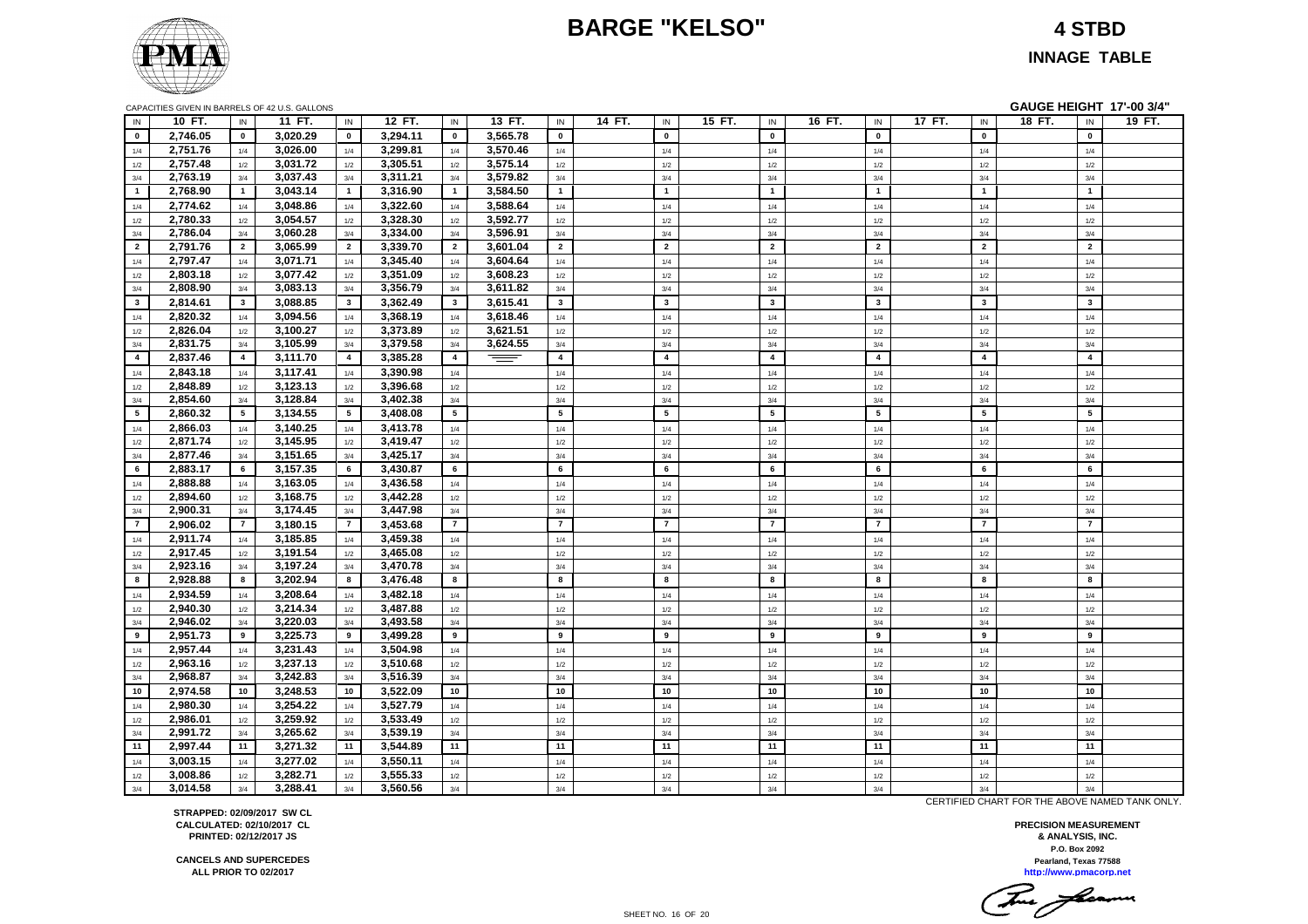# **BARGE "KELSO" 5 PORT**



CAPACITIES GIVEN IN BARRELS OF 42 U.S. GALLONS **GAUGE HEIGHT 17'-00 3/4"**

| IN             | 0 FT.  | IN                       | 1 FT.  | $\sf IN$       | 2 FT.  | IN             | 3 FT.    | IN                      | 4 FT.    | IN             | 5 FT.    | IN             | 6 FT.    | IN             | 7 FT.    | $\sf IN$                | 8 FT.    | IN             | 9 FT.    |
|----------------|--------|--------------------------|--------|----------------|--------|----------------|----------|-------------------------|----------|----------------|----------|----------------|----------|----------------|----------|-------------------------|----------|----------------|----------|
| $\bf{0}$       | 6.36   | $\pmb{0}$                | 228.68 | $\mathbf 0$    | 473.79 | $\mathbf 0$    | 742.94   | $\mathbf 0$             | 1,014.65 | $\mathbf 0$    | 1.286.33 | $\pmb{0}$      | 1,557.36 | $\mathbf 0$    | 1.829.04 | $\mathbf{0}$            | 2,100.80 | $\mathbf 0$    | 2,372.46 |
| 1/4            | 8.92   | 1/4                      | 233.82 | 1/4            | 479.11 | 1/4            | 748.61   | 1/4                     | 1,020.31 | 1/4            | 1,291.99 | 1/4            | 1,563.01 | 1/4            | 1,834.70 | 1/4                     | 2,106.46 | 1/4            | 2,378.11 |
| 1/2            | 11.49  | 1/2                      | 238.97 | 1/2            | 484.44 | 1/2            | 754.27   | 1/2                     | 1,025.97 | 1/2            | 1.297.65 | 1/2            | 1,568.65 | 1/2            | 1,840.36 | 1/2                     | 2,112.12 | 1/2            | 2,383.77 |
| 3/4            | 14.05  | 3/4                      | 244.11 | 3/4            | 489.76 | 3/4            | 759.93   | 3/4                     | 1,031.64 | 3/4            | 1,303.31 | 3/4            | 1,574.30 | 3/4            | 1,846.03 | 3/4                     | 2,117.78 | 3/4            | 2,389.43 |
| $\mathbf{1}$   | 16.61  | $\overline{1}$           | 249.26 | $\mathbf{1}$   | 495.08 | $\overline{1}$ | 765.59   | $\overline{1}$          | 1,037.30 | $\mathbf{1}$   | 1,308.97 | $\overline{1}$ | 1,579.94 | $\mathbf{1}$   | 1,851.69 | $\overline{1}$          | 2,123.44 | $\overline{1}$ | 2,395.09 |
| 1/4            | 20.24  | 1/4                      | 254.30 | 1/4            | 500.53 | 1/4            | 771.25   | 1/4                     | 1,042.96 | 1/4            | 1,314.61 | 1/4            | 1,585.60 | 1/4            | 1,857.35 | 1/4                     | 2,129.11 | 1/4            | 2,400.75 |
| 1/2            | 23.87  | 1/2                      | 259.35 | 1/2            | 505.98 | 1/2            | 776.91   | 1/2                     | 1,048.62 | 1/2            | 1,320.26 | 1/2            | 1,591.26 | 1/2            | 1,863.01 | 1/2                     | 2,134.77 | 1/2            | 2,406.41 |
| 3/4            | 27.50  | 3/4                      | 264.40 | 3/4            | 511.43 | 3/4            | 782.57   | 3/4                     | 1,054.28 | 3/4            | 1,325.91 | 3/4            | 1,596.92 | 3/4            | 1,868.67 | 3/4                     | 2,140.43 | 3/4            | 2,412.07 |
| $\overline{2}$ | 31.13  | $\overline{2}$           | 269.44 | $\overline{2}$ | 516.88 | $\overline{2}$ | 788.23   | $\overline{2}$          | 1,059.94 | $\overline{2}$ | 1,331.55 | $\overline{2}$ | 1,602.58 | $\overline{2}$ | 1,874.33 | $\overline{2}$          | 2,146.09 | $\overline{2}$ | 2,417.73 |
| 1/4            | 35.71  | 1/4                      | 274.41 | 1/4            | 522.48 | 1/4            | 793.89   | 1/4                     | 1,065.60 | 1/4            | 1,337.20 | 1/4            | 1,608.24 | 1/4            | 1,880.00 | 1/4                     | 2,151.75 | 1/4            | 2,423.39 |
| 1/2            | 40.29  | 1/2                      | 279.38 | 1/2            | 528.07 | 1/2            | 799.55   | 1/2                     | 1,071.26 | 1/2            | 1,342.84 | 1/2            | 1,613.90 | 1/2            | 1,885.66 | 1/2                     | 2,157.41 | 1/2            | 2,429.05 |
| 3/4            | 44.87  | 3/4                      | 284.34 | 3/4            | 533.66 | 3/4            | 805.21   | 3/4                     | 1,076.92 | 3/4            | 1,348.49 | 3/4            | 1,619.56 | 3/4            | 1,891.32 | 3/4                     | 2,163.07 | 3/4            | 2,434.71 |
| $3^{\circ}$    | 49.46  | $\overline{\mathbf{3}}$  | 289.31 | $\mathbf{3}$   | 539.25 | $\mathbf{3}$   | 810.87   | $\overline{\mathbf{3}}$ | 1,082.58 | $\mathbf{3}$   | 1,354.13 | $\mathbf{3}$   | 1,625.22 | $\mathbf{3}$   | 1,896.98 | $\mathbf{3}$            | 2,168.73 | $\mathbf{3}$   | 2,440.37 |
| 1/4            | 54.30  | 1/4                      | 294.29 | 1/4            | 544.89 | 1/4            | 816.53   | 1/4                     | 1,088.24 | 1/4            | 1,359.78 | $1/4$          | 1,630.89 | 1/4            | 1,902.64 | $1/4$                   | 2,174.39 | 1/4            | 2,446.02 |
| 1/2            | 59.14  | 1/2                      | 299.28 | 1/2            | 550.53 | 1/2            | 822.19   | 1/2                     | 1,093.90 | 1/2            | 1,365.42 | 1/2            | 1,636.55 | 1/2            | 1,908.30 | 1/2                     | 2,180.05 | 1/2            | 2,451.68 |
| 3/4            | 63.98  | 3/4                      | 304.26 | 3/4            | 556.17 | 3/4            | 827.85   | 3/4                     | 1,099.56 | 3/4            | 1,371.07 | 3/4            | 1,642.21 | 3/4            | 1,913.97 | 3/4                     | 2,185.71 | 3/4            | 2,457.34 |
| $\overline{4}$ | 68.82  | $\overline{\mathbf{4}}$  | 309.25 | $\overline{4}$ | 561.81 | $\overline{4}$ | 833.51   | $\overline{4}$          | 1,105.22 | $\overline{4}$ | 1,376.71 | $\overline{4}$ | 1,647.87 | $\overline{4}$ | 1,919.63 | $\overline{\mathbf{4}}$ | 2,191.36 | $\overline{4}$ | 2,463.00 |
| 1/4            | 73.70  | 1/4                      | 314.27 | 1/4            | 567.47 | 1/4            | 839.17   | 1/4                     | 1,110.88 | 1/4            | 1,382.36 | 1/4            | 1,653.53 | 1/4            | 1,925.29 | 1/4                     | 2,197.02 | 1/4            | 2,468.66 |
| 1/2            | 78.59  | 1/2                      | 319.28 | 1/2            | 573.13 | 1/2            | 844.84   | 1/2                     | 1,116.54 | 1/2            | 1,388.00 | 1/2            | 1,659.19 | 1/2            | 1,930.95 | 1/2                     | 2,202.68 | 1/2            | 2,474.32 |
| 3/4            | 83.47  | 3/4                      | 324.30 | 3/4            | 578.79 | 3/4            | 850.50   | 3/4                     | 1,122.20 | 3/4            | 1,393.65 | 3/4            | 1,664.85 | 3/4            | 1,936.61 | 3/4                     | 2,208.34 | 3/4            | 2,479.98 |
| $5^{\circ}$    | 88.36  | 5                        | 329.32 | 5              | 584.45 | 5              | 856.16   | 5                       | 1,127.87 | 5              | 1,399.29 | 5              | 1,670.52 | 5              | 1,942.27 | 5                       | 2,214.00 | 5              | 2,485.64 |
| 1/4            | 93.27  | 1/4                      | 334.37 | 1/4            | 590.11 | 1/4            | 861.82   | 1/4                     | 1,133.53 | 1/4            | 1,404.94 | 1/4            | 1,676.18 | 1/4            | 1,947.93 | 1/4                     | 2,219.66 | 1/4            | 2,491.30 |
| 1/2            | 98.18  | 1/2                      | 339.42 | 1/2            | 595.77 | 1/2            | 867.48   | 1/2                     | 1,139.19 | 1/2            | 1,410.59 | 1/2            | 1,681.84 | 1/2            | 1,953.60 | 1/2                     | 2,225.32 | 1/2            | 2,496.96 |
| 3/4            | 103.10 | 3/4                      | 344.48 | 3/4            | 601.43 | 3/4            | 873.14   | 3/4                     | 1,144.85 | 3/4            | 1,416.23 | 3/4            | 1,687.50 | 3/4            | 1,959.26 | 3/4                     | 2,230.98 | 3/4            | 2,502.62 |
| 6              | 108.01 | 6                        | 349.53 | 6              | 607.09 | 6              | 878.80   | 6                       | 1,150.51 | 6              | 1,421.88 | 6              | 1,693.16 | 6              | 1,964.92 | 6                       | 2,236.64 | 6              | 2,508.27 |
| 1/4            | 112.95 | 1/4                      | 354.61 | 1/4            | 612.75 | 1/4            | 884.46   | 1/4                     | 1,156.17 | 1/4            | 1,427.52 | 1/4            | 1,698.82 | $1/4$          | 1,970.58 | 1/4                     | 2,242.30 | 1/4            | 2,513.93 |
| 1/2            | 117.90 | 1/2                      | 359.70 | 1/2            | 618.41 | 1/2            | 890.12   | 1/2                     | 1,161.83 | 1/2            | 1,433.17 | 1/2            | 1,704.49 | 1/2            | 1,976.24 | 1/2                     | 2,247.96 | 1/2            | 2,519.59 |
| 3/4            | 122.84 | 3/4                      | 364.79 | 3/4            | 624.07 | 3/4            | 895.78   | 3/4                     | 1,167.49 | 3/4            | 1,438.81 | 3/4            | 1,710.15 | 3/4            | 1,981.90 | 3/4                     | 2,253.61 | 3/4            | 2,525.25 |
| $\overline{7}$ | 127.79 | $\overline{\phantom{a}}$ | 369.87 | $\overline{7}$ | 629.73 | $\overline{7}$ | 901.44   | $\overline{7}$          | 1,173.15 | $\overline{7}$ | 1,444.46 | $\overline{7}$ | 1,715.81 | $\overline{7}$ | 1,987.57 | $\overline{7}$          | 2,259.27 | $\overline{7}$ | 2,530.91 |
| 1/4            | 132.77 | $1/4$                    | 374.99 | $1/4$          | 635.39 | 1/4            | 907.10   | $1/4$                   | 1,178.81 | $1/4$          | 1,450.10 | 1/4            | 1,721.47 | $1/4$          | 1,993.23 | 1/4                     | 2,264.93 | $1/4$          | 2,536.57 |
| 1/2            | 137.75 | 1/2                      | 380.11 | 1/2            | 641.05 | 1/2            | 912.76   | 1/2                     | 1,184.47 | 1/2            | 1,455.75 | 1/2            | 1,727.13 | 1/2            | 1,998.89 | 1/2                     | 2,270.59 | 1/2            | 2,542.23 |
| 3/4            | 142.72 | 3/4                      | 385.23 | 3/4            | 646.71 | 3/4            | 918.42   | 3/4                     | 1,190.13 | 3/4            | 1,461.39 | 3/4            | 1,732.79 | 3/4            | 2,004.55 | 3/4                     | 2,276.25 | 3/4            | 2,547.89 |
| 8              | 147.70 | 8                        | 390.35 | 8              | 652.38 | 8              | 924.08   | 8                       | 1,195.79 | 8              | 1,467.04 | 8              | 1,738.46 | 8              | 2,010.21 | 8                       | 2,281.91 | 8              | 2,553.55 |
| 1/4            | 152.71 | 1/4                      | 395.50 | 1/4            | 658.04 | 1/4            | 929.74   | 1/4                     | 1,201.45 | 1/4            | 1,472.68 | 1/4            | 1,744.12 | 1/4            | 2,015.87 | 1/4                     | 2,287.57 | 1/4            | 2,559.21 |
| 1/2            | 157.73 | 1/2                      | 400.65 | 1/2            | 663.70 | 1/2            | 935.41   | 1/2                     | 1,207.11 | 1/2            | 1,478.33 | 1/2            | 1,749.78 | 1/2            | 2,021.54 | 1/2                     | 2,293.23 | 1/2            | 2,564.87 |
| 3/4            | 162.74 | 3/4                      | 405.80 | 3/4            | 669.36 | 3/4            | 941.07   | 3/4                     | 1,212.77 | 3/4            | 1,483.97 | 3/4            | 1,755.44 | 3/4            | 2,027.20 | 3/4                     | 2,298.89 | 3/4            | 2,570.52 |
| 9              | 167.75 | 9                        | 410.96 | 9              | 675.02 | 9              | 946.73   | 9                       | 1,218.43 | $\overline{9}$ | 1,489.62 | 9              | 1,761.10 | 9              | 2,032.86 | 9                       | 2,304.55 | 9              | 2,576.18 |
| 1/4            | 172.79 | 1/4                      | 416.15 | 1/4            | 680.68 | 1/4            | 952.39   | 1/4                     | 1,224.09 | 1/4            | 1,495.26 | 1/4            | 1,766.76 | 1/4            | 2,038.52 | 1/4                     | 2,310.21 | 1/4            | 2,581.84 |
| 1/2            | 177.84 | $1/2\,$                  | 421.34 | 1/2            | 686.34 | 1/2            | 958.05   | 1/2                     | 1,229.75 | 1/2            | 1,500.91 | 1/2            | 1,772.43 | 1/2            | 2,044.18 | 1/2                     | 2,315.86 | 1/2            | 2,587.50 |
| 3/4            | 182.88 | 3/4                      | 426.54 | 3/4            | 692.00 | 3/4            | 963.71   | 3/4                     | 1,235.41 | 3/4            | 1,506.55 | 3/4            | 1,778.09 | 3/4            | 2,049.84 | 3/4                     | 2,321.52 | 3/4            | 2,593.16 |
| 10             | 187.93 | 10                       | 431.73 | 10             | 697.66 | 10             | 969.37   | 10                      | 1,241.07 | 10             | 1,512.20 | 10             | 1,783.75 | 10             | 2,055.51 | 10                      | 2,327.18 | 10             | 2,598.82 |
| 1/4            | 193.01 | 1/4                      | 436.96 | $1/4$          | 703.32 | 1/4            | 975.03   | 1/4                     | 1,246.72 | 1/4            | 1,517.84 | 1/4            | 1,789.41 | 1/4            | 2,061.17 | $1/4$                   | 2,332.84 | 1/4            | 2,604.48 |
| 1/2            | 198.08 | 1/2                      | 442.19 | 1/2            | 708.98 | 1/2            | 980.69   | 1/2                     | 1,252.38 | 1/2            | 1,523.49 | 1/2            | 1,795.07 | 1/2            | 2,066.83 | 1/2                     | 2,338.50 | 1/2            | 2,610.14 |
| $3/4$          | 203.16 | 3/4                      | 447.42 | 3/4            | 714.64 | 3/4            | 986.35   | 3/4                     | 1,258.04 | 3/4            | 1,529.13 | 3/4            | 1,800.73 | 3/4            | 2,072.49 | 3/4                     | 2,344.16 | 3/4            | 2,615.80 |
| 11             | 208.24 | 11                       | 452.65 | 11             | 720.30 | 11             | 992.01   | 11                      | 1,263.70 | 11             | 1,534.78 | 11             | 1,806.39 | 11             | 2,078.15 | 11                      | 2,349.82 | 11             | 2,621.46 |
| 1/4            | 213.35 | 1/4                      | 457.93 | 1/4            | 725.96 | 1/4            | 997.67   | 1/4                     | 1,269.36 | 1/4            | 1,540.42 | 1/4            | 1,812.06 | 1/4            | 2,083.81 | 1/4                     | 2,355.48 | 1/4            | 2,627.12 |
| 1/2            | 218.46 | 1/2                      | 463.22 | 1/2            | 731.62 | 1/2            | 1,003.33 | 1/2                     | 1,275.02 | 1/2            | 1,546.07 | 1/2            | 1,817.72 | 1/2            | 2,089.47 | 1/2                     | 2,361.14 | 1/2            | 2,632.77 |
| 3/4            | 223.57 | 3/4                      | 468.50 | 3/4            | 737.28 | 3/4            | 1,008.99 | 3/4                     | 1,280.67 | 3/4            | 1,551.72 | 3/4            | 1,823.38 | 3/4            | 2,095.14 | 3/4                     | 2,366.80 | 3/4            | 2,638.43 |

**BARGE STRAPPED AND COMPUTED IN ACCORDANCE WITH MPMS CHAPTER 2.7. CAPACITY TABLE ONLY APPLIES WHEN BARGE IS ON EVEN KEEL. CAPACITY TABLE EXTENDS TO EXTREME HEIGHT OF TANK. CAPACITY TABLE ONLY APPLIES TO INNAGE GAUGES TAKEN TO TOP LIP OF THE "HERMETIC" VALVE. GAUGE POINT: (HERMETIC) LOCATED 14'-06" OFF CENTERLINE AND 25'-09" FORWARD OF AFT BULKHEAD.** CERTIFIED CHART FOR THE ABOVE NAMED TANK ONLY.

This floam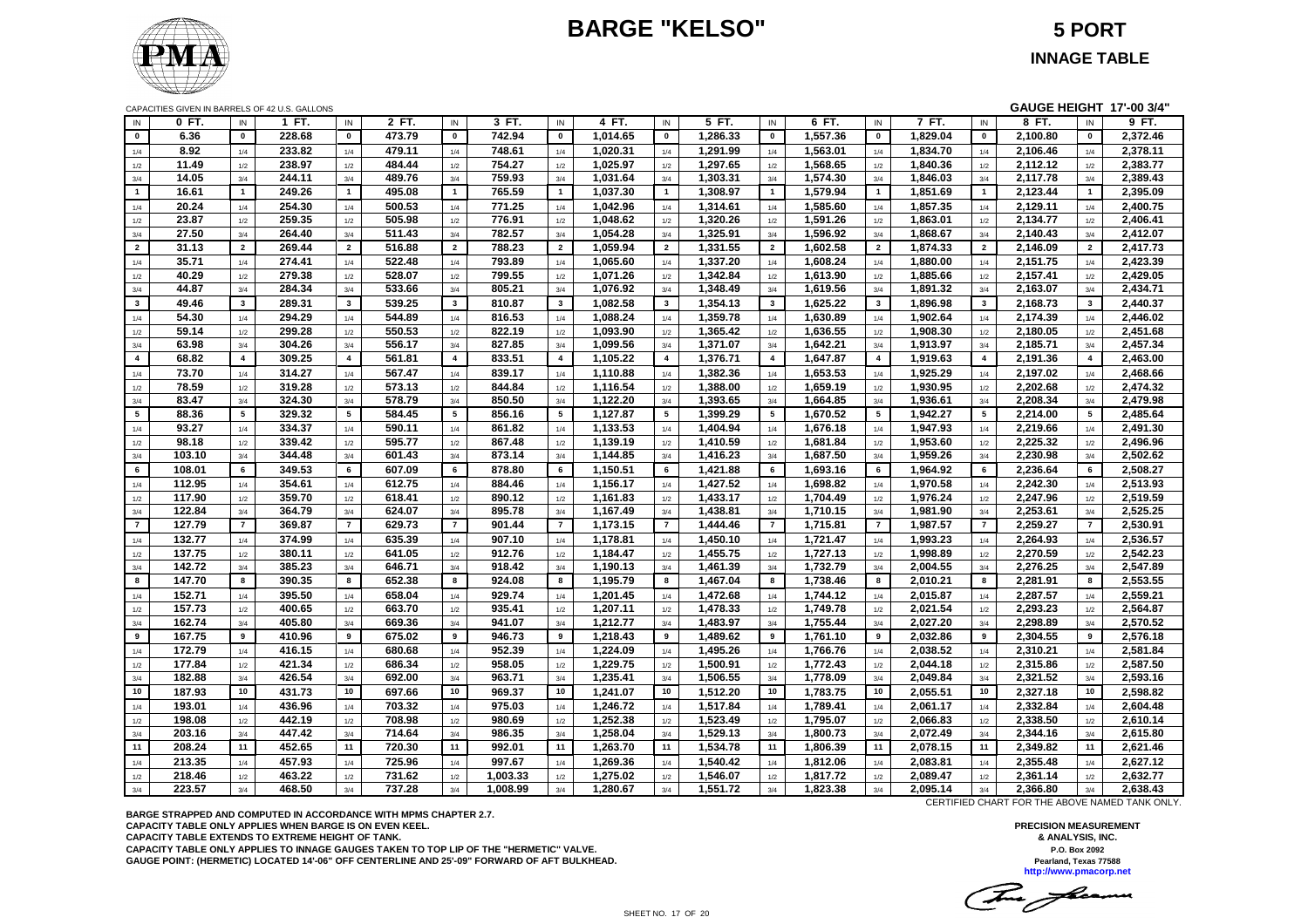# **BARGE "KELSO" 5 PORT**



#### **INNAGE TABLE**

| GAUGE HEIGHT 17'-00 3/4"<br>CAPACITIES GIVEN IN BARRELS OF 42 U.S. GALLONS |                      |                 |                      |                 |                      |                |          |                         |                 |        |                         |        |                         |        |                         |        |                         |        |
|----------------------------------------------------------------------------|----------------------|-----------------|----------------------|-----------------|----------------------|----------------|----------|-------------------------|-----------------|--------|-------------------------|--------|-------------------------|--------|-------------------------|--------|-------------------------|--------|
| IN                                                                         | 10 FT.               | $\sf IN$        | 11 FT.               | IN              | 12 FT.               | $\sf IN$       | 13 FT.   | IN                      | 14 FT.<br>IN    | 15 FT. | IN                      | 16 FT. | IN                      | 17 FT. | $\sf IN$                | 18 FT. | $\sf IN$                | 19 FT. |
| $\mathbf{0}$                                                               | 2,644.09             | $\mathbf{0}$    | 2,915.73             | $\mathbf{0}$    | 3,186.94             | $\pmb{0}$      | 3,456.03 | $\mathbf 0$             | $\mathbf{0}$    |        | $\mathbf{0}$            |        | $\mathbf 0$             |        | $\mathbf{0}$            |        | $\pmb{0}$               |        |
| 1/4                                                                        | 2,649.75             | 1/4             | 2,921.39             | 1/4             | 3,192.59             | 1/4            | 3,460.66 | 1/4                     | 1/4             |        | 1/4                     |        | 1/4                     |        | 1/4                     |        | 1/4                     |        |
| 1/2                                                                        | 2,655.41             | 1/2             | 2,927.05             | 1/2             | 3,198.23             | 1/2            | 3,465.29 | 1/2                     | $1/2\,$         |        | 1/2                     |        | $1/2$                   |        | 1/2                     |        | 1/2                     |        |
| 3/4                                                                        | 2,661.07             | 3/4             | 2,932.71             | 3/4             | 3,203.88             | 3/4            | 3,469.93 | 3/4                     | 3/4             |        | 3/4                     |        | 3/4                     |        | 3/4                     |        | 3/4                     |        |
| $\mathbf 1$                                                                | 2,666.73             | $\mathbf{1}$    | 2,938.37             | $\mathbf{1}$    | 3,209.52             | $\overline{1}$ | 3,474.56 | 1                       | $\mathbf{1}$    |        | $\mathbf{1}$            |        | $\overline{1}$          |        | $\overline{1}$          |        | $\mathbf{1}$            |        |
| 1/4                                                                        | 2,672.39             | 1/4             | 2,944.02             | 1/4             | 3,215.16             | 1/4            | 3,478.65 | 1/4                     | 1/4             |        | 1/4                     |        | 1/4                     |        | 1/4                     |        | 1/4                     |        |
| 1/2                                                                        | 2,678.05             | 1/2             | 2,949.68             | 1/2             | 3,220.81             | 1/2            | 3,482.74 | 1/2                     | 1/2             |        | $1/2$                   |        | $1/2$                   |        | 1/2                     |        | 1/2                     |        |
| 3/4                                                                        | 2,683.71             | 3/4             | 2,955.34             | 3/4             | 3,226.45             | 3/4            | 3,486.84 | 3/4                     | 3/4             |        | 3/4                     |        | 3/4                     |        | 3/4                     |        | 3/4                     |        |
| $\overline{2}$                                                             | 2,689.37             | $\overline{2}$  | 2,961.00             | $\overline{2}$  | 3,232.10             | $\overline{2}$ | 3,490.93 | $\overline{2}$          | $\overline{2}$  |        | $\overline{2}$          |        | $\overline{2}$          |        | $\overline{2}$          |        | $\overline{2}$          |        |
| 1/4                                                                        | 2,695.02             | 1/4             | 2,966.66             | 1/4             | 3,237.74             | 1/4            | 3,494.48 | 1/4                     | 1/4             |        | 1/4                     |        | 1/4                     |        | 1/4                     |        | 1/4                     |        |
| 1/2                                                                        | 2,700.68             | 1/2             | 2,972.32             | 1/2             | 3,243.38             | 1/2            | 3,498.03 | 1/2                     | 1/2             |        | 1/2                     |        | 1/2                     |        | 1/2                     |        | 1/2                     |        |
| 3/4                                                                        | 2,706.34             | 3/4             | 2,977.98             | 3/4             | 3,249.03             | 3/4            | 3,501.59 | 3/4                     | 3/4             |        | 3/4                     |        | 3/4                     |        | 3/4                     |        | 3/4                     |        |
| $3^{\circ}$                                                                | 2,712.00             | $\mathbf{3}$    | 2,983.64             | $\mathbf{3}$    | 3,254.67             | $\mathbf{3}$   | 3,505.14 | $\mathbf{3}$            | $\mathbf{3}$    |        | $\overline{\mathbf{3}}$ |        | $\mathbf{3}$            |        | $\overline{\mathbf{3}}$ |        | $\mathbf{3}$            |        |
| 1/4                                                                        | 2,717.66             | 1/4             | 2,989.30             | 1/4             | 3,260.32             | 1/4            | 3,508.15 | 1/4                     | 1/4             |        | 1/4                     |        | 1/4                     |        | 1/4                     |        | 1/4                     |        |
| 1/2                                                                        | 2,723.32             | 1/2             | 2,994.96             | 1/2             | 3,265.96             | 1/2            | 3,511.16 | 1/2                     | 1/2             |        | 1/2                     |        | $1/2$                   |        | 1/2                     |        | 1/2                     |        |
| 3/4                                                                        | 2,728.98             | 3/4             | 3,000.62             | 3/4             | 3,271.60             | 3/4            | 3,514.17 | 3/4                     | 3/4             |        | 3/4                     |        | 3/4                     |        | 3/4                     |        | 3/4                     |        |
| $\overline{4}$                                                             | 2,734.64             | $\overline{4}$  | 3,006.28             | $\overline{4}$  | 3,277.25             | $\overline{4}$ | $=$      | $\overline{\mathbf{4}}$ | $\overline{4}$  |        | $\overline{4}$          |        | $\overline{\mathbf{4}}$ |        | $\overline{4}$          |        | $\overline{\mathbf{4}}$ |        |
| 1/4                                                                        | 2,740.30             | 1/4             | 3,011.93             | 1/4             | 3,282.89             | 1/4            |          | 1/4                     | 1/4             |        | 1/4                     |        | 1/4                     |        | 1/4                     |        | 1/4                     |        |
| 1/2                                                                        | 2,745.96             | 1/2             | 3,017.59             | 1/2             | 3,288.53             | 1/2            |          | 1/2                     | 1/2             |        | 1/2                     |        | 1/2                     |        | 1/2                     |        | 1/2                     |        |
| 3/4                                                                        | 2,751.62             | 3/4             | 3,023.25             | 3/4             | 3,294.18             | 3/4            |          | 3/4                     | 3/4             |        | 3/4                     |        | 3/4                     |        | 3/4                     |        | 3/4                     |        |
| 5 <sub>5</sub>                                                             | 2,757.27             | $5\overline{5}$ | 3,028.91             | $5\overline{5}$ | 3,299.82             | $\sqrt{5}$     |          | $5\overline{5}$         | $5\overline{5}$ |        | $5\overline{5}$         |        | 5                       |        | 5                       |        | ${\bf 5}$               |        |
| 1/4                                                                        | 2,762.93             | 1/4             | 3,034.56             | 1/4             | 3,305.47             | 1/4            |          | 1/4                     | 1/4             |        | 1/4                     |        | 1/4                     |        | 1/4                     |        | 1/4                     |        |
| 1/2                                                                        | 2,768.59             | 1/2             | 3,040.20             | 1/2             | 3,311.12             | $1/2$          |          | 1/2                     | 1/2             |        | 1/2                     |        | 1/2                     |        | 1/2                     |        | 1/2                     |        |
| 3/4                                                                        | 2,774.25             | 3/4             | 3,045.85             | 3/4             | 3,316.76             | 3/4            |          | 3/4                     | 3/4             |        | 3/4                     |        | 3/4                     |        | 3/4                     |        | 3/4                     |        |
| 6                                                                          | 2,779.91             | 6               | 3,051.49             | 6               | 3,322.41             | 6              |          | 6                       | 6               |        | 6                       |        | $6\phantom{a}$          |        | 6                       |        | 6                       |        |
| 1/4                                                                        | 2,785.57             | 1/4             | 3,057.13             | 1/4             | 3,328.05             | $1/4$          |          | 1/4                     | 1/4             |        | $1/4$                   |        | 1/4                     |        | 1/4                     |        | 1/4                     |        |
| 1/2                                                                        | 2,791.23             | $1/2$           | 3,062.78             | 1/2             | 3,333.70             | $1/2$          |          | 1/2                     | $1/2$           |        | $1/2$                   |        | $1/2$                   |        | 1/2                     |        | $1/2$                   |        |
| 3/4                                                                        | 2,796.89             | 3/4             | 3,068.42             | 3/4             | 3,339.35             | 3/4            |          | 3/4                     | 3/4             |        | 3/4                     |        | 3/4                     |        | 3/4                     |        | 3/4                     |        |
| $\overline{7}$                                                             | 2,802.55             | $\overline{7}$  | 3,074.07             | $\overline{7}$  | 3,344.99             | $\overline{7}$ |          | $\overline{7}$          | $\overline{7}$  |        | $\overline{7}$          |        | $\overline{7}$          |        | $\overline{7}$          |        | $\overline{7}$          |        |
| 1/4                                                                        | 2,808.21             | 1/4             | 3,079.71             | 1/4             | 3,350.64             | 1/4            |          | 1/4                     | 1/4             |        | 1/4                     |        | 1/4                     |        | 1/4                     |        | 1/4                     |        |
| 1/2                                                                        | 2,813.87             | 1/2             | 3,085.35             | 1/2             | 3,356.29             | 1/2            |          | 1/2                     | 1/2             |        | 1/2                     |        | 1/2                     |        | 1/2                     |        | 1/2                     |        |
| 3/4                                                                        | 2,819.52             | 3/4             | 3,091.00             | 3/4             | 3,361.93             | 3/4            |          | 3/4                     | 3/4             |        | 3/4                     |        | 3/4                     |        | 3/4                     |        | 3/4                     |        |
| 8                                                                          | 2,825.18             | 8               | 3,096.64             | 8               | 3,367.58             | 8              |          | 8                       | 8               |        | 8                       |        | 8                       |        | 8                       |        | 8                       |        |
| 1/4                                                                        | 2,830.84             | 1/4             | 3,102.29             | 1/4             | 3,373.23             | $1/4$          |          | $1/4$                   | $1/4$           |        | $1/4$                   |        | 1/4                     |        | 1/4                     |        | $1/4$                   |        |
| 1/2                                                                        | 2,836.50             | $1/2$           | 3,107.93             | 1/2             | 3,378.87             | $1/2$          |          | 1/2                     | $1/2$           |        | $1/2$                   |        | $1/2$                   |        | 1/2                     |        | $1/2$                   |        |
| 3/4                                                                        | 2,842.16             | 3/4             | 3,113.57             | 3/4             | 3,384.52             | 3/4            |          | 3/4                     | 3/4             |        | 3/4                     |        | 3/4                     |        | 3/4                     |        | 3/4                     |        |
| 9                                                                          | 2,847.82             | 9               | 3,119.22             | 9               | 3,390.17             | 9              |          | 9                       | 9               |        | $\boldsymbol{9}$        |        | 9                       |        | 9                       |        | 9                       |        |
| 1/4                                                                        | 2,853.48             | 1/4             | 3,124.86             | 1/4             | 3,395.81             | 1/4            |          | 1/4                     | 1/4             |        | 1/4                     |        | 1/4                     |        | 1/4                     |        | 1/4                     |        |
| 1/2                                                                        | 2,859.14             | 1/2             | 3,130.51             | 1/2             | 3,401.46             | 1/2            |          | 1/2                     | 1/2             |        | 1/2                     |        | 1/2                     |        | 1/2                     |        | 1/2                     |        |
| 3/4                                                                        | 2,864.80             | 3/4             | 3,136.15             | 3/4             | 3,407.10             | 3/4            |          | 3/4                     | 3/4             |        | 3/4                     |        | 3/4                     |        | 3/4                     |        | 3/4                     |        |
| 10                                                                         | 2,870.46             | 10              | 3,141.79             | 10              | 3,412.75             | 10             |          | $10$                    | 10              |        | 10                      |        | $10$                    |        | 10                      |        | 10                      |        |
| 1/4                                                                        | 2,876.12             | 1/4             | 3,147.44             | 1/4             | 3,418.40             | $1/4$          |          | 1/4                     | $1/4$           |        | 1/4                     |        | 1/4                     |        | 1/4                     |        | 1/4                     |        |
| 1/2                                                                        | 2,881.77             | 1/2             | 3,153.08             | 1/2             | 3,424.04             | $1/2$          |          | 1/2                     | $1/2$           |        | 1/2                     |        | 1/2                     |        | 1/2                     |        | $1/2$                   |        |
| 3/4                                                                        | 2,887.43             | 3/4             | 3,158.73             | 3/4             | 3,429.69             | 3/4            |          | 3/4<br>11               | 3/4             |        | 3/4<br>11               |        | 3/4<br>11               |        | 3/4<br>11               |        | 3/4<br>11               |        |
| 11                                                                         | 2,893.09             | 11              | 3,164.37             | 11              | 3,435.34             | 11             |          |                         | 11              |        |                         |        |                         |        |                         |        |                         |        |
| 1/4                                                                        | 2,898.75             | 1/4             | 3,170.01<br>3,175.66 | 1/4             | 3,440.51             | $1/4$          |          | 1/4                     | $1/4$           |        | 1/4                     |        | 1/4                     |        | 1/4                     |        | 1/4                     |        |
| 1/2<br>3/4                                                                 | 2,904.41<br>2,910.07 | 1/2<br>3/4      | 3,181.30             | 1/2<br>3/4      | 3,445.68<br>3,450.85 | $1/2$<br>3/4   |          | 1/2                     | 1/2<br>3/4      |        | 1/2                     |        | 1/2<br>3/4              |        | 1/2                     |        | 1/2<br>3/4              |        |
|                                                                            |                      |                 |                      |                 |                      |                |          | 3/4                     |                 |        | 3/4                     |        |                         |        | 3/4                     |        |                         |        |

**STRAPPED: 02/09/2017 SW CL CALCULATED: 02/10/2017 CL PRINTED: 02/12/2017 JS**

SHEET NO. 18 OF 20

**P.O. Box 2092 PRECISION MEASUREMENT & ANALYSIS, INC. Pearland, Texas 77588**

CERTIFIED CHART FOR THE ABOVE NAMED TANK ONLY.

**http://www.pmacorp.net**  $\overline{\phantom{a}}$ 

**CANCELS AND SUPERCEDES ALL PRIOR TO 02/2017**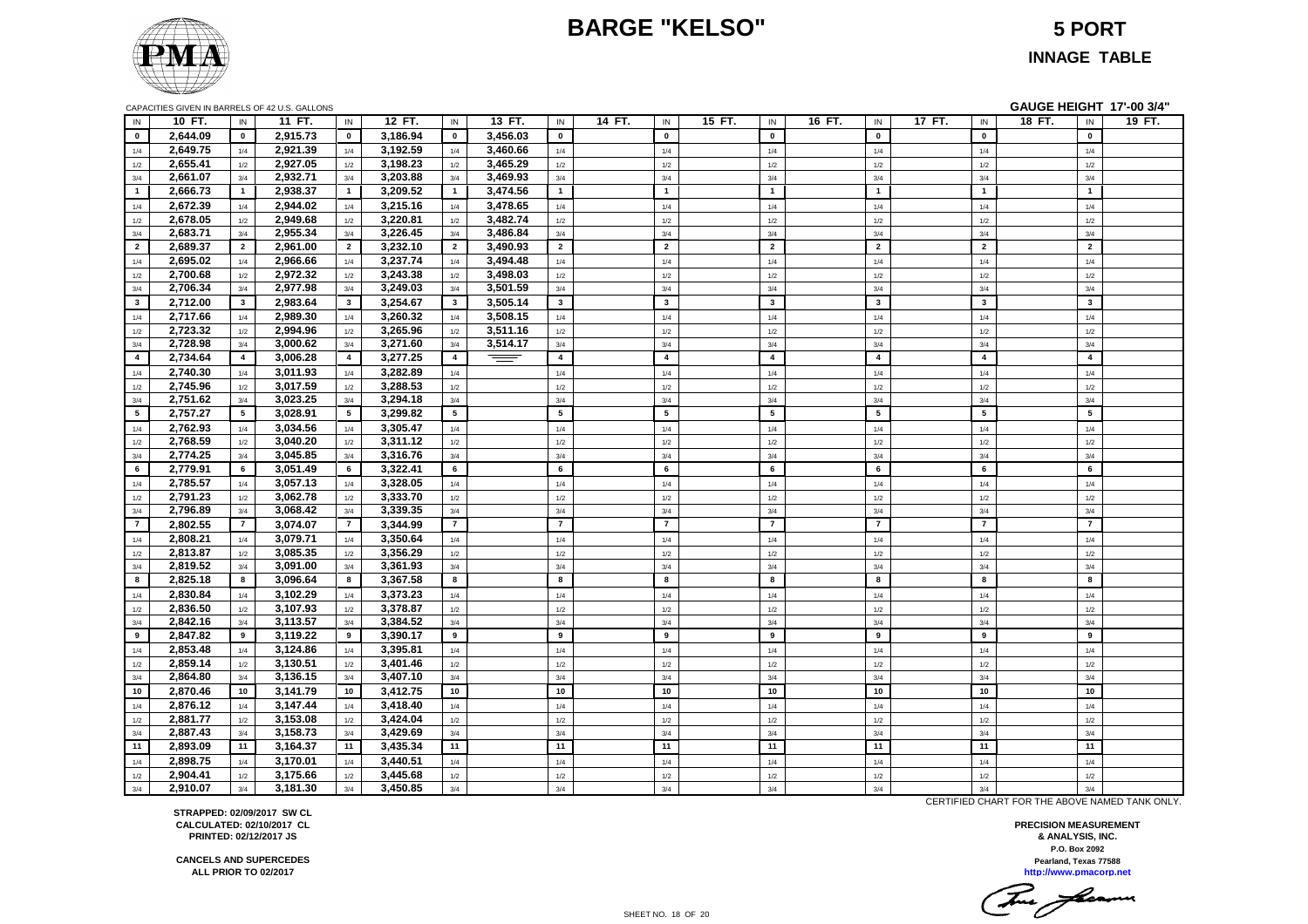# **BARGE "KELSO" 5 STBD**



**INNAGE TABLE**

| CAPACITIES GIVEN IN BARRELS OF 42 U.S. GALLONS |  |  |
|------------------------------------------------|--|--|
|------------------------------------------------|--|--|

| GAUGE HEIGHT 17'-01"<br>CAPACITIES GIVEN IN BARRELS OF 42 U.S. GALLONS |        |                |        |                |        |                         |          |                       |          |                |          |                |          |                |          |                         |          |                       |          |
|------------------------------------------------------------------------|--------|----------------|--------|----------------|--------|-------------------------|----------|-----------------------|----------|----------------|----------|----------------|----------|----------------|----------|-------------------------|----------|-----------------------|----------|
| IN                                                                     | 0 FT.  | IN             | 1 FT.  | IN             | 2 FT.  | IN                      | 3 FT.    | IN                    | 4 FT.    | IN             | 5 FT.    | IN             | 6 FT.    | IN             | 7 FT.    | IN                      | 8 FT.    | IN                    | 9 FT.    |
| $\mathbf 0$                                                            | 6.37   | $\pmb{0}$      | 228.84 | $\mathbf 0$    | 483.54 | $\mathbf 0$             | 754.18   | $\mathbf 0$           | 1,026.05 | $\mathbf 0$    | 1,297.92 | $\pmb{0}$      | 1,569.21 | $\mathbf 0$    | 1,841.17 | $\pmb{0}$               | 2,113.19 | $\mathbf 0$           | 2,385.12 |
| 1/4                                                                    | 8.94   | 1/4            | 233.99 | 1/4            | 489.07 | 1/4                     | 759.85   | 1/4                   | 1,031.71 | 1/4            | 1,303.58 | 1/4            | 1,574.86 | 1/4            | 1,846.83 | 1/4                     | 2,118.86 | 1/4                   | 2,390.78 |
| 1/2                                                                    | 11.50  | $1/2$          | 239.13 | 1/2            | 494.60 | 1/2                     | 765.51   | 1/2                   | 1,037.38 | 1/2            | 1,309.25 | 1/2            | 1,580.51 | 1/2            | 1,852.50 | 1/2                     | 2,124.53 | 1/2                   | 2,396.45 |
| 3/4                                                                    | 14.07  | 3/4            | 244.28 | 3/4            | 500.13 | 3/4                     | 771.18   | 3/4                   | 1,043.04 | 3/4            | 1,314.91 | 3/4            | 1,586.16 | 3/4            | 1,858.17 | 3/4                     | 2,130.19 | 3/4                   | 2,402.11 |
| $\overline{1}$                                                         | 16.63  | $\overline{1}$ | 249.43 | $\overline{1}$ | 505.66 | $\overline{1}$          | 776.84   | $\mathbf{1}$          | 1,048.71 | $\overline{1}$ | 1,320.57 | $\mathbf{1}$   | 1,591.81 | $\mathbf{1}$   | 1,863.83 | $\overline{1}$          | 2,135.86 | $\mathbf{1}$          | 2,407.78 |
| 1/4                                                                    | 20.26  | 1/4            | 254.59 | 1/4            | 511.23 | 1/4                     | 782.50   | 1/4                   | 1,054.37 | 1/4            | 1,326.23 | 1/4            | 1,597.48 | 1/4            | 1,869.50 | 1/4                     | 2,141.53 | 1/4                   | 2,413.44 |
| 1/2                                                                    | 23.89  | 1/2            | 259.75 | 1/2            | 516.80 | 1/2                     | 788.17   | 1/2                   | 1,060.03 | 1/2            | 1,331.88 | 1/2            | 1,603.15 | 1/2            | 1,875.17 | 1/2                     | 2,147.19 | 1/2                   | 2,419.11 |
| 3/4                                                                    | 27.52  | 3/4            | 264.91 | 3/4            | 522.37 | 3/4                     | 793.83   | 3/4                   | 1,065.70 | 3/4            | 1,337.53 | 3/4            | 1,608.81 | 3/4            | 1,880.84 | 3/4                     | 2,152.86 | 3/4                   | 2,424.77 |
| $\overline{2}$                                                         | 31.16  | $\overline{2}$ | 270.07 | $\overline{2}$ | 527.94 | $\overline{2}$          | 799.50   | $\overline{2}$        | 1,071.36 | $\overline{2}$ | 1,343.18 | $\overline{2}$ | 1,614.48 | $\overline{2}$ | 1,886.50 | $\overline{2}$          | 2,158.53 | $\overline{2}$        | 2,430.43 |
| 1/4                                                                    | 35.74  | 1/4            | 275.25 | 1/4            | 533.55 | 1/4                     | 805.16   | 1/4                   | 1,077.03 | 1/4            | 1,348.83 | 1/4            | 1,620.14 | 1/4            | 1,892.17 | 1/4                     | 2,164.19 | 1/4                   | 2,436.10 |
| 1/2                                                                    | 40.33  | 1/2            | 280.43 | 1/2            | 539.16 | 1/2                     | 810.82   | 1/2                   | 1,082.69 | 1/2            | 1,354.48 | 1/2            | 1,625.81 | 1/2            | 1,897.84 | 1/2                     | 2,169.86 | 1/2                   | 2,441.76 |
| 3/4                                                                    | 44.91  | 3/4            | 285.62 | 3/4            | 544.77 | 3/4                     | 816.49   | 3/4                   | 1,088.35 | 3/4            | 1,360.14 | 3/4            | 1,631.48 | 3/4            | 1,903.50 | 3/4                     | 2,175.52 | 3/4                   | 2,447.43 |
| $\mathbf{3}$                                                           | 49.50  | $\mathbf{3}$   | 290.80 | $\mathbf{3}$   | 550.37 | $\mathbf{3}$            | 822.15   | $\mathbf{3}$          | 1,094.02 | $\mathbf{3}$   | 1,365.79 | 3              | 1,637.15 | $\mathbf{3}$   | 1,909.17 | $\mathbf{3}$            | 2,181.19 | 3                     | 2,453.09 |
| 1/4                                                                    | 54.34  | 1/4            | 296.02 | 1/4            | 556.02 | 1/4                     | 827.81   | 1/4                   | 1,099.68 | 1/4            | 1,371.44 | 1/4            | 1,642.81 | 1/4            | 1,914.84 | 1/4                     | 2,186.85 | 1/4                   | 2,458.76 |
| 1/2                                                                    | 59.18  | 1/2            | 301.24 | 1/2            | 561.66 | 1/2                     | 833.48   | 1/2                   | 1,105.35 | 1/2            | 1,377.09 | 1/2            | 1,648.48 | 1/2            | 1,920.51 | 1/2                     | 2,192.52 | 1/2                   | 2,464.42 |
| 3/4                                                                    | 64.03  | 3/4            | 306.45 | 3/4            | 567.30 | 3/4                     | 839.14   | 3/4                   | 1,111.01 | 3/4            | 1,382.74 | 3/4            | 1,654.15 | 3/4            | 1,926.17 | 3/4                     | 2,198.18 | 3/4                   | 2,470.09 |
| $\overline{\mathbf{4}}$                                                | 68.87  | $\overline{4}$ | 311.67 | $\overline{4}$ | 572.95 | $\overline{\mathbf{4}}$ | 844.81   | $\overline{4}$        | 1,116.67 | $\overline{4}$ | 1,388.39 | $\overline{4}$ | 1,659.81 | $\overline{4}$ | 1,931.84 | $\overline{\mathbf{4}}$ | 2,203.85 | $\overline{4}$        | 2,475.75 |
| 1/4                                                                    | 73.76  | 1/4            | 316.92 | 1/4            | 578.61 | 1/4                     | 850.47   | 1/4                   | 1,122.34 | 1/4            | 1,394.04 | 1/4            | 1,665.48 | 1/4            | 1,937.51 | 1/4                     | 2,209.51 | 1/4                   | 2,481.42 |
| 1/2                                                                    | 78.65  | 1/2            | 322.17 | 1/2            | 584.27 | 1/2                     | 856.13   | 1/2                   | 1,128.00 | 1/2            | 1,399.69 | 1/2            | 1,671.15 | 1/2            | 1,943.17 | 1/2                     | 2,215.18 | 1/2                   | 2,487.08 |
| 3/4                                                                    | 83.54  | 3/4            | 327.42 | 3/4            | 589.93 | 3/4                     | 861.80   | 3/4                   | 1,133.67 | 3/4            | 1,405.34 | 3/4            | 1,676.82 | 3/4            | 1,948.84 | 3/4                     | 2,220.84 | 3/4                   | 2,492.75 |
| 5                                                                      | 88.43  | 5              | 332.67 | 5              | 595.59 | 5                       | 867.46   | 5                     | 1,139.33 | 5              | 1,410.99 | 5              | 1,682.48 | 5              | 1,954.51 | 5                       | 2,226.51 | $5\overline{5}$       | 2,498.41 |
| 1/4                                                                    | 93.34  | 1/4            | 337.95 | 1/4            | 601.26 | 1/4                     | 873.13   | 1/4                   | 1,144.99 | 1/4            | 1,416.64 | 1/4            | 1,688.15 | 1/4            | 1,960.18 | 1/4                     | 2,232.17 |                       | 2,504.08 |
|                                                                        | 98.26  | 1/2            | 343.23 | 1/2            | 606.92 | 1/2                     | 878.79   | 1/2                   | 1,150.66 | 1/2            | 1,422.29 | 1/2            | 1,693.82 | 1/2            | 1,965.84 | 1/2                     | 2,237.84 | 1/4<br>1/2            | 2,509.74 |
| 1/2<br>3/4                                                             | 103.17 | 3/4            | 348.52 | 3/4            | 612.59 | 3/4                     | 884.45   | 3/4                   | 1,156.32 | 3/4            | 1,427.94 | 3/4            | 1,699.49 | 3/4            | 1,971.51 | 3/4                     | 2,243.50 | 3/4                   | 2,515.41 |
| 6                                                                      | 108.09 | 6              | 353.80 | 6              | 618.25 | 6                       | 890.12   | 6                     | 1,161.98 | 6              | 1,433.59 | 6              | 1,705.15 | 6              | 1,977.18 | 6                       | 2,249.16 | 6                     | 2,521.07 |
|                                                                        |        |                |        |                |        |                         |          |                       |          |                |          |                |          |                |          |                         |          |                       |          |
| 1/4                                                                    | 113.04 | 1/4            | 359.12 | 1/4            | 623.91 | 1/4                     | 895.78   | 1/4                   | 1,167.65 | 1/4            | 1,439.25 | 1/4            | 1,710.82 | 1/4            | 1,982.85 | 1/4                     | 2,254.83 | 1/4                   | 2,526.73 |
| 1/2                                                                    | 117.99 | 1/2            | 364.44 | 1/2            | 629.58 | 1/2                     | 901.45   | 1/2                   | 1,173.31 | 1/2            | 1,444.90 | 1/2            | 1,716.49 | 1/2            | 1,988.51 | 1/2                     | 2,260.49 | 1/2                   | 2,532.40 |
| 3/4                                                                    | 122.93 | 3/4            | 369.75 | 3/4            | 635.24 | 3/4                     | 907.11   | 3/4<br>$\overline{7}$ | 1,178.98 | 3/4            | 1,450.55 | 3/4            | 1,722.15 | 3/4            | 1,994.18 | 3/4                     | 2,266.16 | 3/4<br>$\overline{7}$ | 2,538.06 |
| $\overline{7}$                                                         | 127.88 | $\overline{7}$ | 375.07 | $\overline{7}$ | 640.91 | $\overline{7}$          | 912.77   |                       | 1.184.64 | $\overline{7}$ | 1,456.20 | $\overline{7}$ | 1,727.82 | $\overline{7}$ | 1.999.85 | $\overline{7}$          | 2,271.82 |                       | 2.543.73 |
| 1/4                                                                    | 132.86 | 1/4            | 380.42 | 1/4            | 646.57 | 1/4                     | 918.44   | 1/4                   | 1,190.30 | 1/4            | 1,461.85 | 1/4            | 1,733.49 | 1/4            | 2,005.51 | 1/4                     | 2,277.49 | 1/4                   | 2,549.39 |
| 1/2                                                                    | 137.85 | 1/2            | 385.77 | 1/2            | 652.23 | 1/2                     | 924.10   | 1/2                   | 1,195.97 | 1/2            | 1,467.50 | 1/2            | 1,739.16 | 1/2            | 2,011.18 | 1/2                     | 2,283.15 | 1/2                   | 2,555.06 |
| 3/4                                                                    | 142.83 | 3/4            | 391.12 | 3/4            | 657.90 | 3/4                     | 929.76   | 3/4                   | 1,201.63 | 3/4            | 1,473.15 | 3/4            | 1,744.82 | 3/4            | 2,016.85 | 3/4                     | 2,288.82 | 3/4                   | 2,560.72 |
| 8                                                                      | 147.81 | 8              | 396.47 | 8              | 663.56 | 8                       | 935.43   | 8                     | 1,207.30 | 8              | 1,478.80 | 8              | 1,750.49 | 8              | 2,022.52 | 8                       | 2,294.48 | 8                     | 2,566.39 |
| 1/4                                                                    | 152.82 | 1/4            | 401.85 | 1/4            | 669.23 | 1/4                     | 941.09   | 1/4                   | 1,212.96 | 1/4            | 1,484.45 | 1/4            | 1,756.16 | 1/4            | 2,028.18 | 1/4                     | 2,300.15 | 1/4                   | 2,572.05 |
| 1/2                                                                    | 157.84 | 1/2            | 407.24 | 1/2            | 674.89 | 1/2                     | 946.76   | 1/2                   | 1,218.62 | 1/2            | 1,490.10 | 1/2            | 1,761.82 | 1/2            | 2,033.85 | 1/2                     | 2,305.81 | 1/2                   | 2,577.72 |
| 3/4                                                                    | 162.85 | 3/4            | 412.62 | 3/4            | 680.55 | 3/4                     | 952.42   | 3/4                   | 1,224.29 | 3/4            | 1,495.75 | 3/4            | 1,767.49 | 3/4            | 2,039.52 | 3/4                     | 2,311.48 | 3/4                   | 2,583.38 |
| 9                                                                      | 167.87 | 9              | 418.00 | 9              | 686.22 | 9                       | 958.08   | 9                     | 1,229.95 | 9              | 1,501.40 | 9              | 1,773.16 | 9              | 2,045.18 | 9                       | 2,317.14 | 9                     | 2,589.05 |
| 1/4                                                                    | 172.92 | 1/4            | 423.43 | 1/4            | 691.88 | 1/4                     | 963.75   | 1/4                   | 1,235.62 | 1/4            | 1,507.05 | 1/4            | 1,778.83 | 1/4            | 2,050.85 | 1/4                     | 2,322.81 | 1/4                   | 2,594.71 |
| 1/2                                                                    | 177.96 | 1/2            | 428.85 | 1/2            | 697.54 | 1/2                     | 969.41   | 1/2                   | 1.241.28 | 1/2            | 1.512.70 | 1/2            | 1.784.49 | 1/2            | 2.056.52 | 1/2                     | 2.328.47 | 1/2                   | 2.600.38 |
| 3/4                                                                    | 183.01 | 3/4            | 434.28 | 3/4            | 703.21 | 3/4                     | 975.08   | 3/4                   | 1,246.94 | 3/4            | 1,518.36 | 3/4            | 1,790.16 | 3/4            | 2,062.19 | 3/4                     | 2,334.14 | 3/4                   | 2,606.04 |
| 10                                                                     | 188.06 | 10             | 439.71 | 10             | 708.87 | 10                      | 980.74   | 10                    | 1,252.61 | 10             | 1,524.01 | 10             | 1,795.83 | 10             | 2,067.85 | 10                      | 2,339.80 | 10                    | 2,611.71 |
| 1/4                                                                    | 193.14 | 1/4            | 445.16 | 1/4            | 714.54 | 1/4                     | 986.40   | 1/4                   | 1,258.27 | 1/4            | 1,529.66 | 1/4            | 1,801.49 | 1/4            | 2,073.52 | 1/4                     | 2,345.46 | 1/4                   | 2,617.37 |
| 1/2                                                                    | 198.22 | 1/2            | 450.62 | 1/2            | 720.20 | 1/2                     | 992.07   | 1/2                   | 1,263.93 | 1/2            | 1,535.31 | 1/2            | 1,807.16 | 1/2            | 2,079.19 | 1/2                     | 2,351.13 | 1/2                   | 2,623.03 |
| 3/4                                                                    | 203.30 | 3/4            | 456.08 | 3/4            | 725.86 | 3/4                     | 997.73   | 3/4                   | 1,269.60 | 3/4            | 1,540.96 | 3/4            | 1,812.83 | 3/4            | 2,084.85 | 3/4                     | 2,356.79 | 3/4                   | 2,628.70 |
| 11                                                                     | 208.38 | 11             | 461.54 | 11             | 731.53 | 11                      | 1,003.40 | 11                    | 1,275.26 | 11             | 1,546.61 | 11             | 1,818.50 | 11             | 2,090.52 | 11                      | 2,362.46 | 11                    | 2,634.36 |
| 1/4                                                                    | 213.50 | 1/4            | 467.04 | 1/4            | 737.19 | 1/4                     | 1,009.06 | 1/4                   | 1,280.93 | 1/4            | 1,552.26 | 1/4            | 1,824.16 | 1/4            | 2,096.19 | 1/4                     | 2,368.12 | 1/4                   | 2,640.03 |
| 1/2                                                                    | 218.61 | 1/2            | 472.54 | 1/2            | 742.86 | 1/2                     | 1,014.72 | 1/2                   | 1,286.59 | 1/2            | 1,557.91 | 1/2            | 1,829.83 | 1/2            | 2,101.86 | 1/2                     | 2,373.79 | 1/2                   | 2,645.69 |
| 3/4                                                                    | 223.73 | 3/4            | 478.04 | 3/4            | 748.52 | 3/4                     | 1,020.39 | 3/4                   | 1,292.25 | 3/4            | 1,563.56 | 3/4            | 1,835.50 | 3/4            | 2,107.52 | 3/4                     | 2,379.45 | 3/4                   | 2,651.36 |

**BARGE STRAPPED AND COMPUTED IN ACCORDANCE WITH MPMS CHAPTER 2.7. CAPACITY TABLE ONLY APPLIES WHEN BARGE IS ON EVEN KEEL. CAPACITY TABLE EXTENDS TO EXTREME HEIGHT OF TANK. CAPACITY TABLE ONLY APPLIES TO INNAGE GAUGES TAKEN TO TOP LIP OF THE "HERMETIC" VALVE. GAUGE POINT: (HERMETIC) LOCATED 14'-06" OFF CENTERLINE AND 25'-09" FORWARD OF AFT BULKHEAD.** CERTIFIED CHART FOR THE ABOVE NAMED TANK ONLY.

The fame